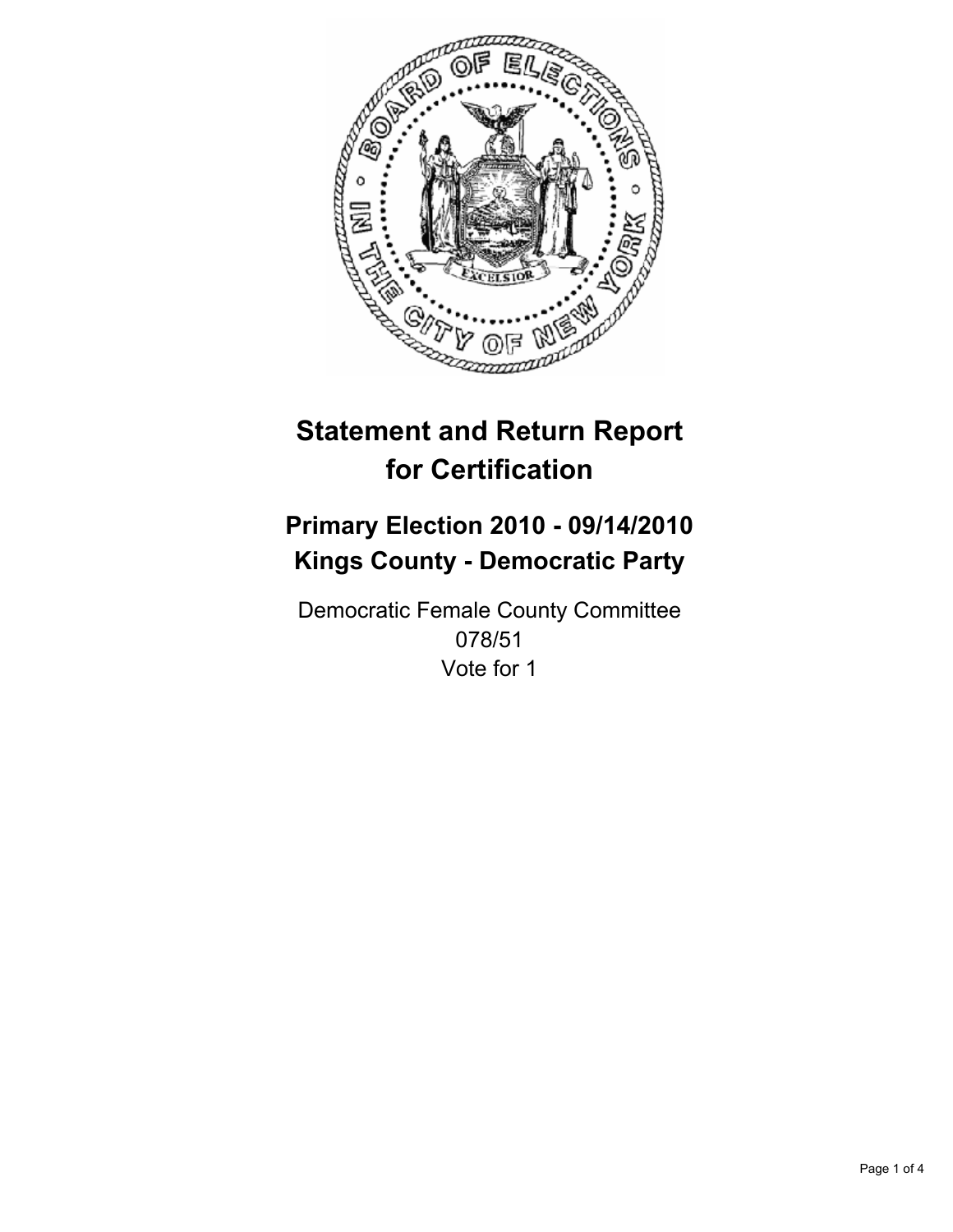

| <b>Total Votes</b>      | 20 |
|-------------------------|----|
| ELIZABETH SYLVINCE      | 9  |
| <b>JENNIFER PADILLA</b> | 11 |
| AFFIDAVIT               |    |
| ABSENTEE/MILITARY       | 0  |
| <b>EMERGENCY</b>        | 0  |
| <b>PUBLIC COUNTER</b>   | 31 |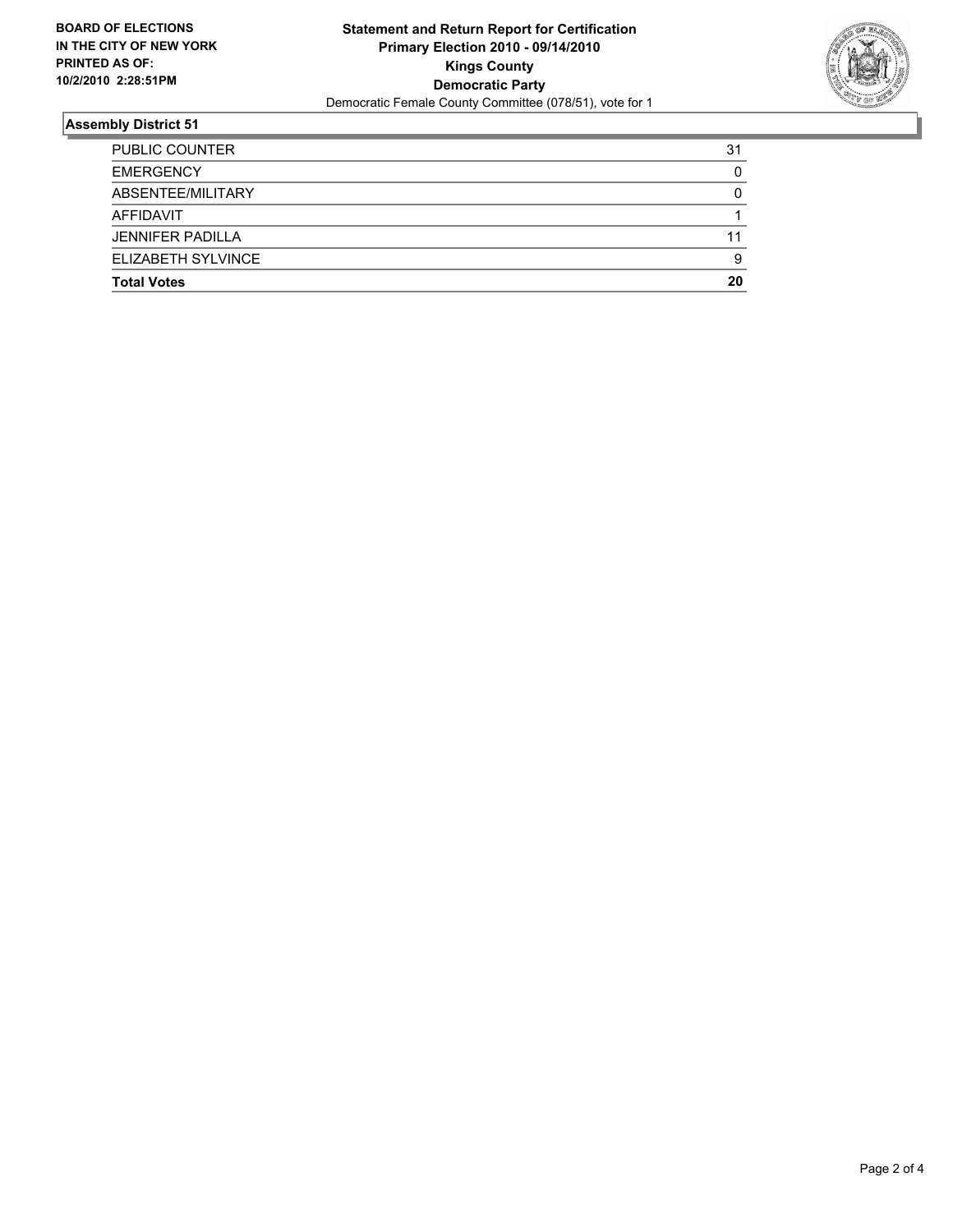#### **Statement and Return Report for Certification Primary Election 2010 - 09/14/2010 Kings County Democratic Party** Democratic Female County Committee (078/51), vote for 1

### **Total for Democratic Female County Committee (078/51) - Kings County**

| <b>Total Votes</b>      | 20 |
|-------------------------|----|
| ELIZABETH SYLVINCE      | 9  |
| <b>JENNIFER PADILLA</b> | 11 |
| AFFIDAVIT               |    |
| ABSENTEE/MILITARY       | 0  |
| <b>EMERGENCY</b>        | 0  |
| <b>PUBLIC COUNTER</b>   | 31 |

We certify this statement to be correct, and have caused the same to be attested by the signatures of the members of the board, or a majority thereof, on

Secretary **Chairman** 

Canvassing Board **Canvassing Board** Canvassing Board **Deputy Chief Clerk** 

Canvassing Board

Chief Clerk



Date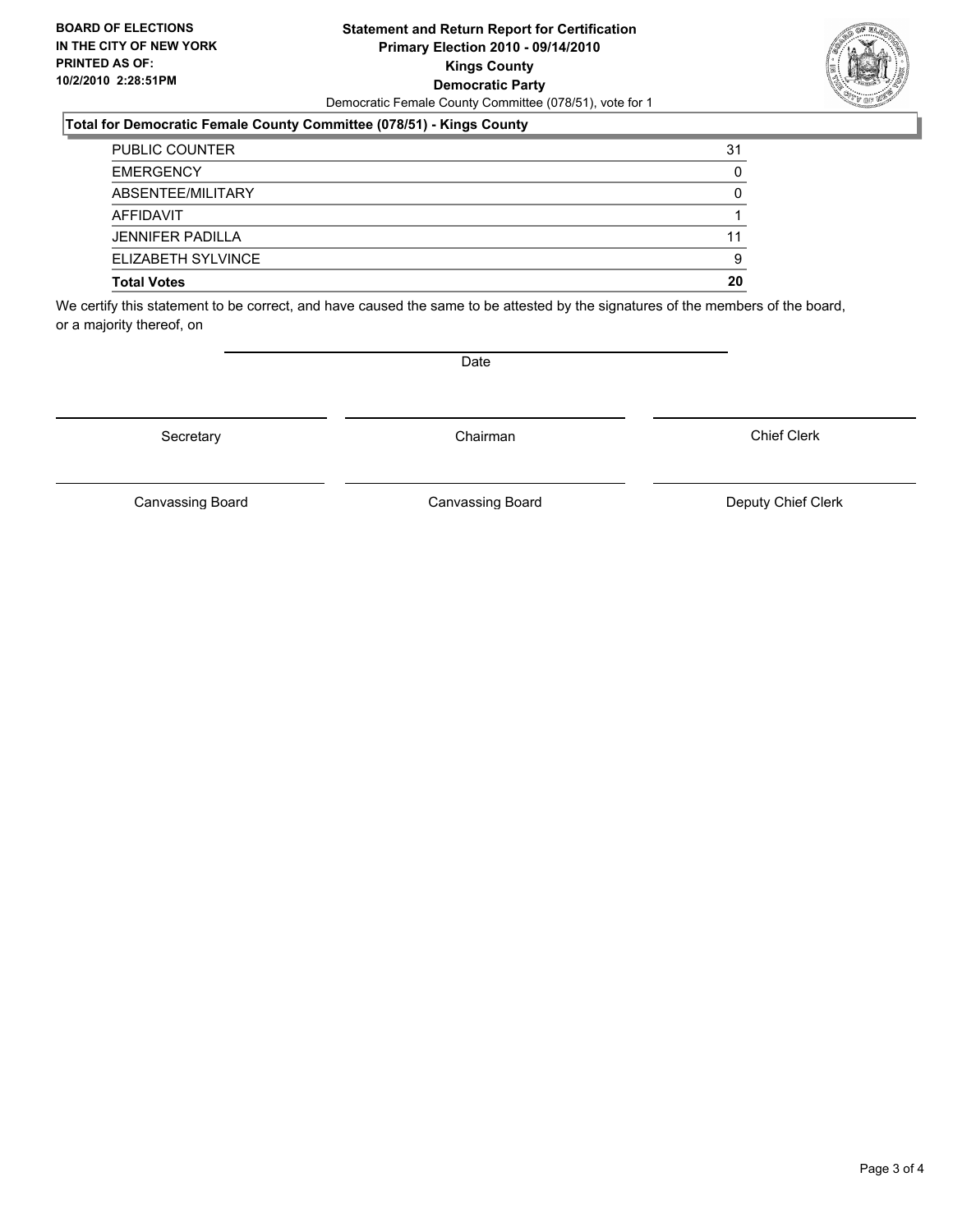**Statement and Return Report for Certification Primary Election 2010 - 09/14/2010 Kings County Democratic Party** Democratic Female County Committee (078/51), vote for 1

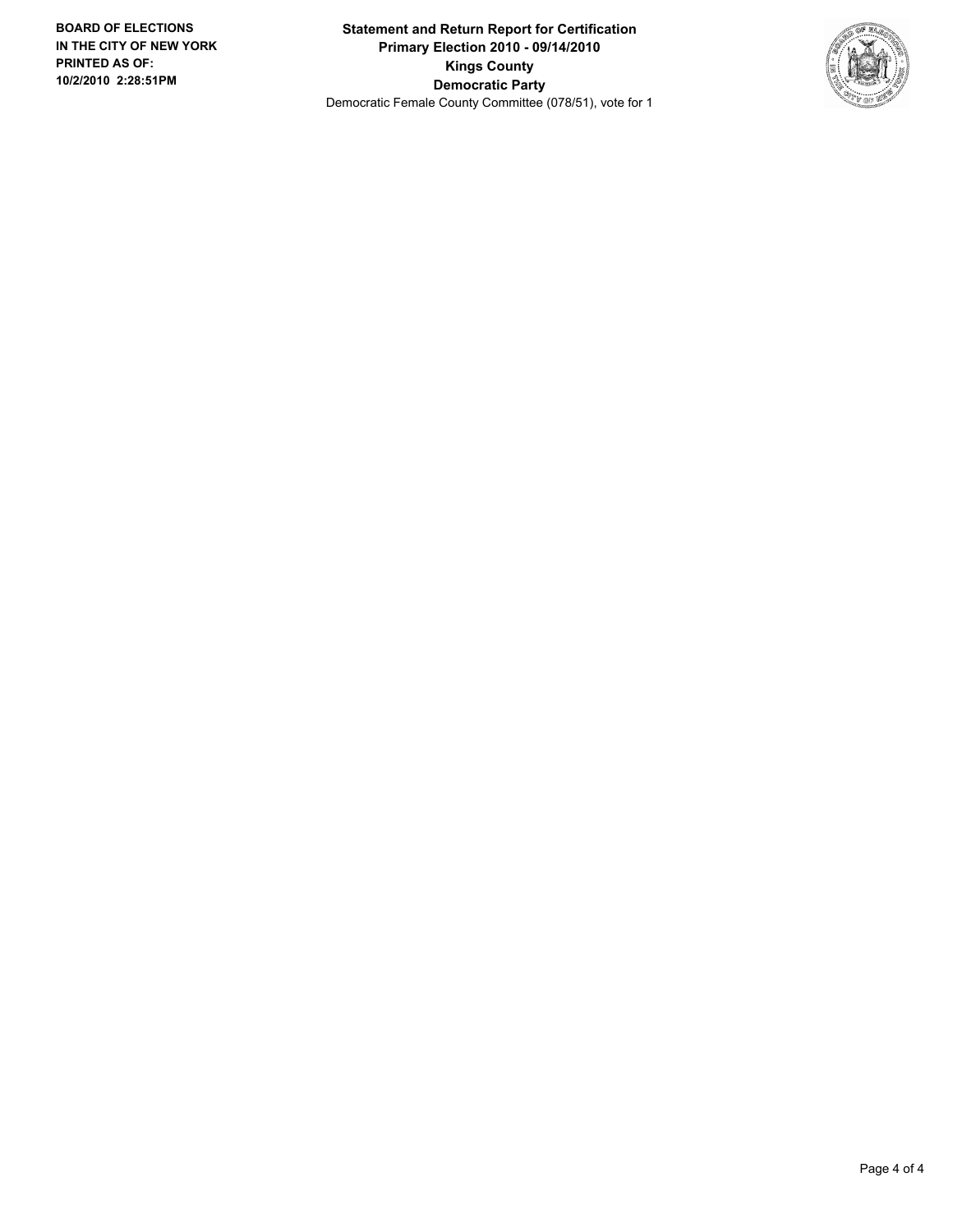

# **Primary Election 2010 - 09/14/2010 Kings County - Democratic Party**

Democratic Female County Committee 059/52 Vote for 2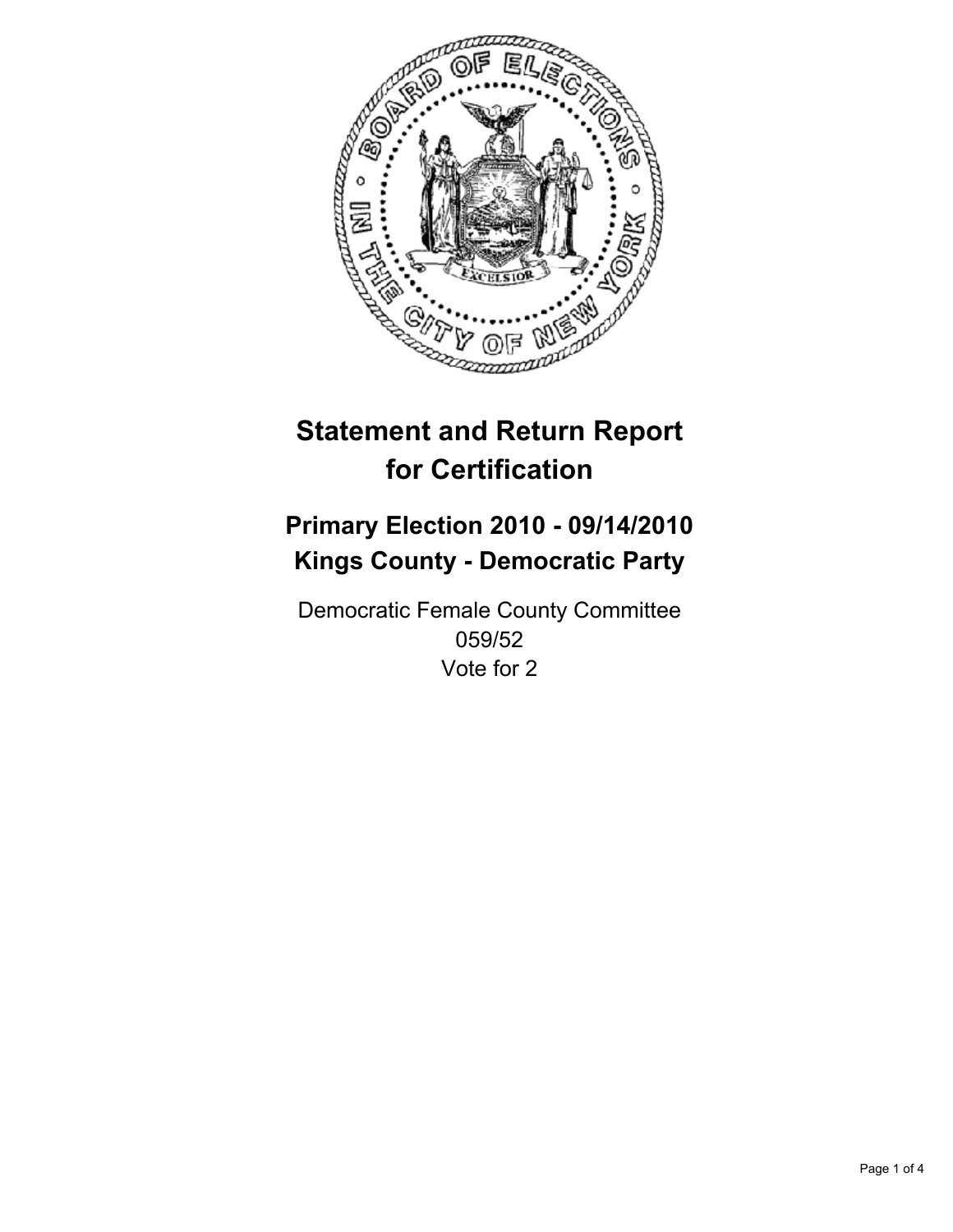

| <b>Total Votes</b>       | 124 |
|--------------------------|-----|
| LOUANN GAMBARDELLA       | 16  |
| <b>JESSICA A MAGALDI</b> | 38  |
| <b>MARGUERITE SCOTT</b>  | 70  |
| AFFIDAVIT                |     |
| ABSENTEE/MILITARY        | 3   |
| <b>EMERGENCY</b>         | 2   |
| <b>PUBLIC COUNTER</b>    | 124 |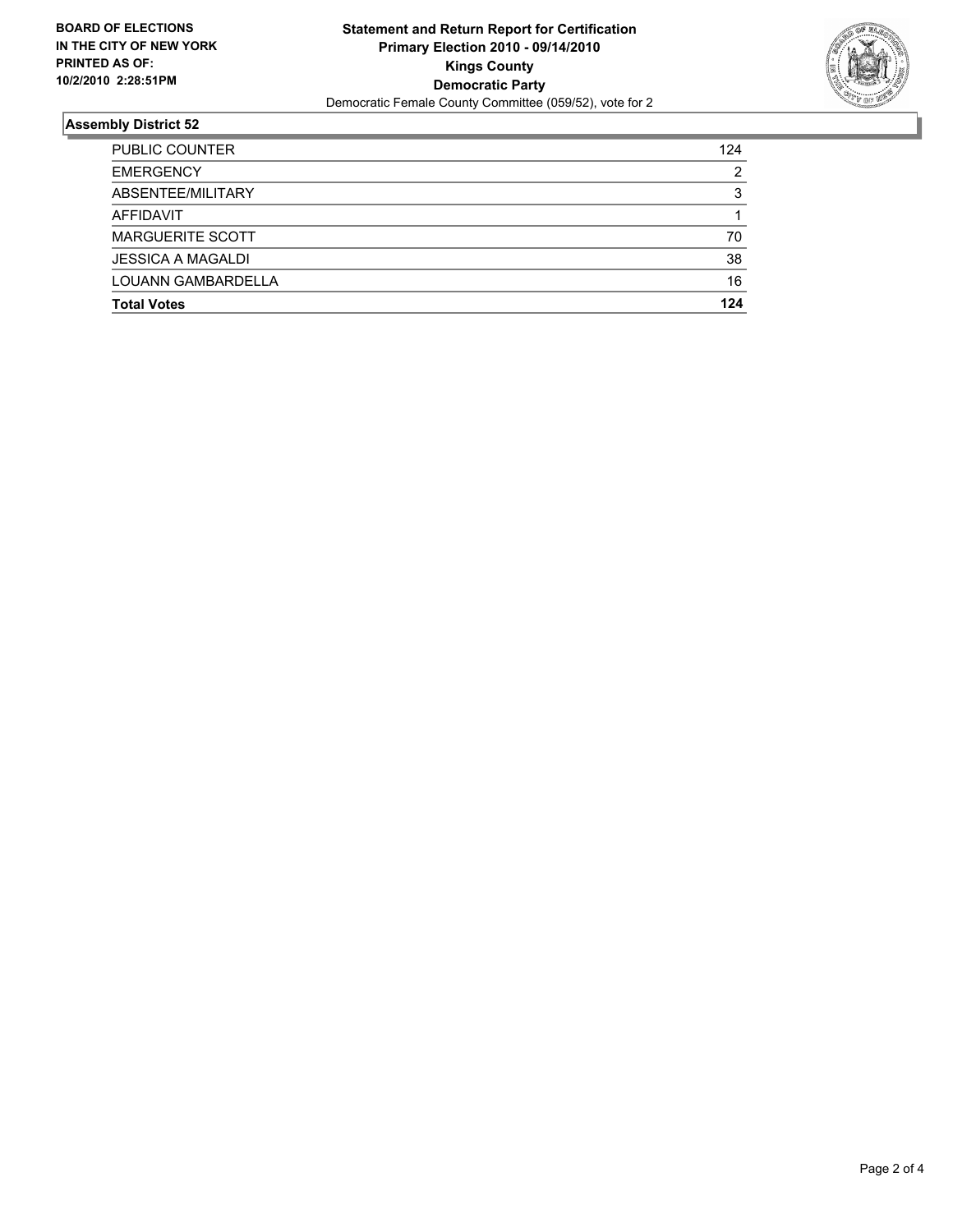#### **Statement and Return Report for Certification Primary Election 2010 - 09/14/2010 Kings County Democratic Party** Democratic Female County Committee (059/52), vote for 2

## **Total for Democratic Female County Committee (059/52) - Kings County**

| <b>PUBLIC COUNTER</b>    | 124 |
|--------------------------|-----|
| <b>EMERGENCY</b>         | 2   |
| ABSENTEE/MILITARY        | 3   |
| <b>AFFIDAVIT</b>         |     |
| <b>MARGUERITE SCOTT</b>  | 70  |
| <b>JESSICA A MAGALDI</b> | 38  |
| LOUANN GAMBARDELLA       | 16  |
| <b>Total Votes</b>       | 124 |

We certify this statement to be correct, and have caused the same to be attested by the signatures of the members of the board, or a majority thereof, on

Secretary **Chairman** 

Canvassing Board

Canvassing Board Canvassing Board Canvassing Canvassing Board Deputy Chief Clerk

Chief Clerk

Page 3 of 4



**Date**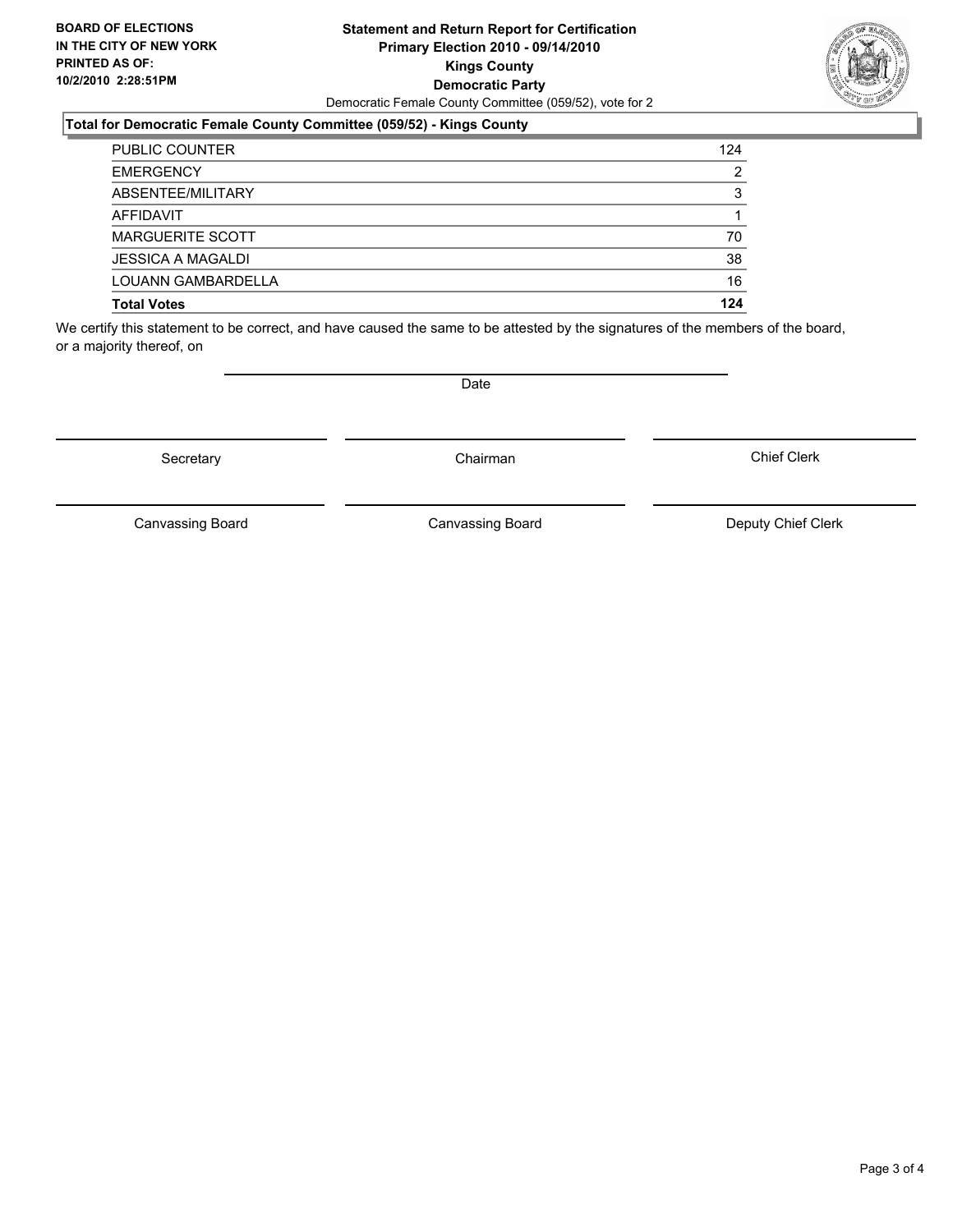**Statement and Return Report for Certification Primary Election 2010 - 09/14/2010 Kings County Democratic Party** Democratic Female County Committee (059/52), vote for 2

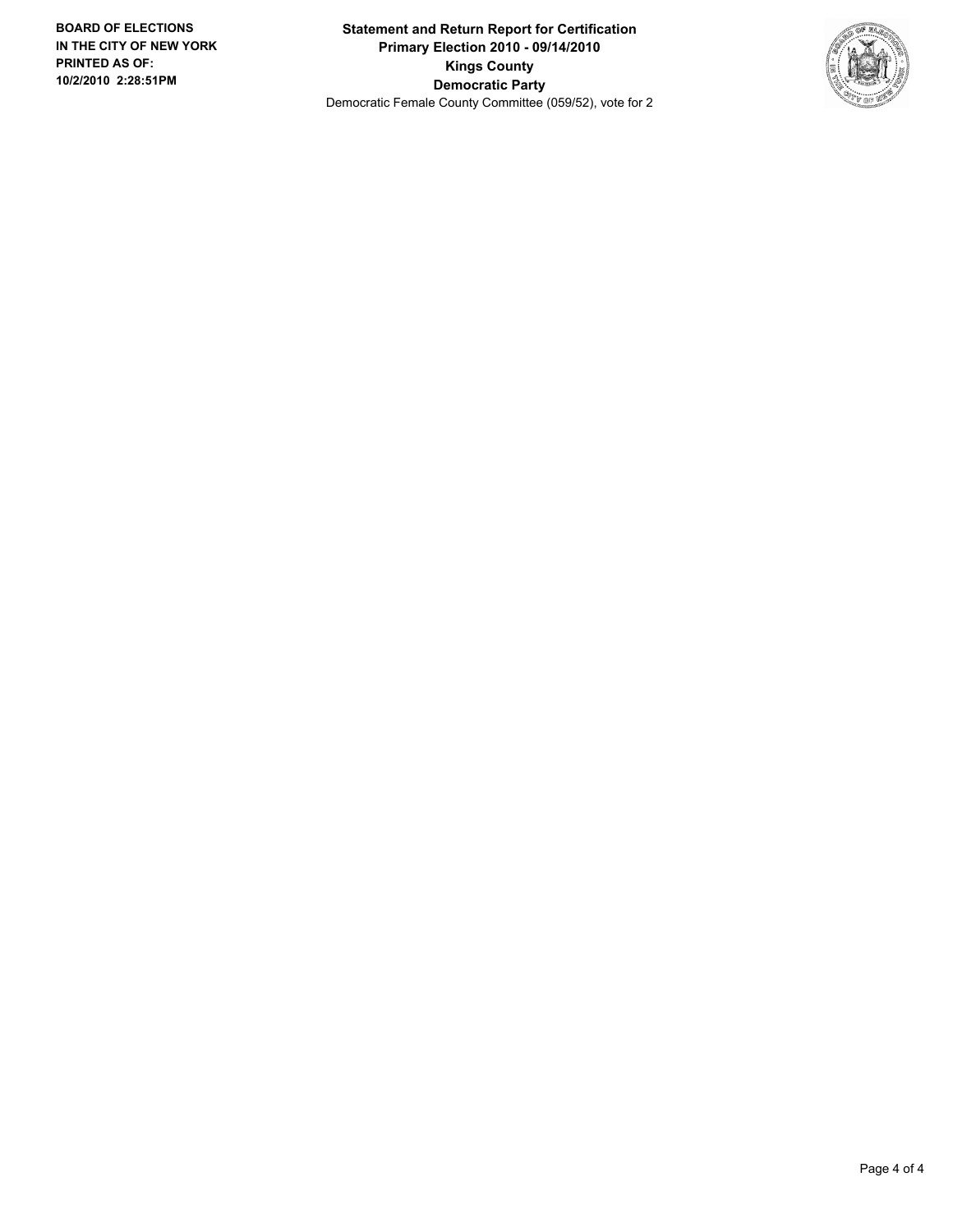

# **Primary Election 2010 - 09/14/2010 Kings County - Democratic Party**

Democratic Female County Committee 060/52 Vote for 2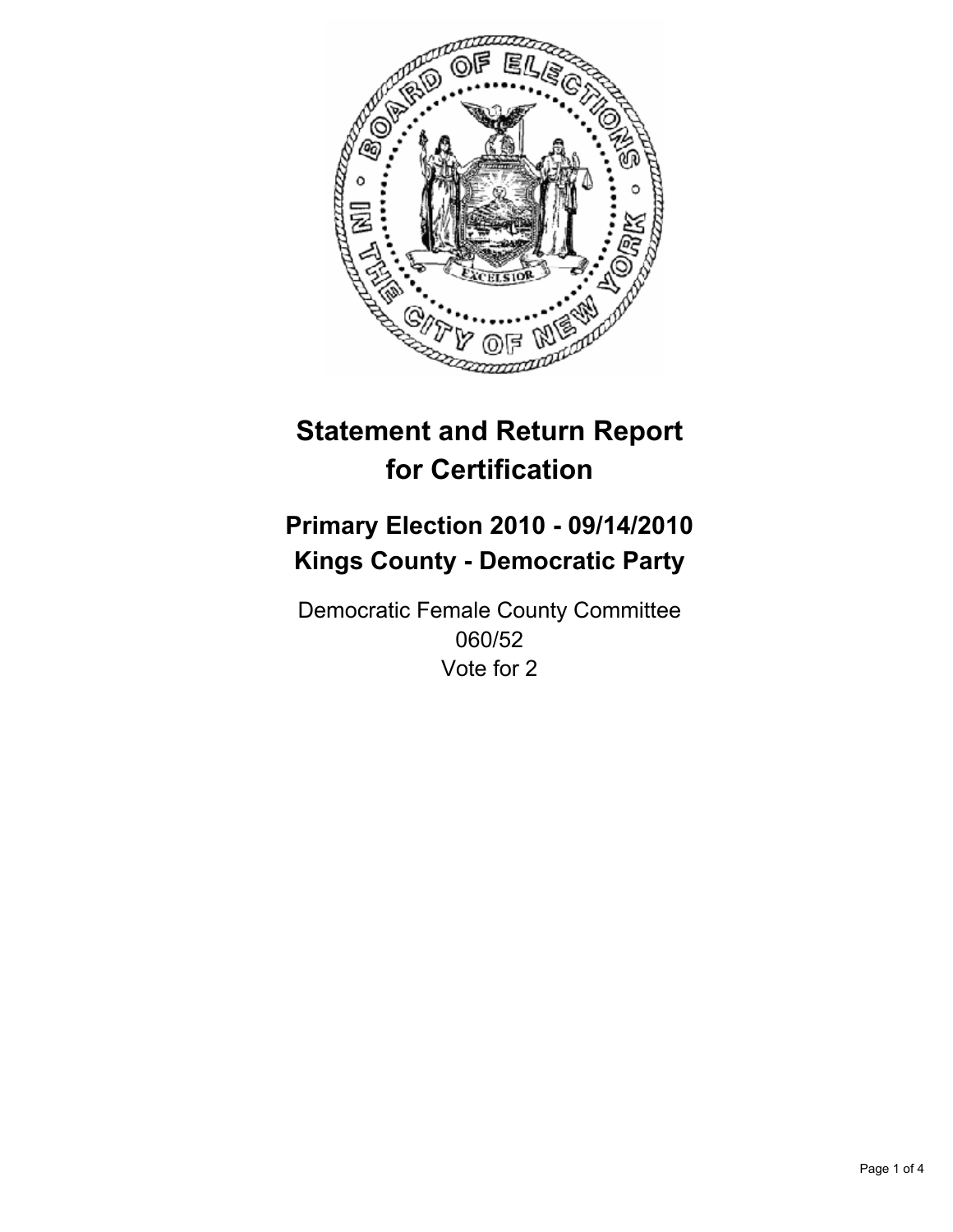

| <b>Total Votes</b>     | 75 |
|------------------------|----|
| <b>GIUSEPPINA RECA</b> | 3  |
| DONNA MARIE BRUNO      | 21 |
| <b>BETTY J LESTER</b>  | 51 |
| <b>AFFIDAVIT</b>       | 0  |
| ABSENTEE/MILITARY      |    |
| <b>EMERGENCY</b>       | 0  |
| <b>PUBLIC COUNTER</b>  | 98 |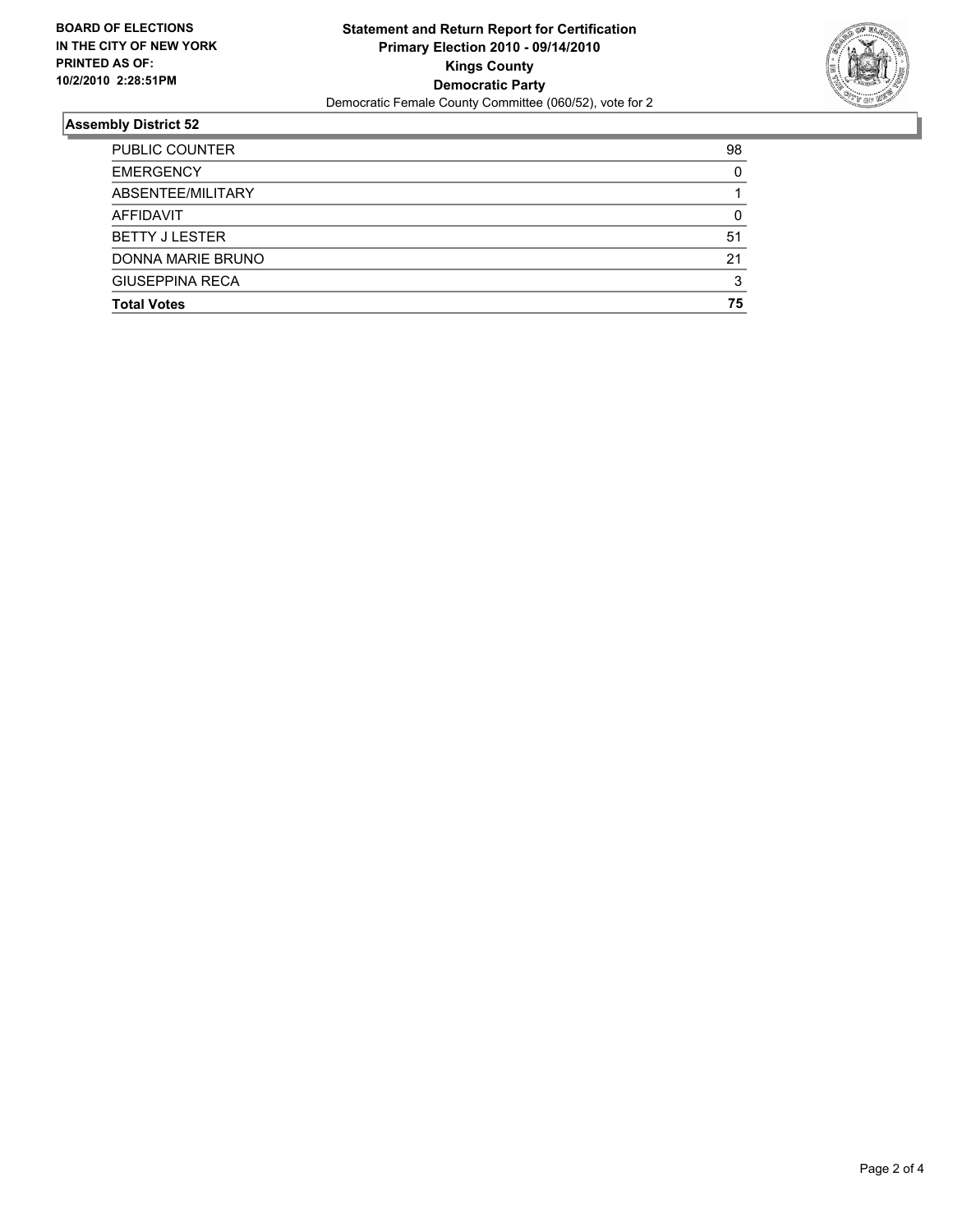#### **Statement and Return Report for Certification Primary Election 2010 - 09/14/2010 Kings County Democratic Party** Democratic Female County Committee (060/52), vote for 2

## **Total for Democratic Female County Committee (060/52) - Kings County**

| <b>PUBLIC COUNTER</b>  | 98 |
|------------------------|----|
| <b>EMERGENCY</b>       | 0  |
| ABSENTEE/MILITARY      |    |
| <b>AFFIDAVIT</b>       | 0  |
| <b>BETTY J LESTER</b>  | 51 |
| DONNA MARIE BRUNO      | 21 |
| <b>GIUSEPPINA RECA</b> | 3  |
| <b>Total Votes</b>     | 75 |

We certify this statement to be correct, and have caused the same to be attested by the signatures of the members of the board, or a majority thereof, on

Secretary **Chairman** 

Canvassing Board Canvassing Board Canvassing Canvassing Board Deputy Chief Clerk

Chief Clerk

Canvassing Board



**Date**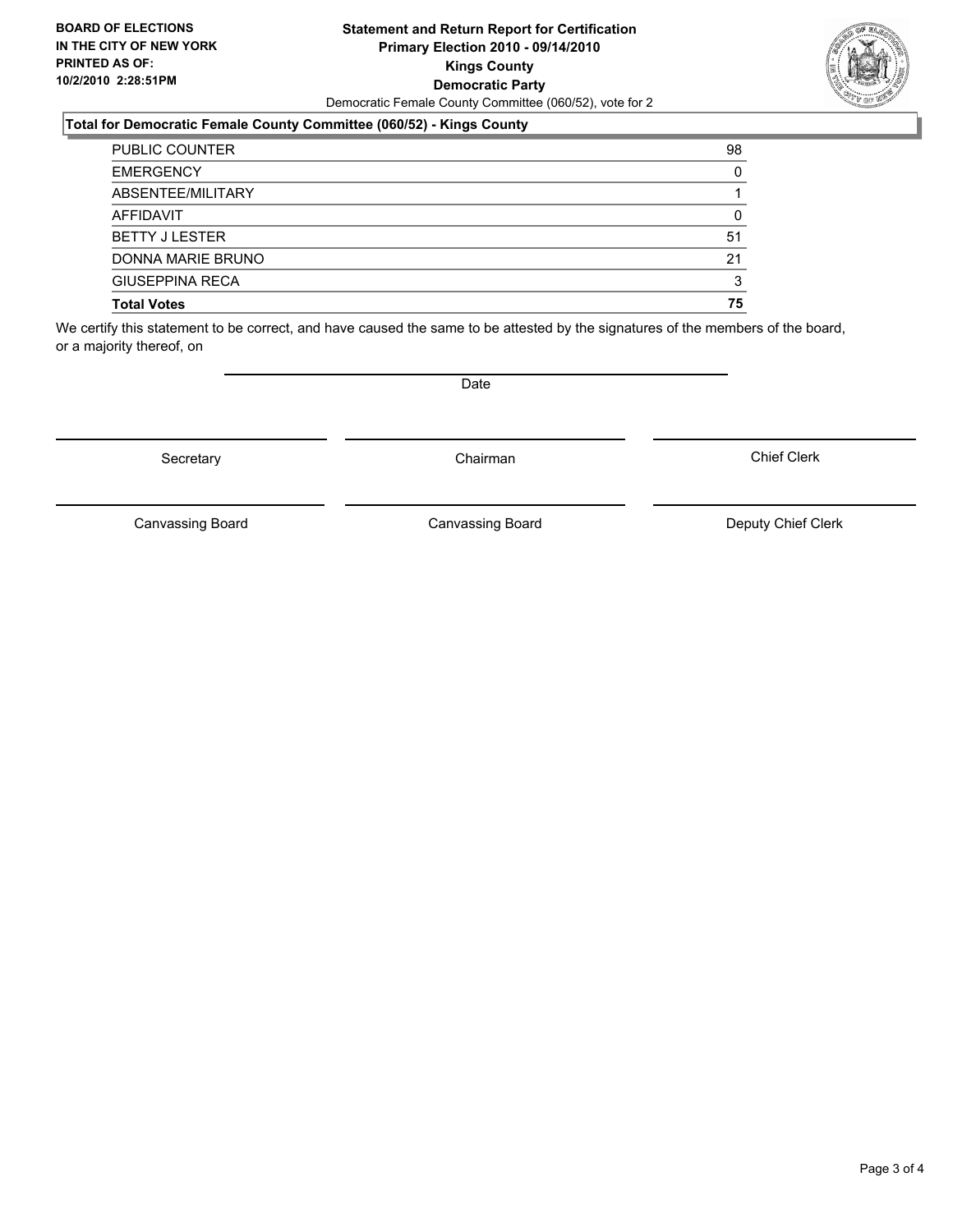**Statement and Return Report for Certification Primary Election 2010 - 09/14/2010 Kings County Democratic Party** Democratic Female County Committee (060/52), vote for 2

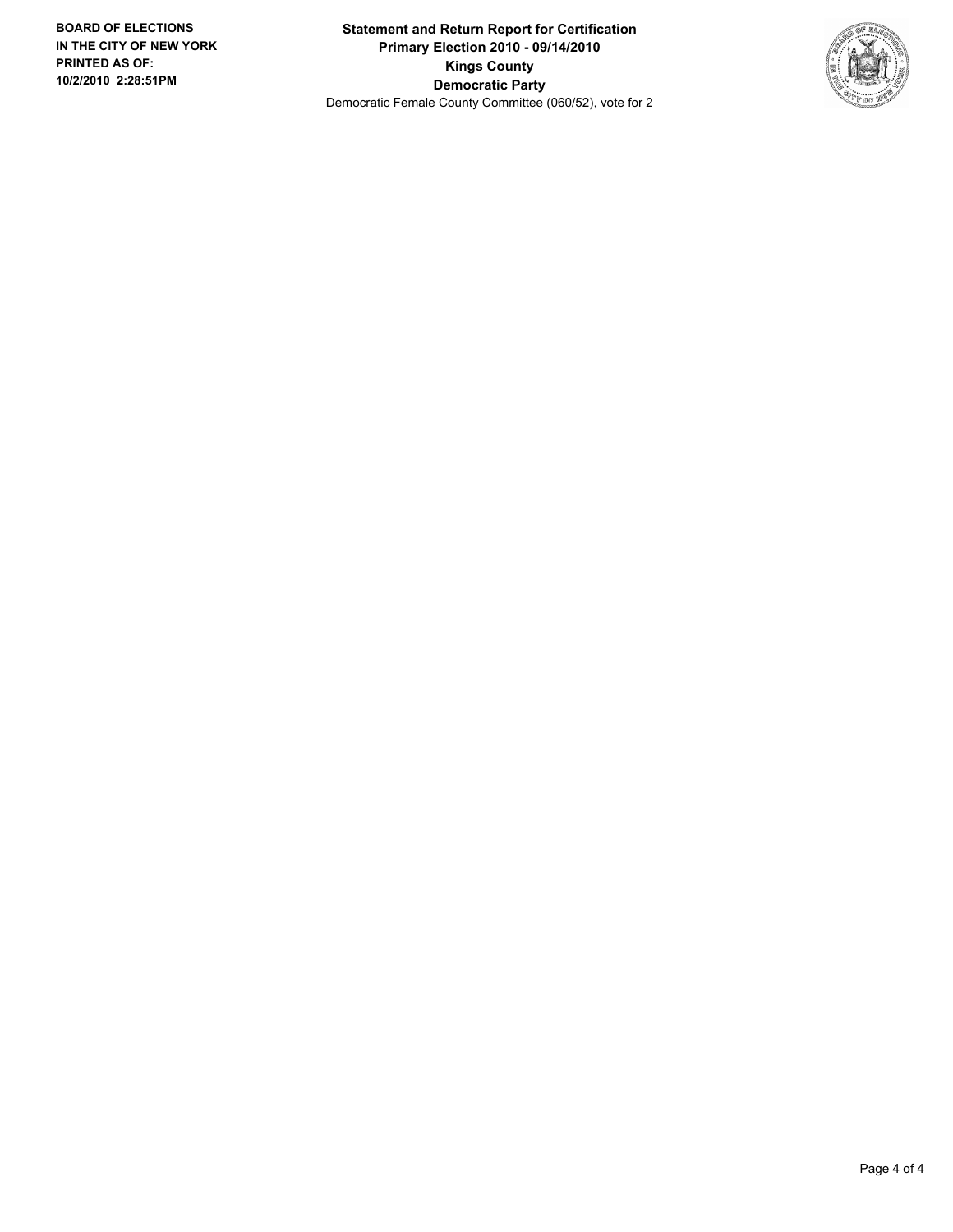

# **Primary Election 2010 - 09/14/2010 Kings County - Democratic Party**

Democratic Female County Committee 063/52 Vote for 2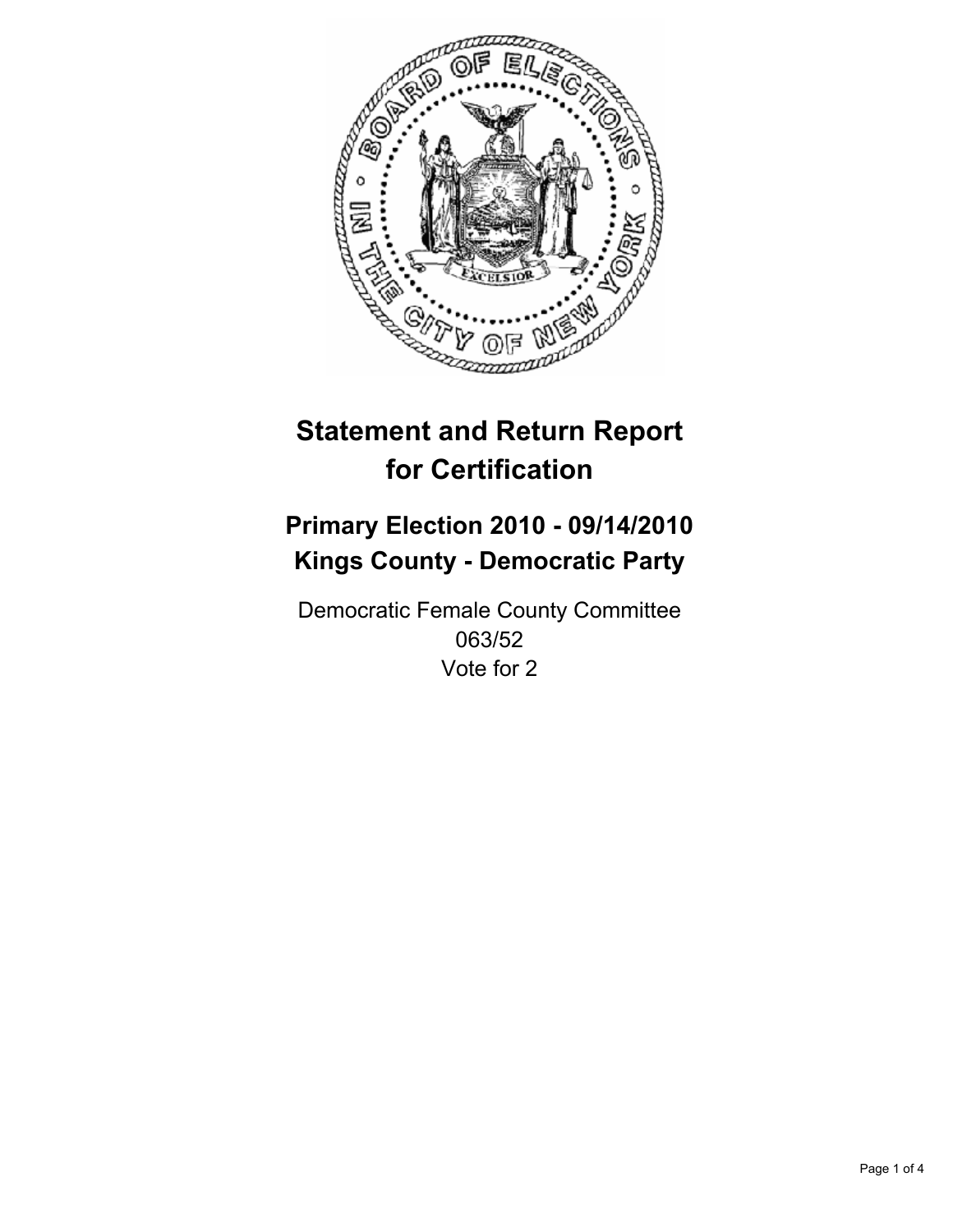

| <b>Total Votes</b>      | 51 |
|-------------------------|----|
| NATALIE A TANNENBAUM    | 9  |
| ANTONIETTA DELGADO      | 17 |
| <b>CHARLENE NIMMONS</b> | 25 |
| <b>AFFIDAVIT</b>        | 0  |
| ABSENTEE/MILITARY       | 0  |
| <b>EMERGENCY</b>        | 0  |
| <b>PUBLIC COUNTER</b>   | 76 |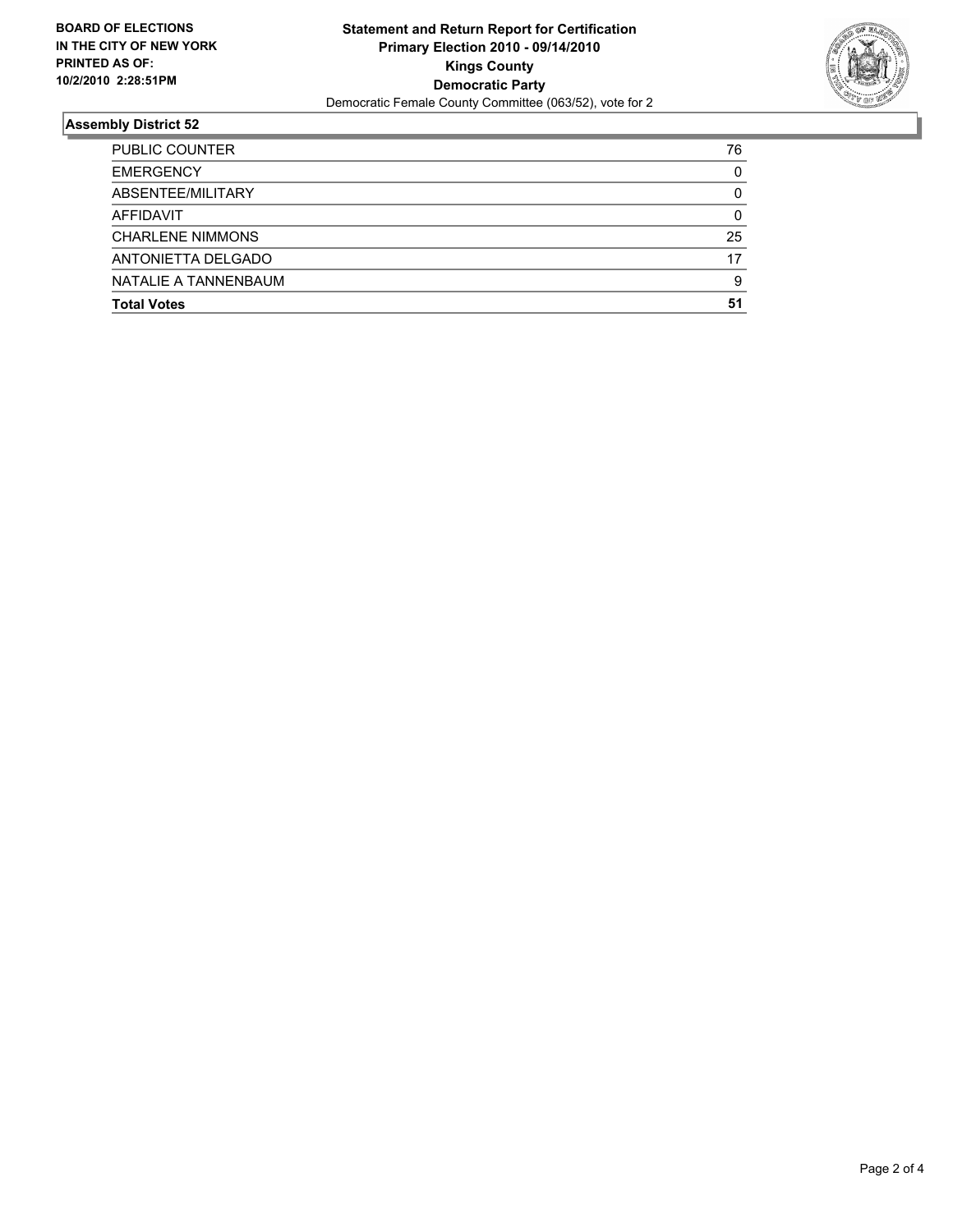#### **Statement and Return Report for Certification Primary Election 2010 - 09/14/2010 Kings County Democratic Party** Democratic Female County Committee (063/52), vote for 2

## **Total for Democratic Female County Committee (063/52) - Kings County**

| <b>PUBLIC COUNTER</b>   | 76 |
|-------------------------|----|
| <b>EMERGENCY</b>        | 0  |
| ABSENTEE/MILITARY       | 0  |
| AFFIDAVIT               | 0  |
| <b>CHARLENE NIMMONS</b> | 25 |
| ANTONIETTA DELGADO      | 17 |
| NATALIE A TANNENBAUM    | 9  |
| <b>Total Votes</b>      | 51 |

We certify this statement to be correct, and have caused the same to be attested by the signatures of the members of the board, or a majority thereof, on

Secretary **Chairman** 

**Date** 

Canvassing Board Canvassing Board Canvassing Canvassing Board Deputy Chief Clerk

Chief Clerk

Canvassing Board

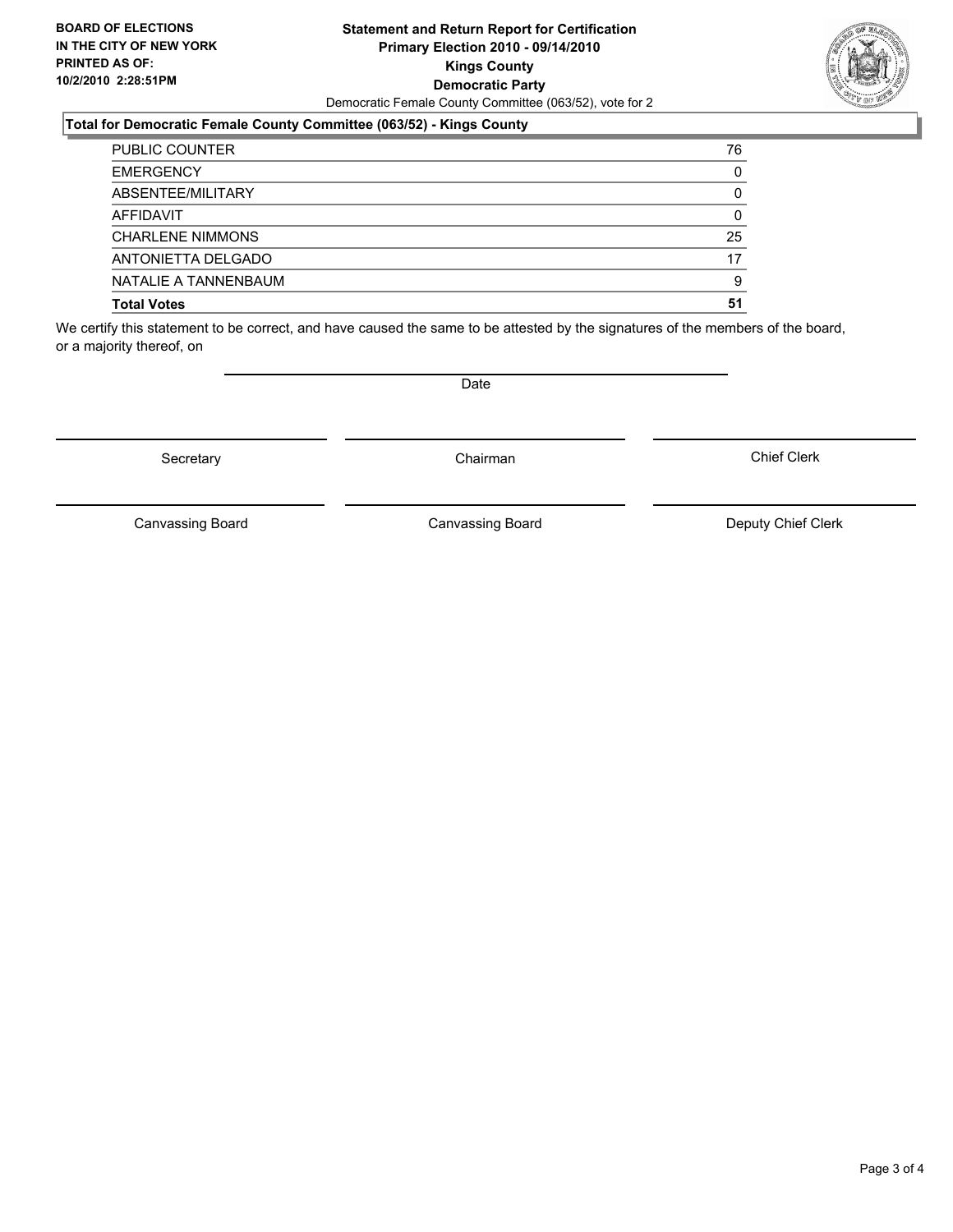**Statement and Return Report for Certification Primary Election 2010 - 09/14/2010 Kings County Democratic Party** Democratic Female County Committee (063/52), vote for 2

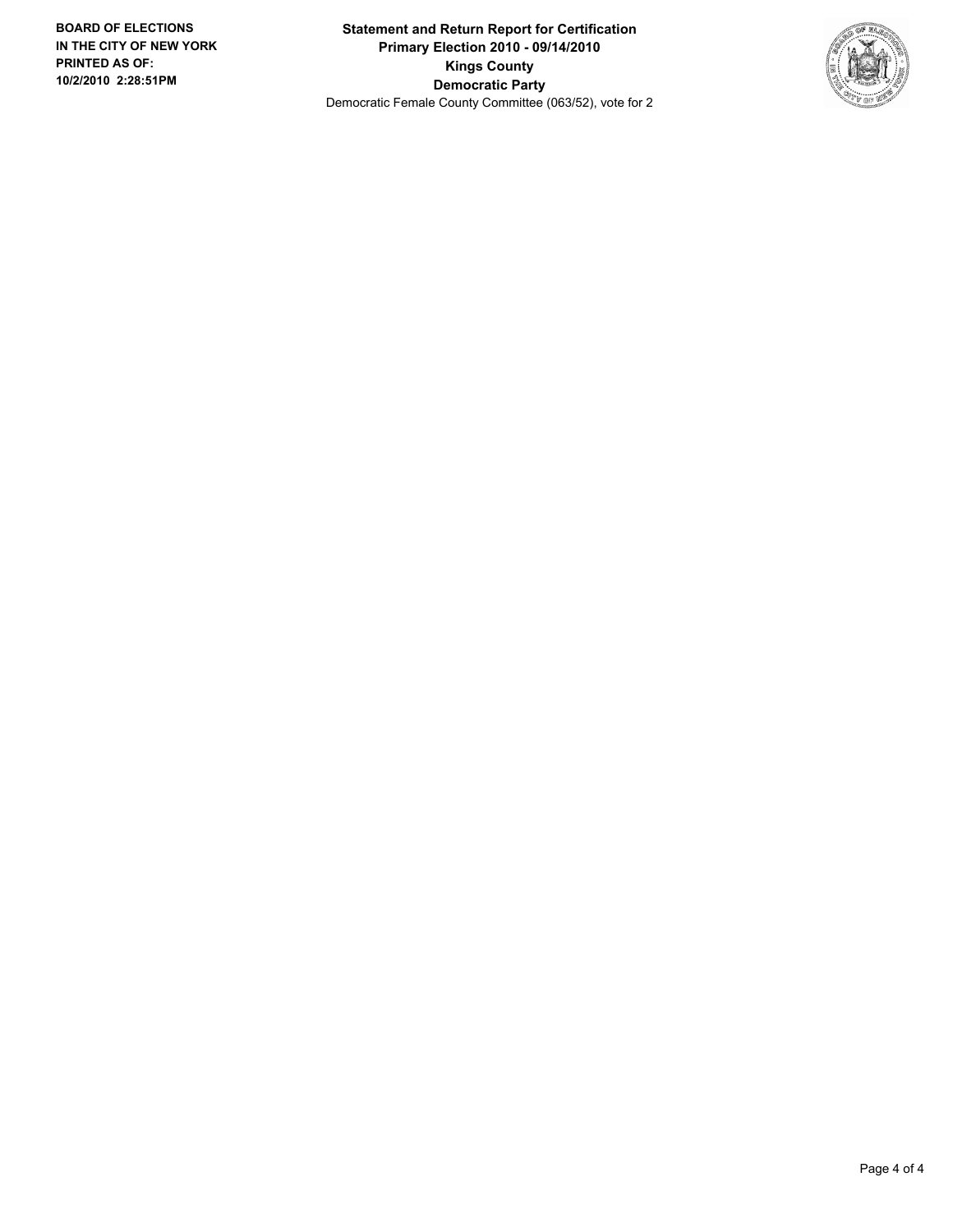

# **Primary Election 2010 - 09/14/2010 Kings County - Democratic Party**

Democratic Female County Committee 064/52 Vote for 2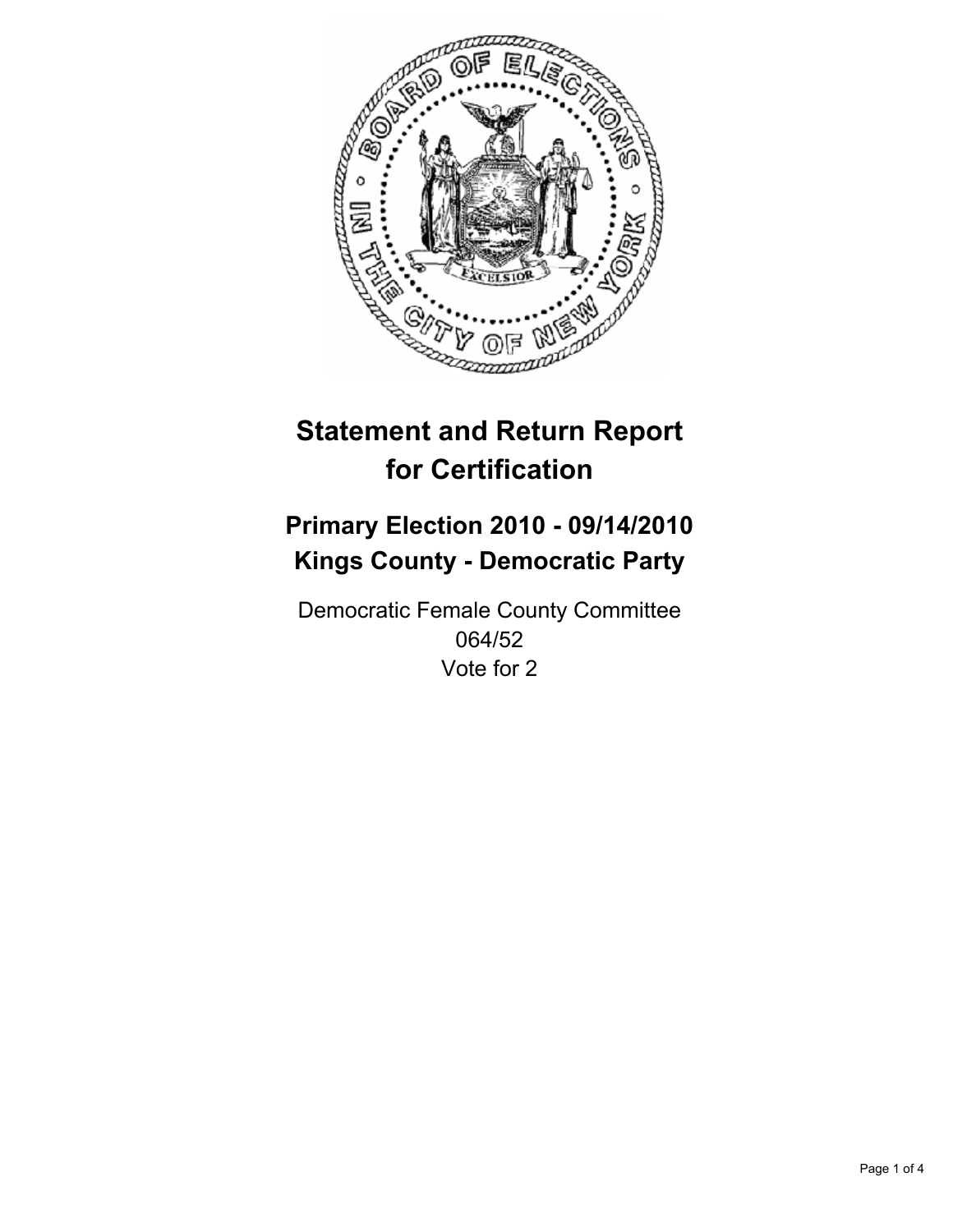

| <b>Total Votes</b>       | 106 |
|--------------------------|-----|
|                          |     |
| <b>MARY-POWEL THOMAS</b> | 50  |
| <b>IRENE VAN SLYKE</b>   | 40  |
| <b>IRAIDA R RIVERA</b>   | 16  |
| <b>AFFIDAVIT</b>         | 0   |
| ABSENTEE/MILITARY        | 2   |
| <b>EMERGENCY</b>         | 0   |
| <b>PUBLIC COUNTER</b>    | 105 |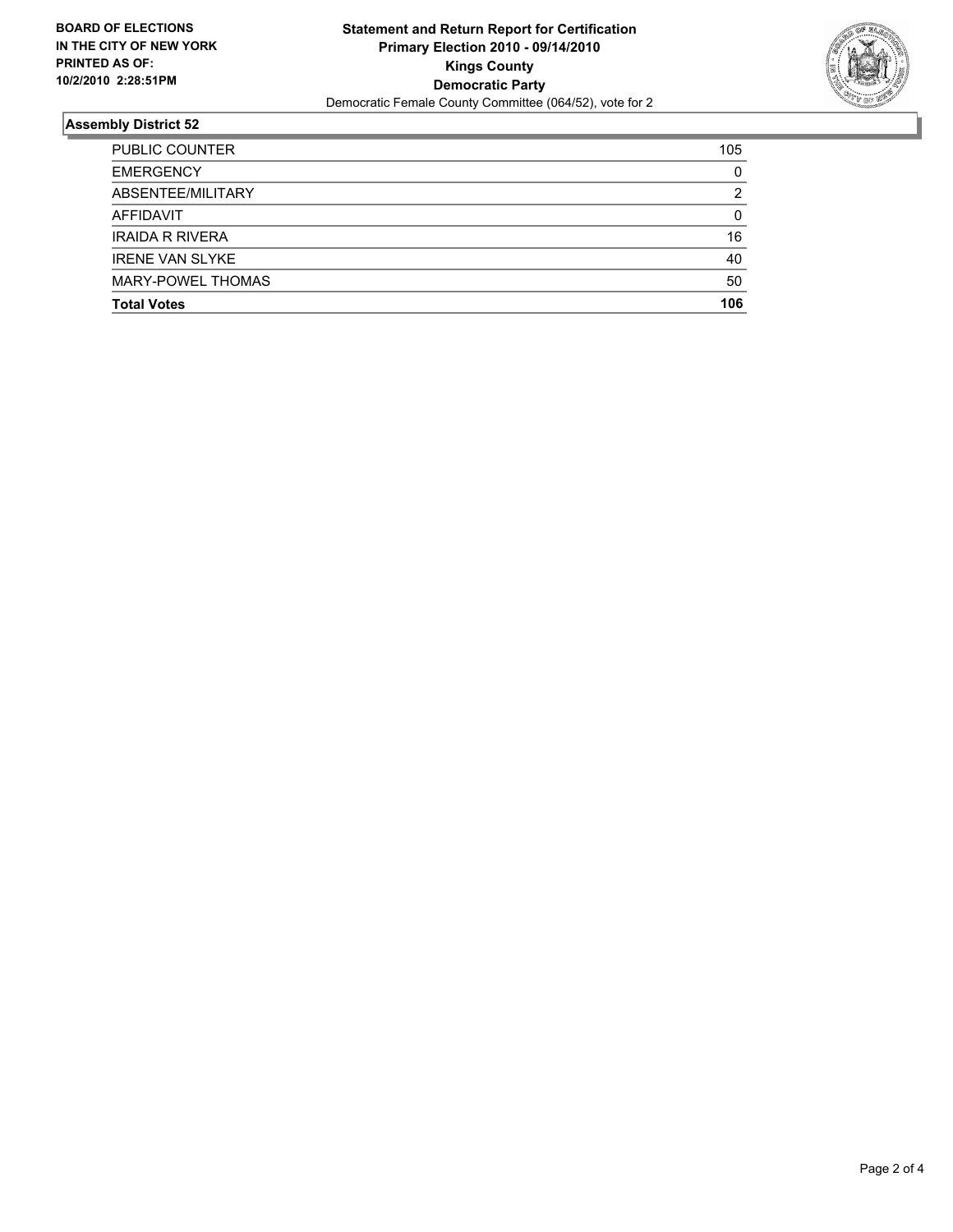#### **Statement and Return Report for Certification Primary Election 2010 - 09/14/2010 Kings County Democratic Party** Democratic Female County Committee (064/52), vote for 2

## **Total for Democratic Female County Committee (064/52) - Kings County**

| <b>PUBLIC COUNTER</b>    | 105 |
|--------------------------|-----|
| <b>EMERGENCY</b>         | 0   |
| ABSENTEE/MILITARY        | 2   |
| AFFIDAVIT                | 0   |
| <b>IRAIDA R RIVERA</b>   | 16  |
| <b>IRENE VAN SLYKE</b>   | 40  |
| <b>MARY-POWEL THOMAS</b> | 50  |
| <b>Total Votes</b>       | 106 |

We certify this statement to be correct, and have caused the same to be attested by the signatures of the members of the board, or a majority thereof, on

Secretary **Chairman** 

Canvassing Board

Canvassing Board Canvassing Board Canvassing Canvassing Board Deputy Chief Clerk

Chief Clerk



**Date**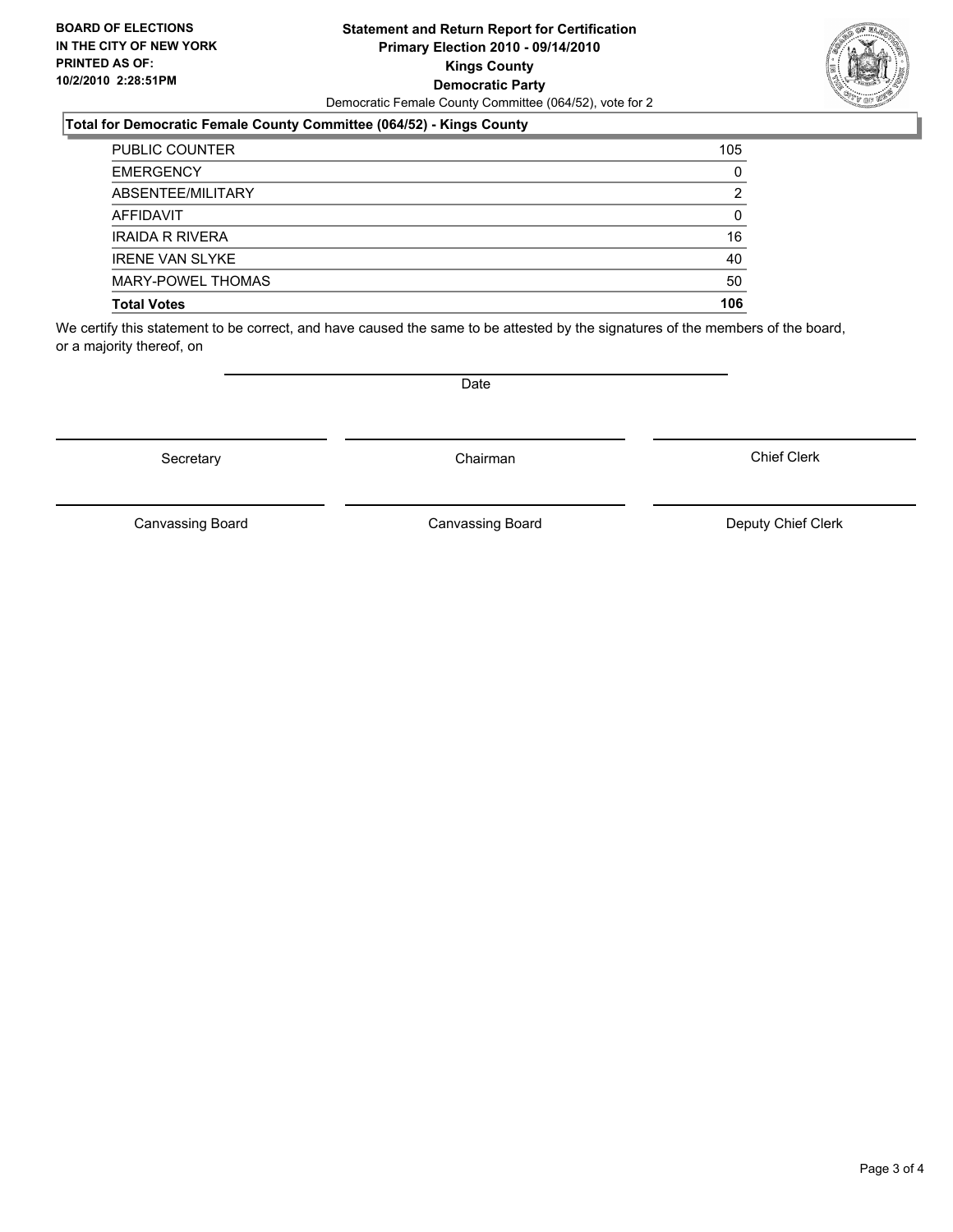**Statement and Return Report for Certification Primary Election 2010 - 09/14/2010 Kings County Democratic Party** Democratic Female County Committee (064/52), vote for 2

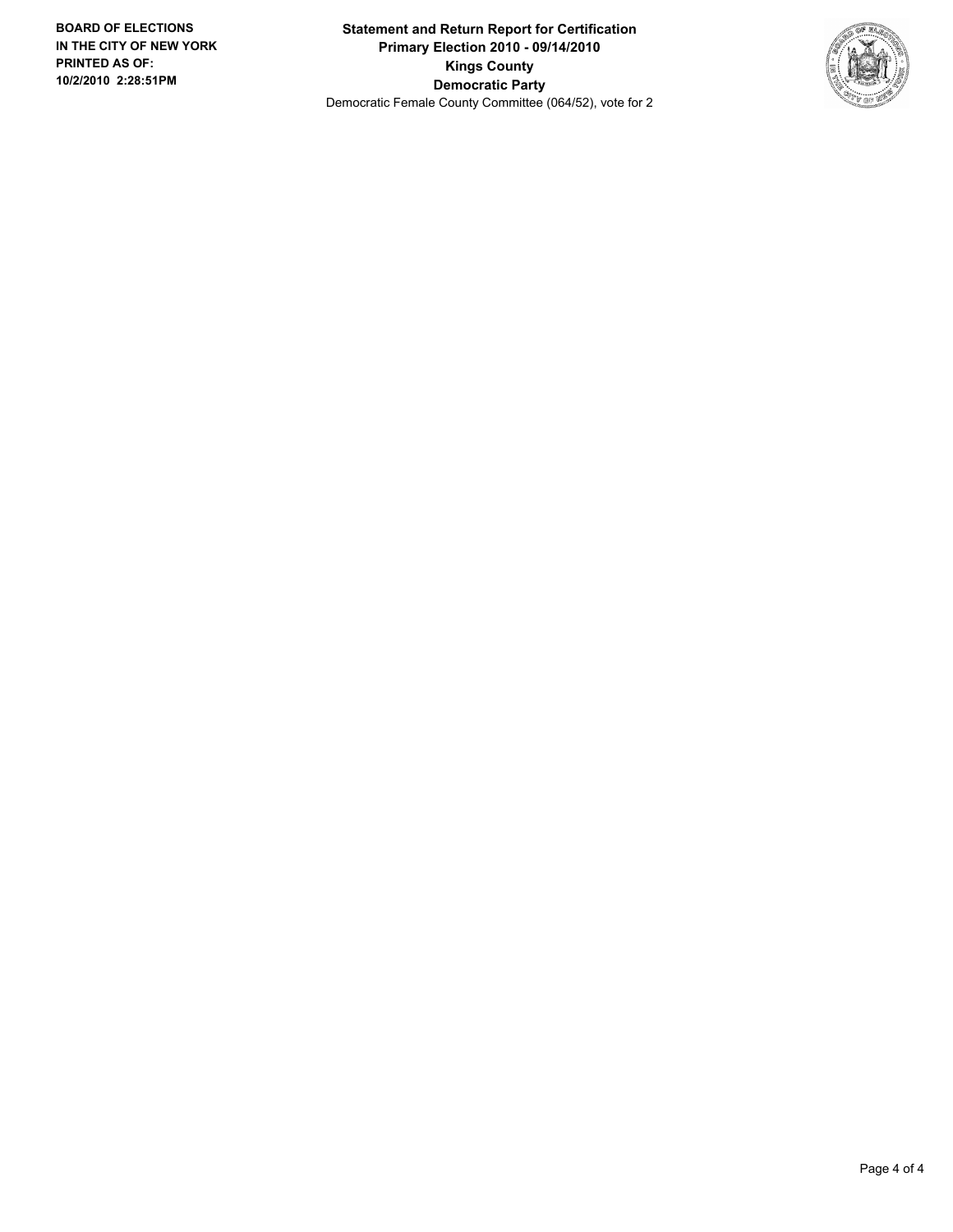

# **Primary Election 2010 - 09/14/2010 Kings County - Democratic Party**

Democratic Female County Committee 069/52 Vote for 2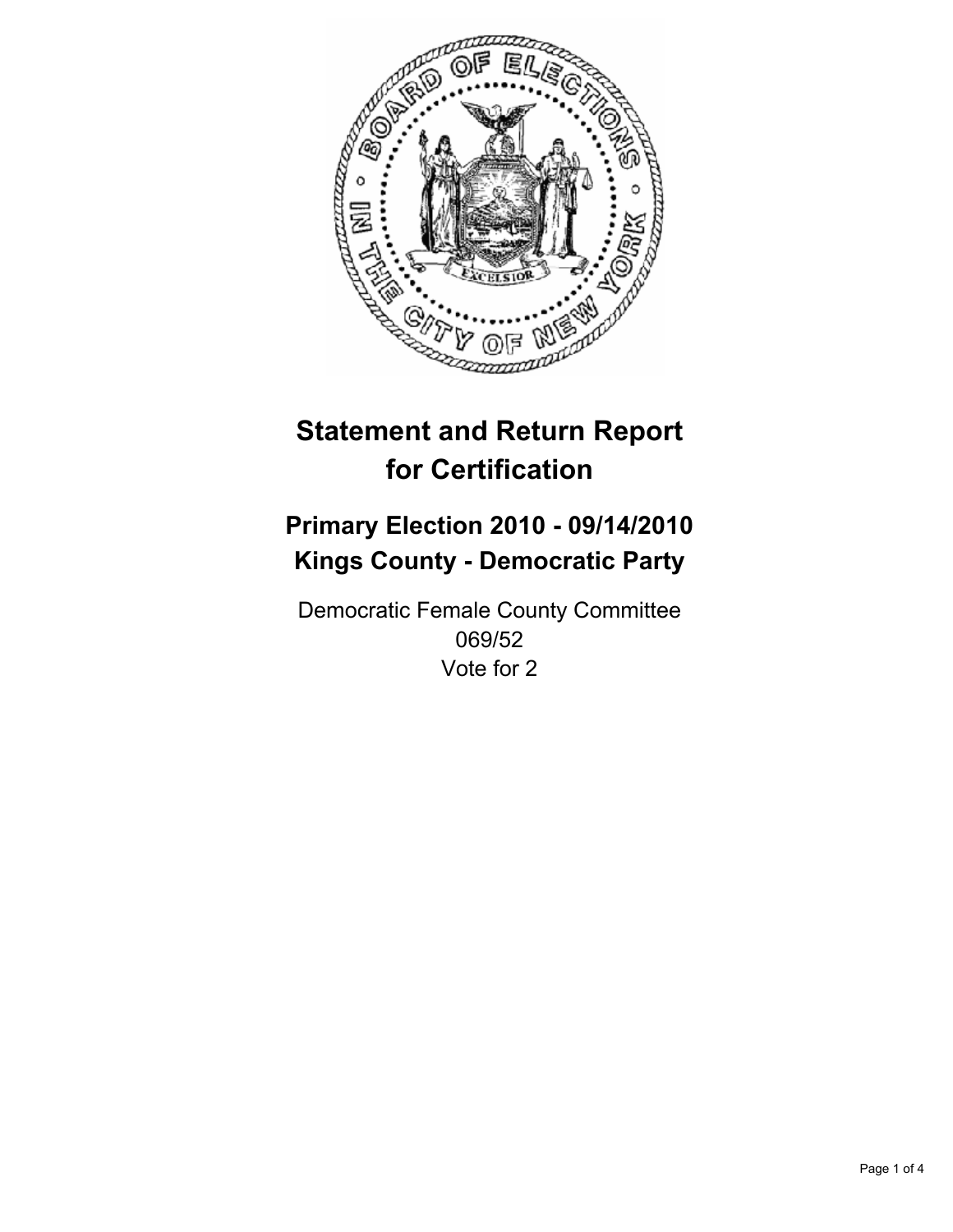

| 25<br>95 |
|----------|
|          |
|          |
| 38       |
| 32       |
| 0        |
| 33       |
| 0        |
| 100      |
|          |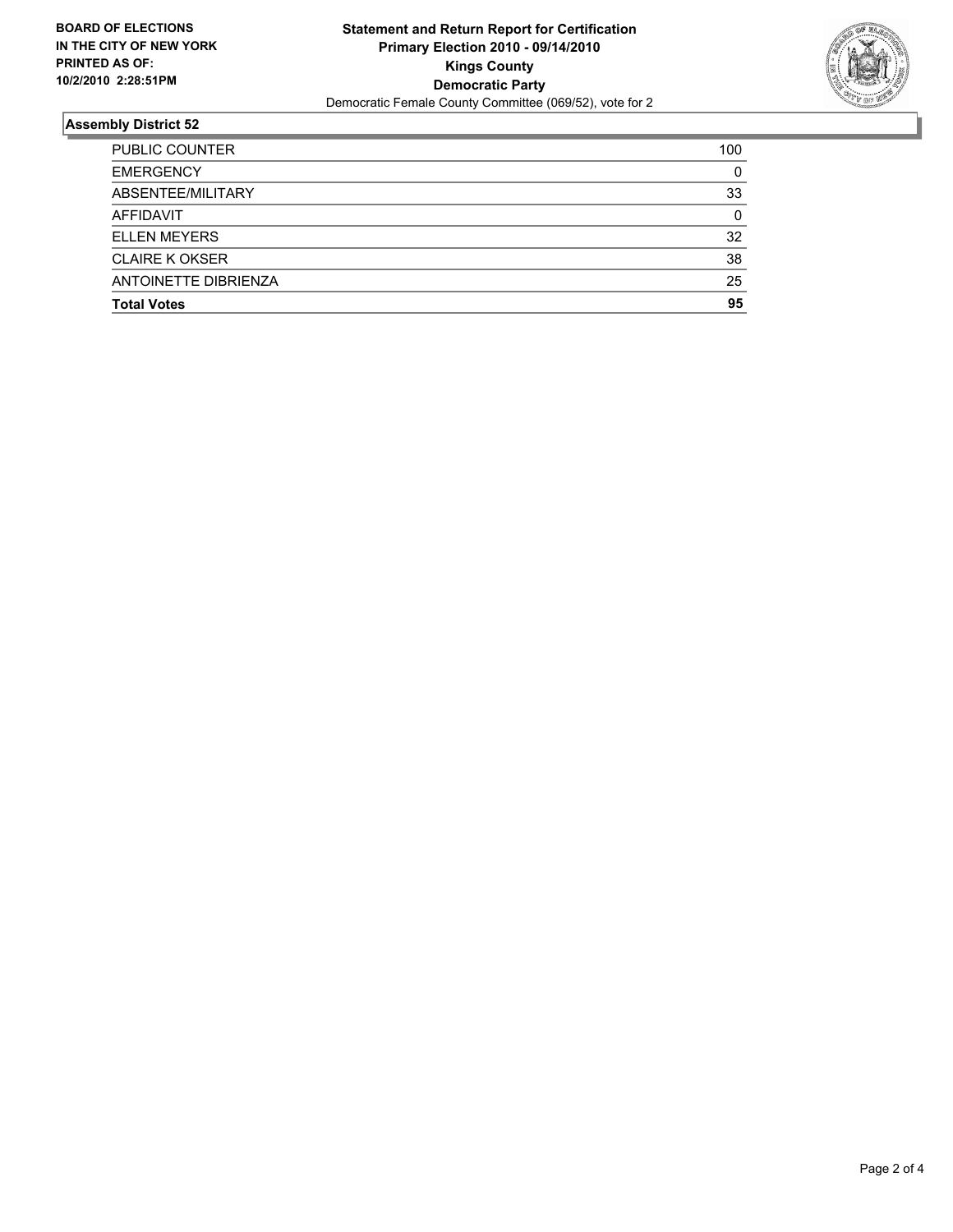#### **Statement and Return Report for Certification Primary Election 2010 - 09/14/2010 Kings County Democratic Party** Democratic Female County Committee (069/52), vote for 2

## **Total for Democratic Female County Committee (069/52) - Kings County**

| <b>PUBLIC COUNTER</b> | 100 |
|-----------------------|-----|
| <b>EMERGENCY</b>      | 0   |
| ABSENTEE/MILITARY     | 33  |
| AFFIDAVIT             | 0   |
| <b>ELLEN MEYERS</b>   | 32  |
| <b>CLAIRE K OKSER</b> | 38  |
| ANTOINETTE DIBRIENZA  | 25  |
| <b>Total Votes</b>    | 95  |

We certify this statement to be correct, and have caused the same to be attested by the signatures of the members of the board, or a majority thereof, on

Secretary **Chairman** 

Canvassing Board

Canvassing Board Canvassing Board Canvassing Canvassing Board Deputy Chief Clerk

Chief Clerk

**Date**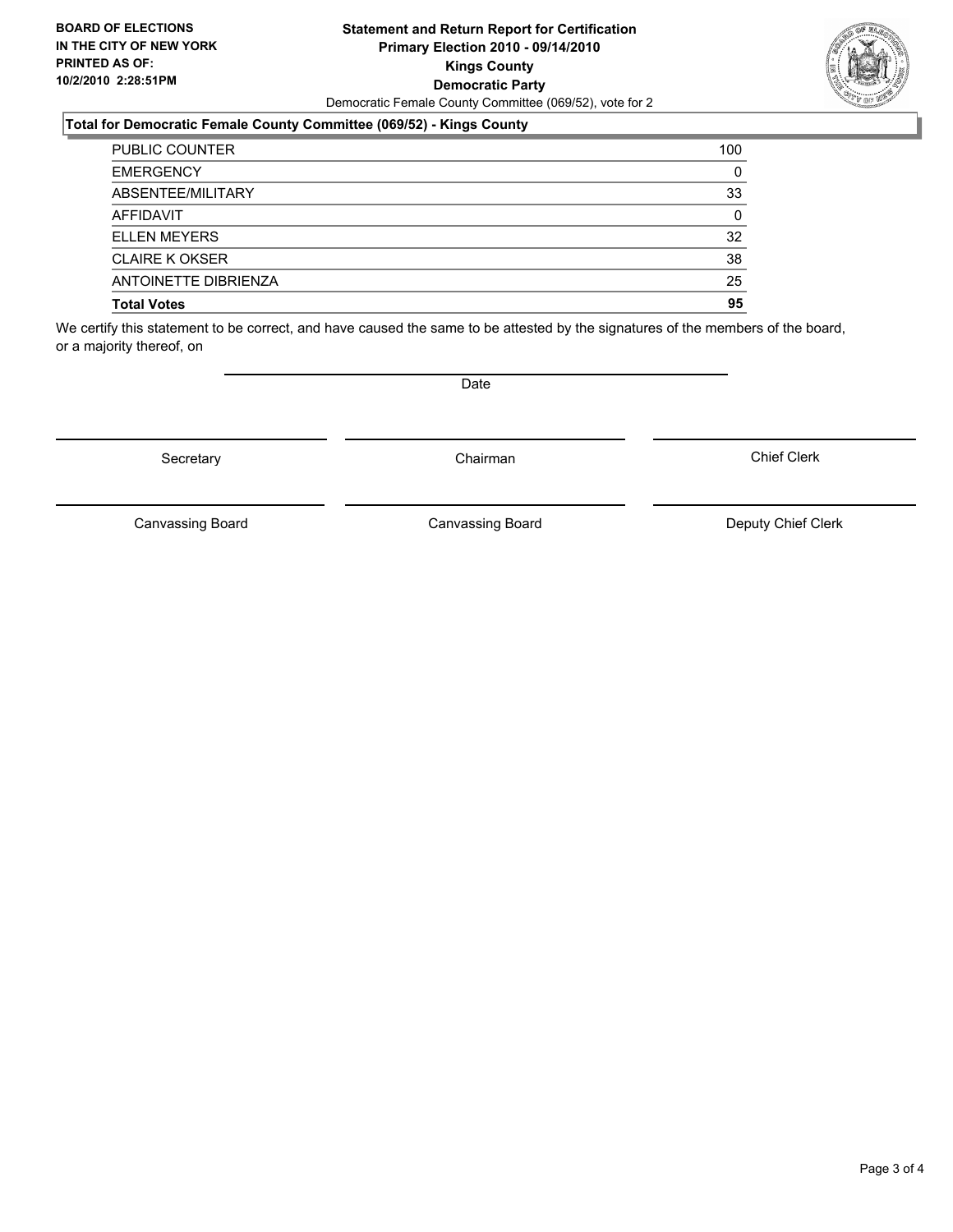**Statement and Return Report for Certification Primary Election 2010 - 09/14/2010 Kings County Democratic Party** Democratic Female County Committee (069/52), vote for 2

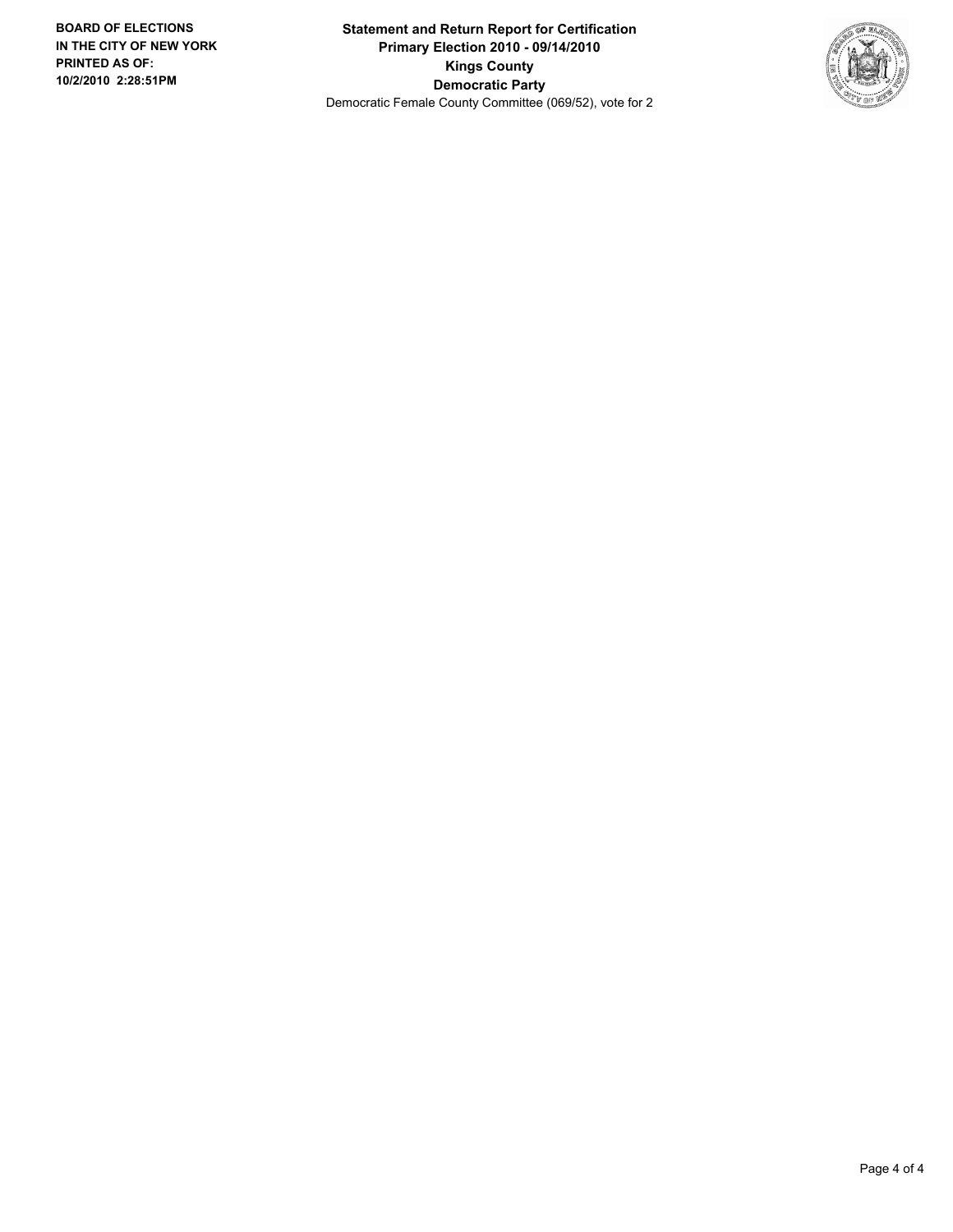

# **Primary Election 2010 - 09/14/2010 Kings County - Democratic Party**

Democratic Female County Committee 085/52 Vote for 2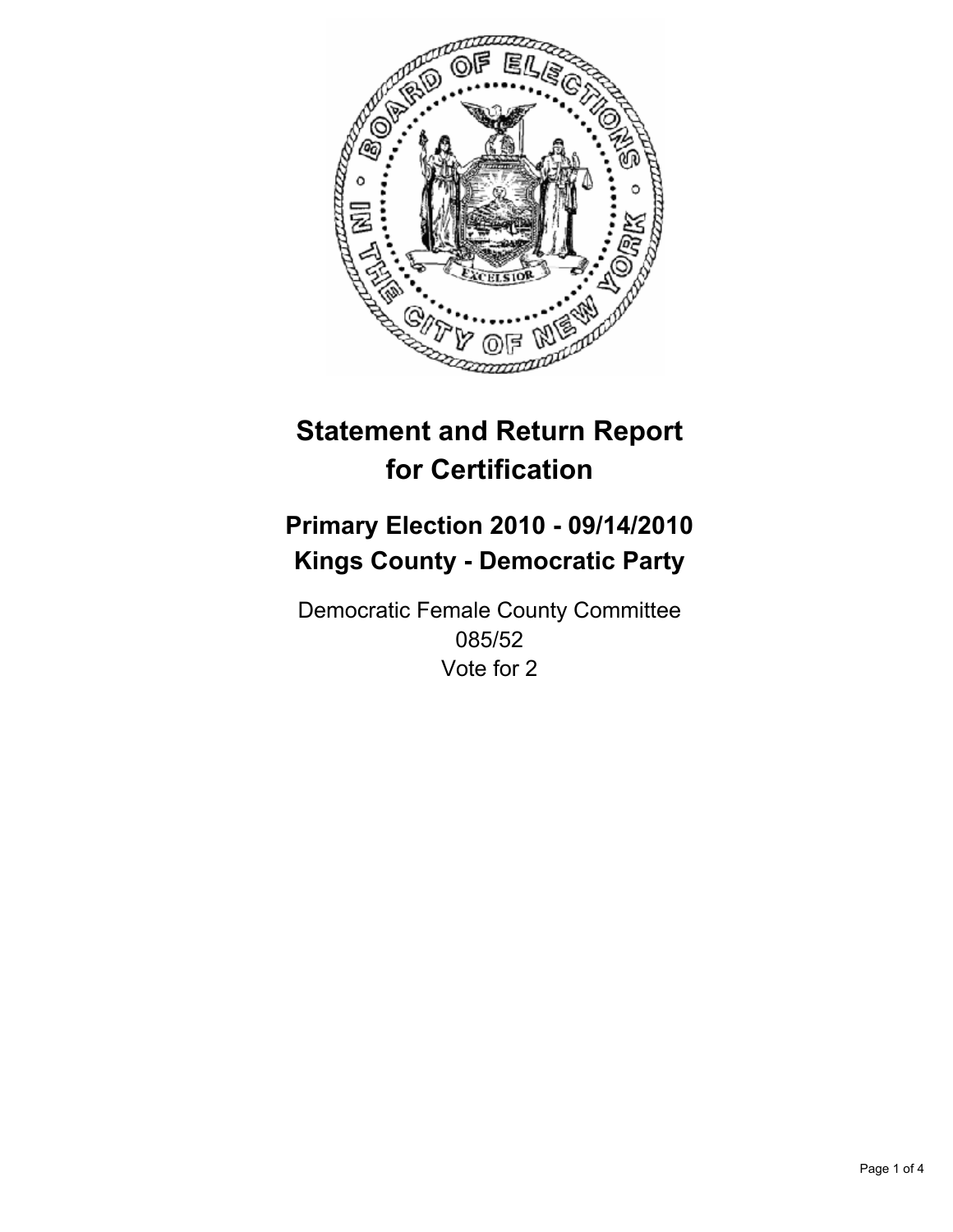

| <b>Total Votes</b>    | 51       |
|-----------------------|----------|
|                       |          |
| NANCY E SCHUH         | 14       |
| <b>FRANCESCA RECA</b> | 18       |
| ALISON M FOX          | 19       |
| <b>AFFIDAVIT</b>      | 0        |
| ABSENTEE/MILITARY     | 0        |
| <b>EMERGENCY</b>      | $\Omega$ |
| <b>PUBLIC COUNTER</b> | 69       |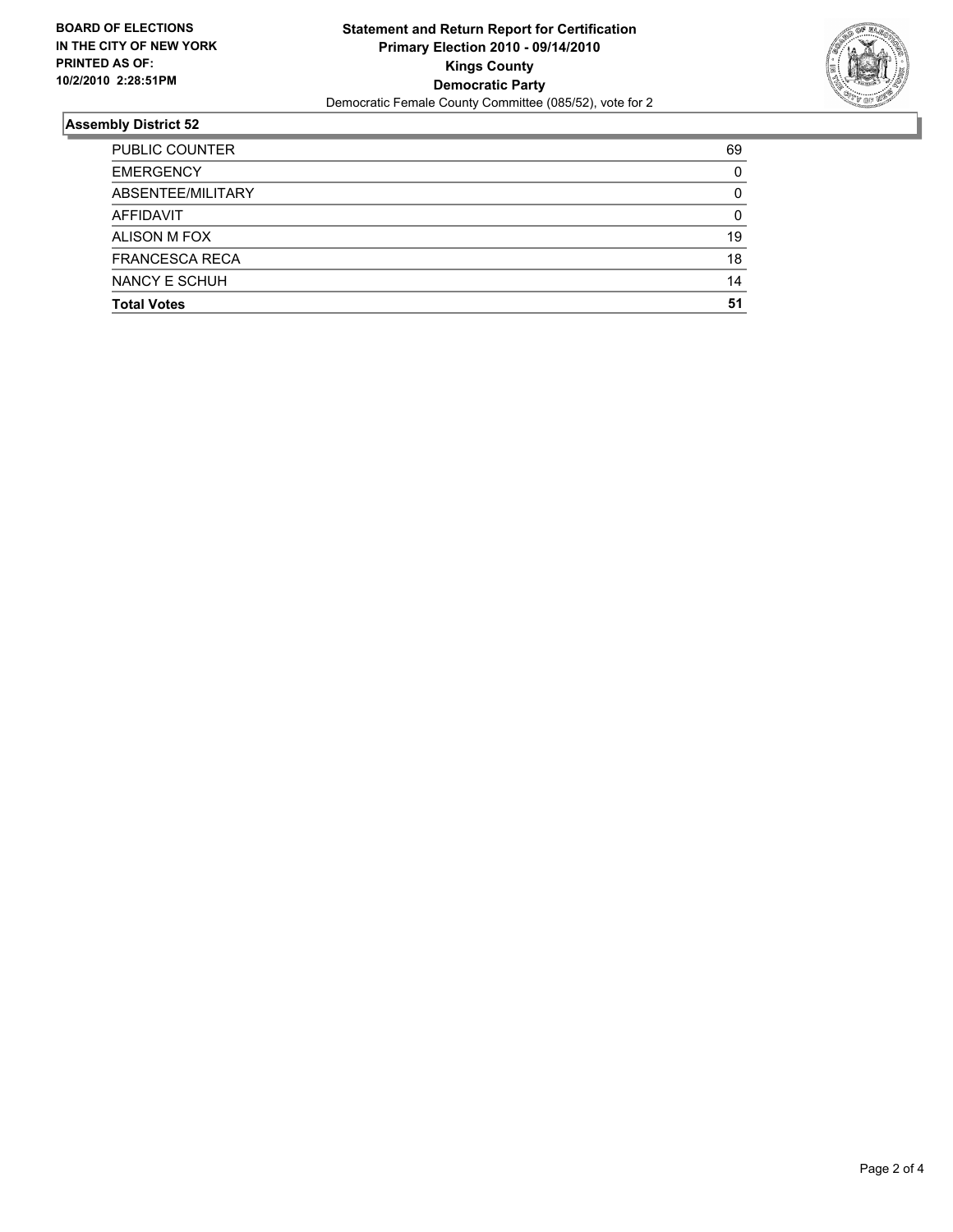#### **Statement and Return Report for Certification Primary Election 2010 - 09/14/2010 Kings County Democratic Party** Democratic Female County Committee (085/52), vote for 2

## **Total for Democratic Female County Committee (085/52) - Kings County**

| <b>PUBLIC COUNTER</b> | 69 |
|-----------------------|----|
| <b>EMERGENCY</b>      | 0  |
| ABSENTEE/MILITARY     | 0  |
| <b>AFFIDAVIT</b>      | 0  |
| ALISON M FOX          | 19 |
| <b>FRANCESCA RECA</b> | 18 |
| NANCY E SCHUH         | 14 |
| <b>Total Votes</b>    | 51 |

We certify this statement to be correct, and have caused the same to be attested by the signatures of the members of the board, or a majority thereof, on

Secretary **Chairman** 

Chief Clerk

Canvassing Board Canvassing Board Canvassing Board Canvassing Canvassing Board Deputy Chief Clerk



**Date**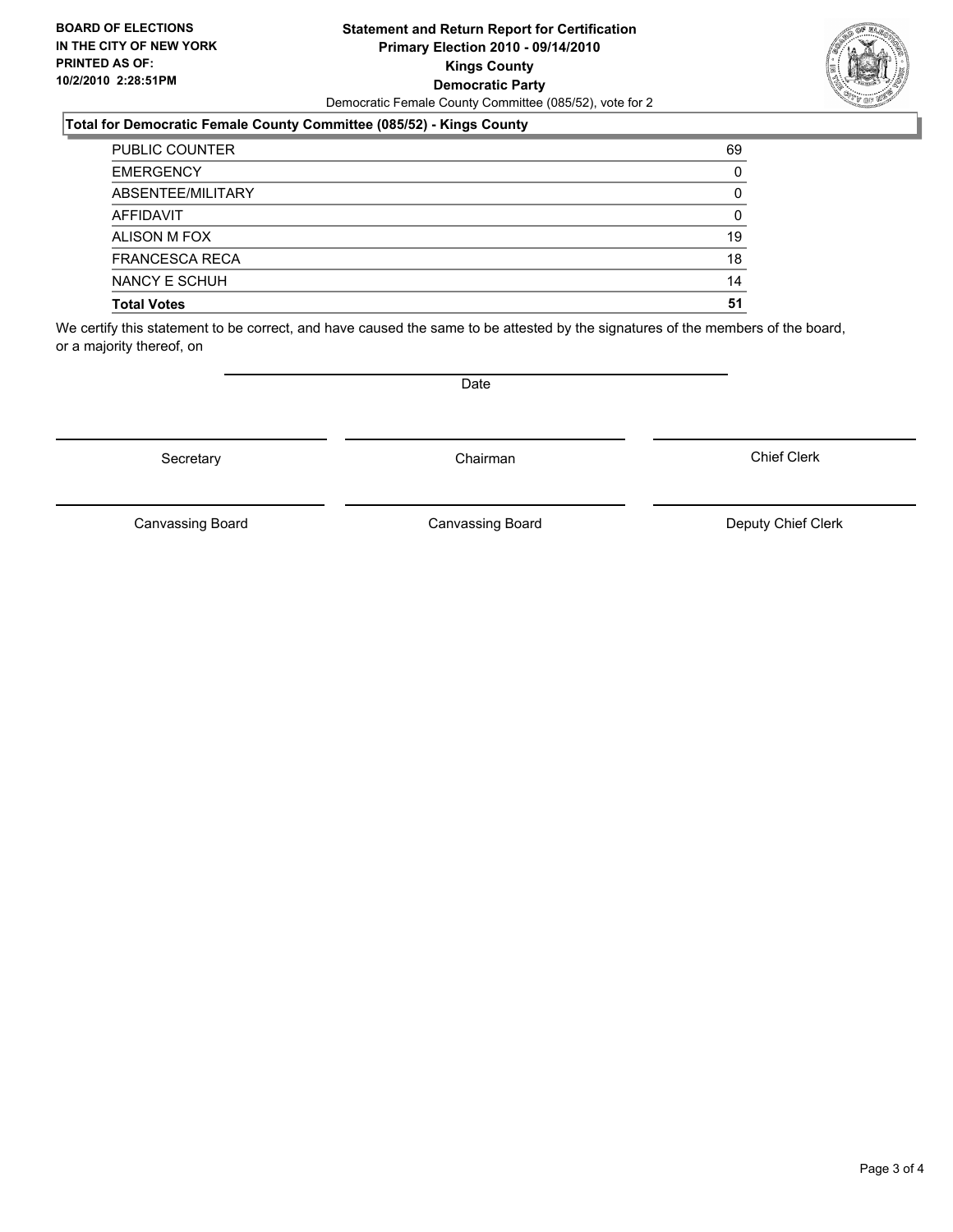**Statement and Return Report for Certification Primary Election 2010 - 09/14/2010 Kings County Democratic Party** Democratic Female County Committee (085/52), vote for 2

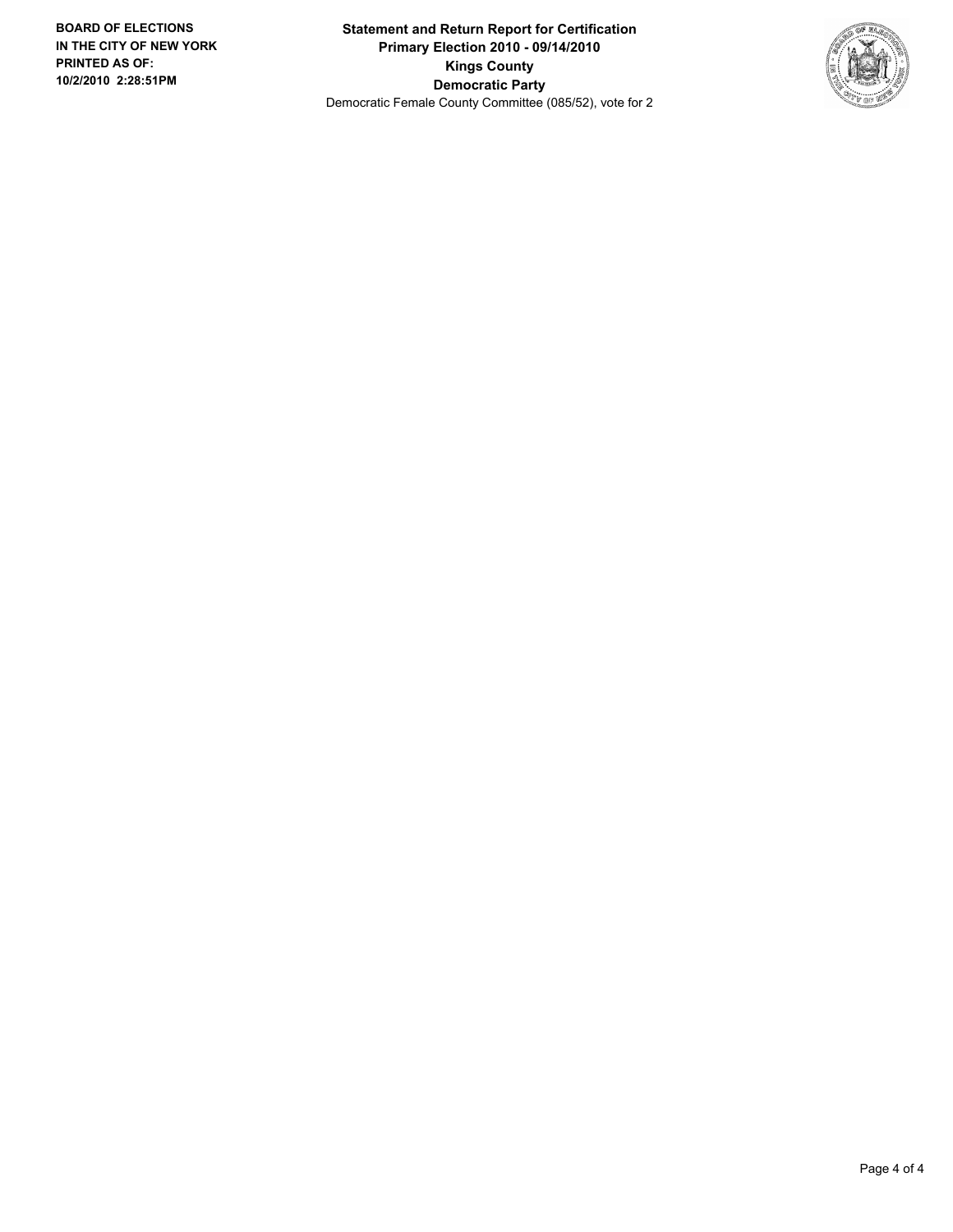

# **Primary Election 2010 - 09/14/2010 Kings County - Democratic Party**

Democratic Female County Committee 092/52 Vote for 2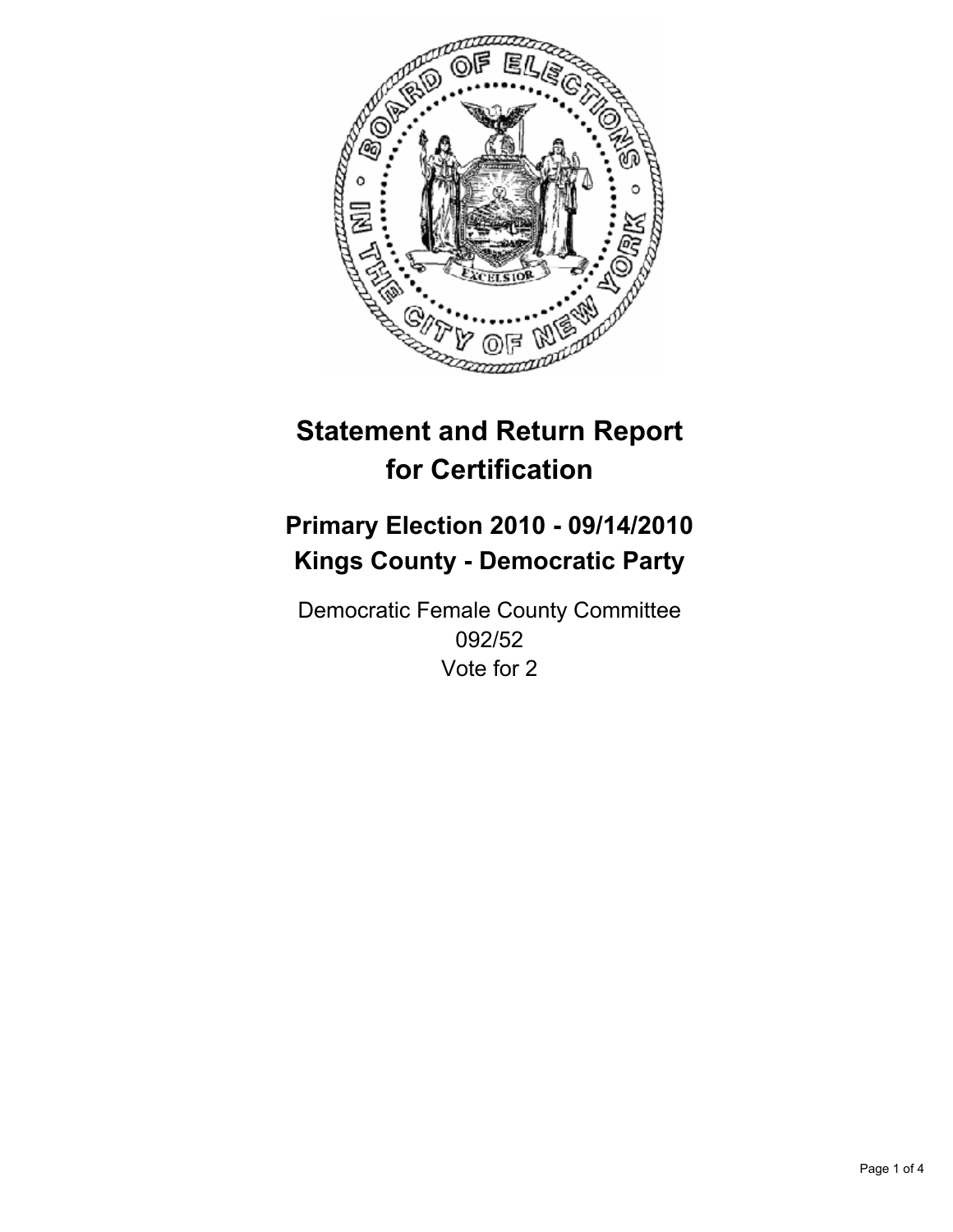

| <b>PUBLIC COUNTER</b>  | 139 |
|------------------------|-----|
| <b>EMERGENCY</b>       | 0   |
| ABSENTEE/MILITARY      | 2   |
| AFFIDAVIT              | 0   |
| ELLEN R FRIED          | 32  |
| <b>SUSAN A MCLEAN</b>  | 25  |
| ELIZABETH ROSE DALY    | 45  |
| <b>LAURA BRIGHTMAN</b> | 43  |
| <b>Total Votes</b>     | 145 |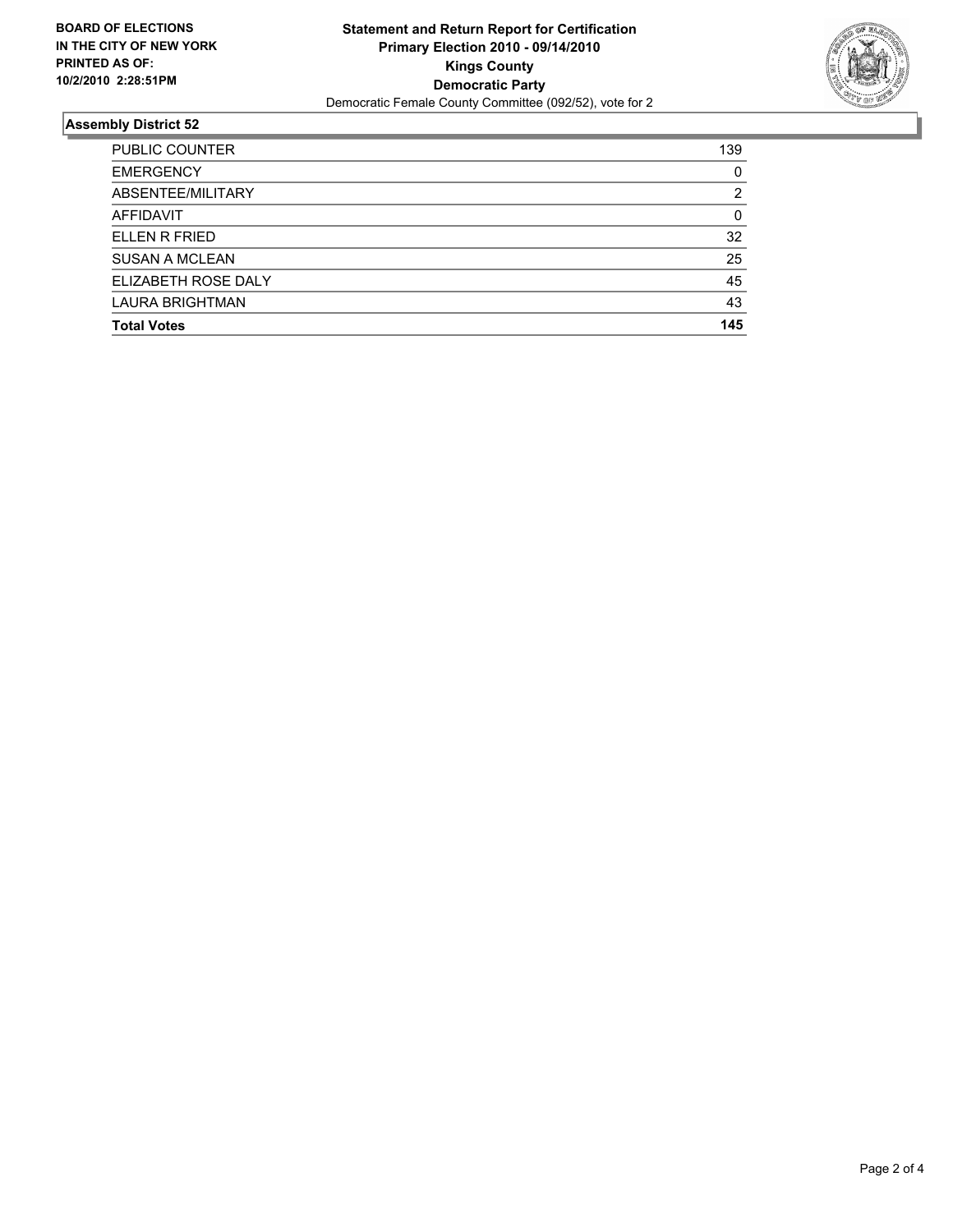#### **Statement and Return Report for Certification Primary Election 2010 - 09/14/2010 Kings County Democratic Party** Democratic Female County Committee (092/52), vote for 2

## **Total for Democratic Female County Committee (092/52) - Kings County**

| <b>PUBLIC COUNTER</b>  | 139 |
|------------------------|-----|
| <b>EMERGENCY</b>       | 0   |
| ABSENTEE/MILITARY      | 2   |
| <b>AFFIDAVIT</b>       | 0   |
| ELLEN R FRIED          | 32  |
| <b>SUSAN A MCLEAN</b>  | 25  |
| ELIZABETH ROSE DALY    | 45  |
| <b>LAURA BRIGHTMAN</b> | 43  |
| <b>Total Votes</b>     | 145 |

We certify this statement to be correct, and have caused the same to be attested by the signatures of the members of the board, or a majority thereof, on

Canvassing Board

Canvassing Board **Canvassing Board** Canvassing Board **Deputy Chief Clerk** 

Chief Clerk



Secretary **Chairman** 

Date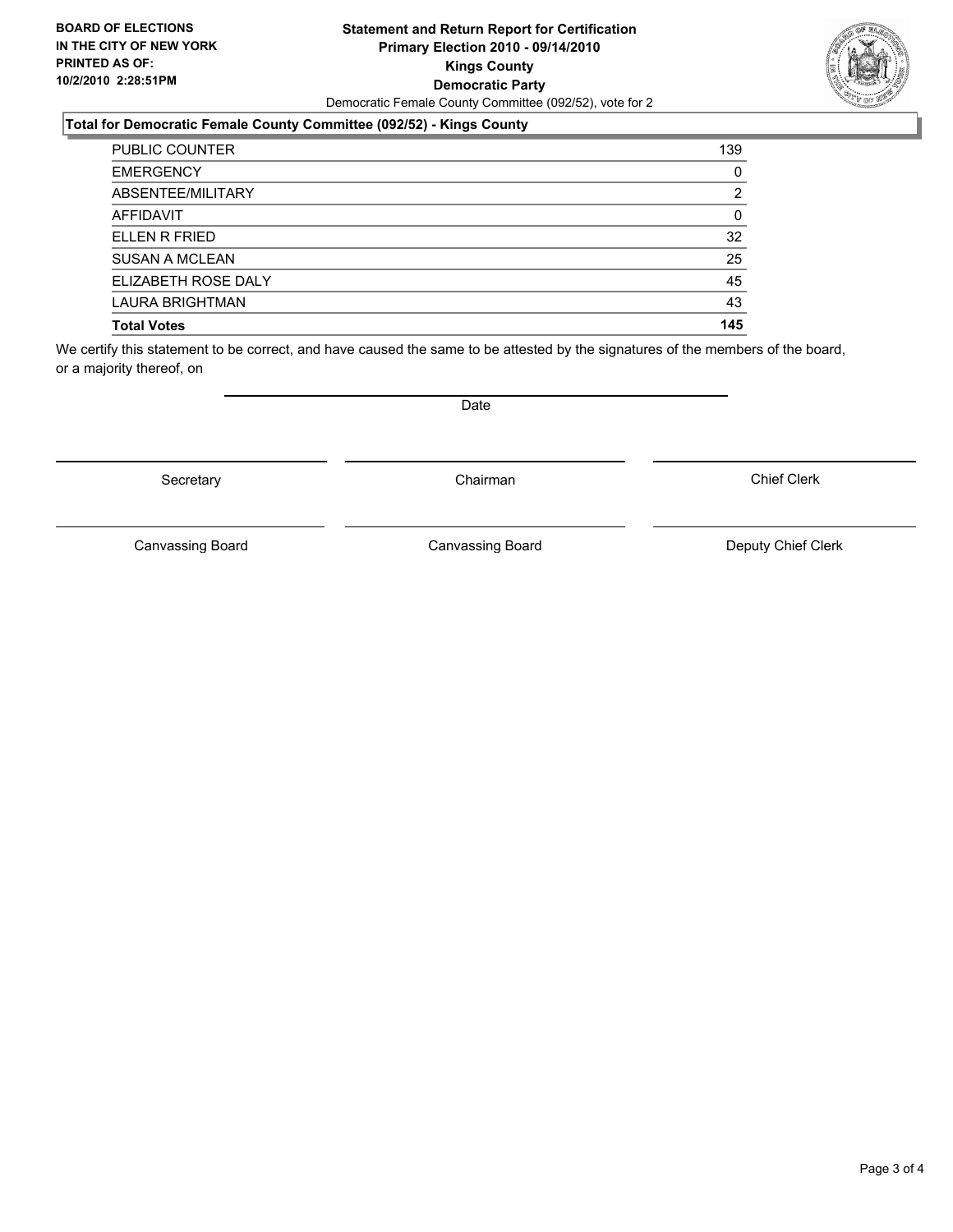**Statement and Return Report for Certification Primary Election 2010 - 09/14/2010 Kings County Democratic Party** Democratic Female County Committee (092/52), vote for 2

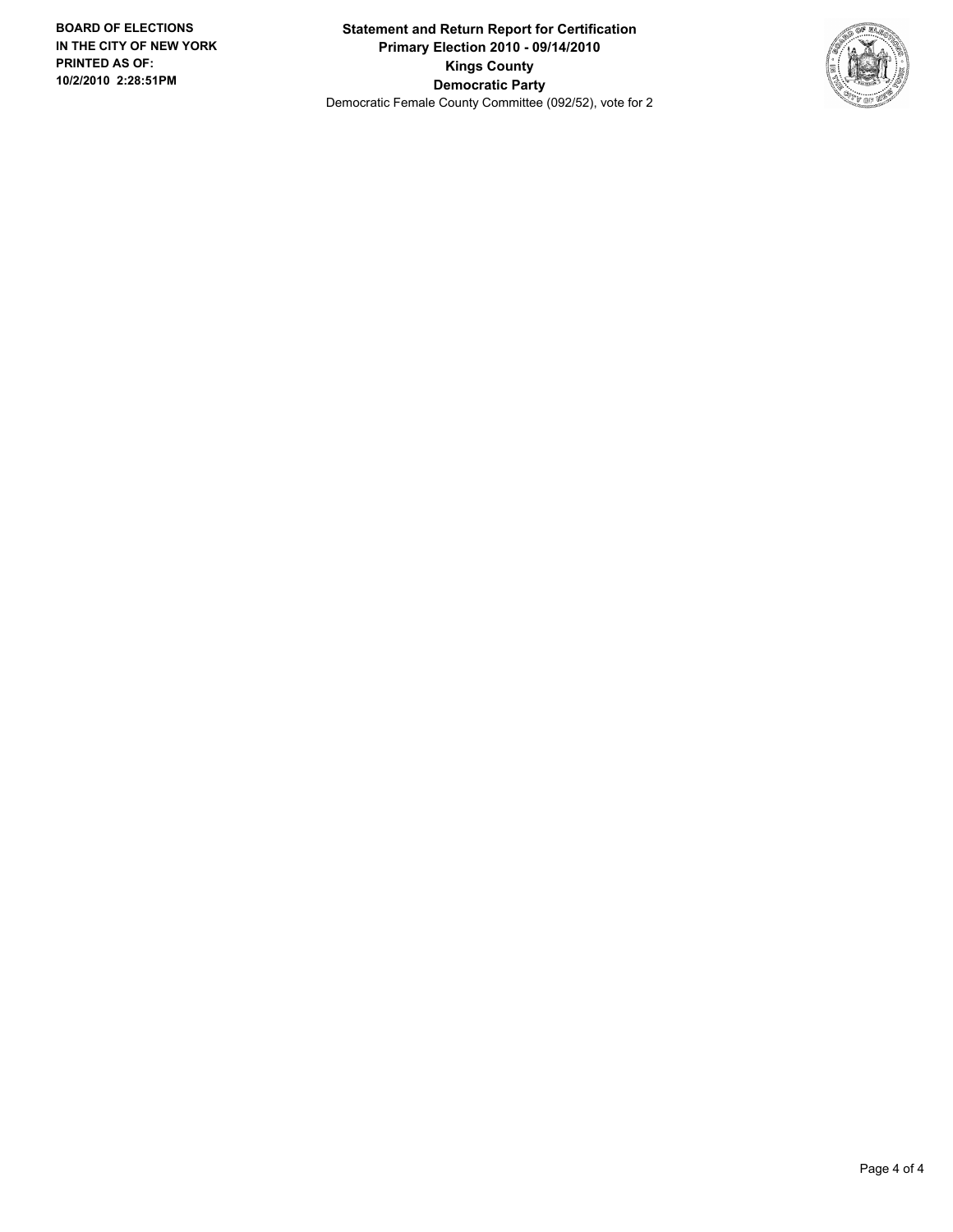

# **Primary Election 2010 - 09/14/2010 Kings County - Democratic Party**

Democratic Female County Committee 093/52 Vote for 2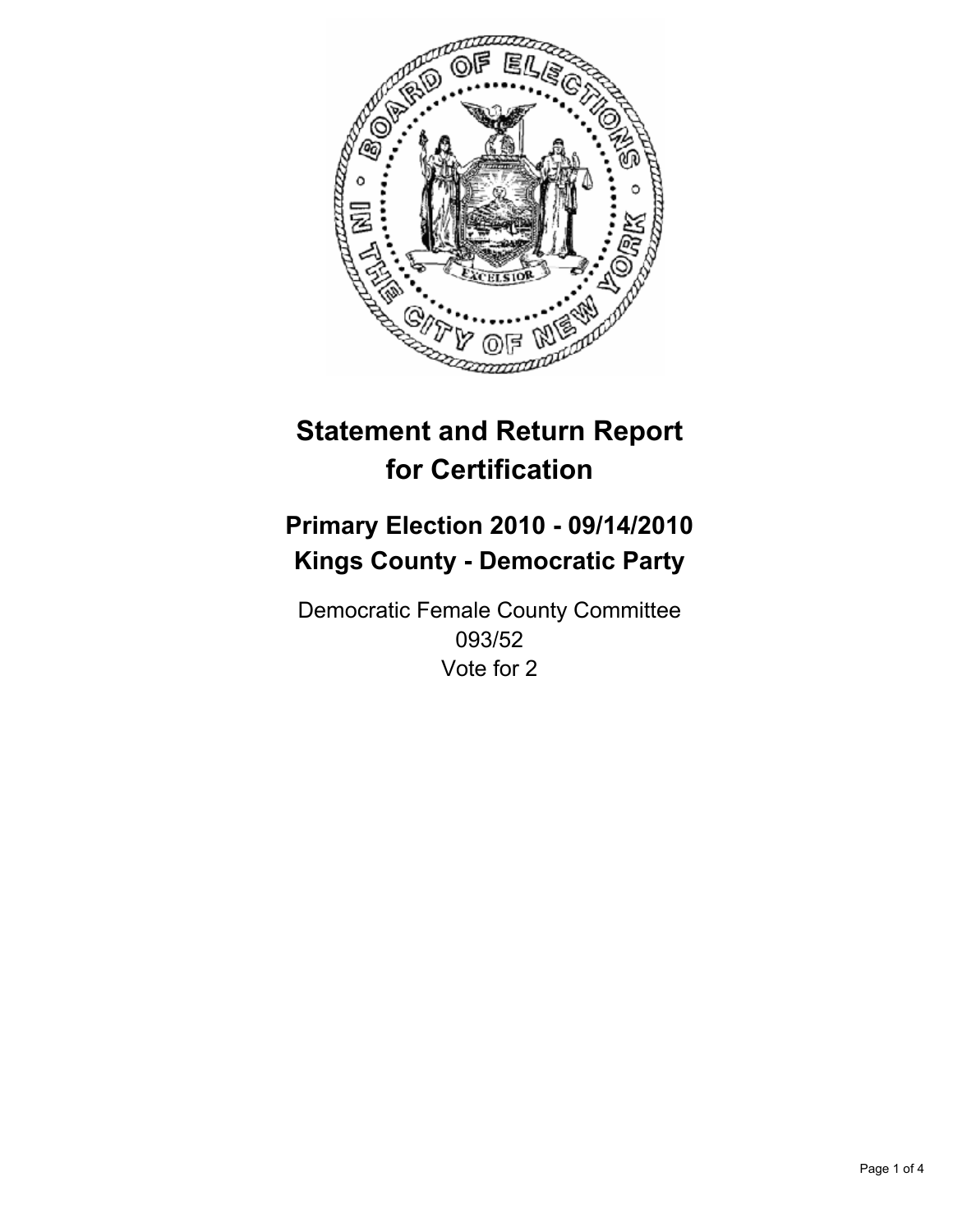

| <b>PUBLIC COUNTER</b> | 93 |
|-----------------------|----|
| <b>EMERGENCY</b>      | 0  |
| ABSENTEE/MILITARY     | 0  |
| AFFIDAVIT             | 3  |
| DONNA M KAFKO         | 29 |
| <b>SALLEY KAFKO</b>   | 20 |
| ETHEL DELVIN          | 23 |
| SYDELLE CANTOR        | 16 |
| <b>Total Votes</b>    | 88 |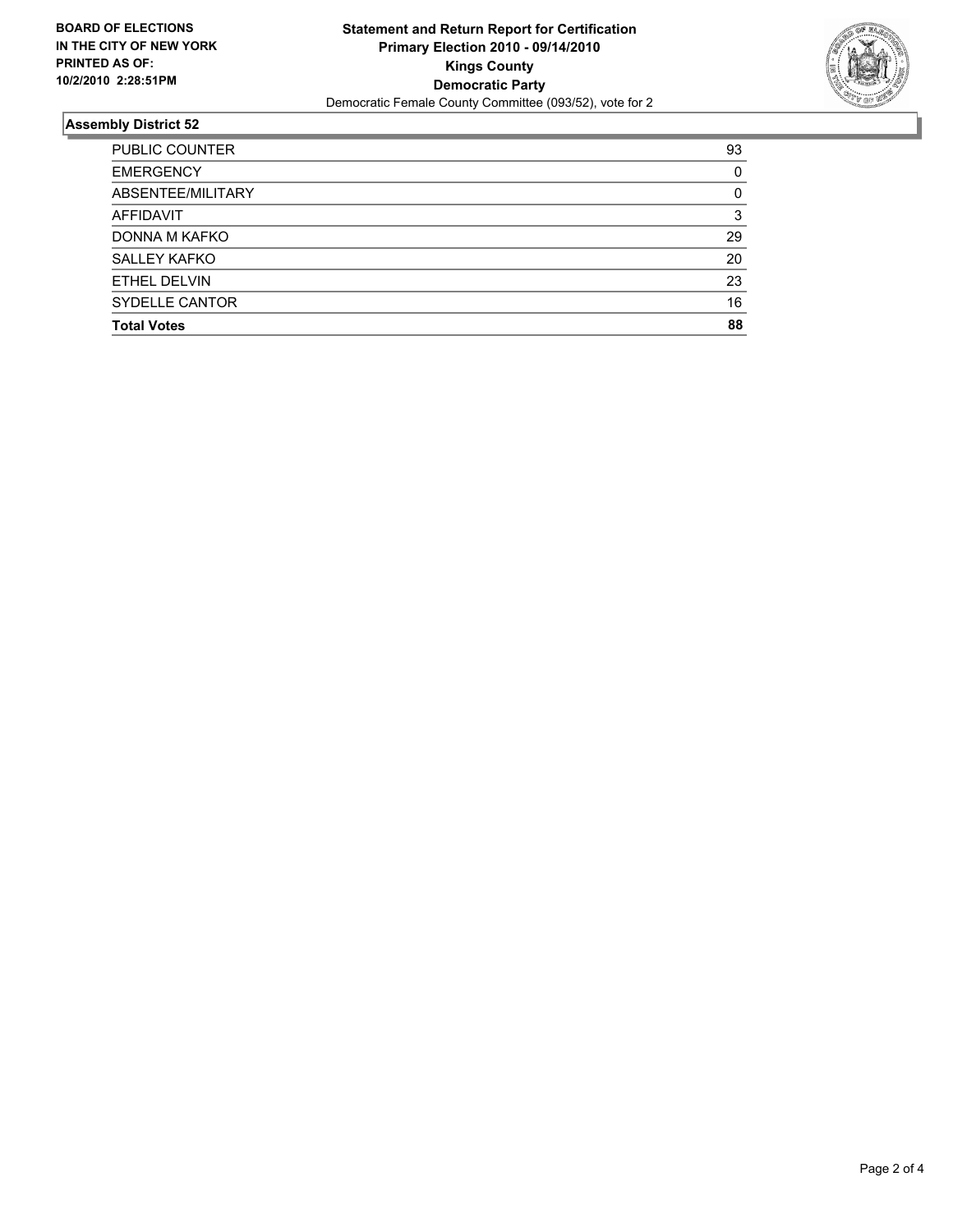#### **Statement and Return Report for Certification Primary Election 2010 - 09/14/2010 Kings County Democratic Party** Democratic Female County Committee (093/52), vote for 2

## **Total for Democratic Female County Committee (093/52) - Kings County**

| <b>PUBLIC COUNTER</b> | 93 |
|-----------------------|----|
| <b>EMERGENCY</b>      | 0  |
| ABSENTEE/MILITARY     | 0  |
| <b>AFFIDAVIT</b>      | 3  |
| DONNA M KAFKO         | 29 |
| <b>SALLEY KAFKO</b>   | 20 |
| ETHEL DELVIN          | 23 |
| SYDELLE CANTOR        | 16 |
| <b>Total Votes</b>    | 88 |

We certify this statement to be correct, and have caused the same to be attested by the signatures of the members of the board, or a majority thereof, on

Secretary **Chairman** 

Date

Canvassing Board

Canvassing Board **Canvassing Board** Canvassing Board **Deputy Chief Clerk** 

Chief Clerk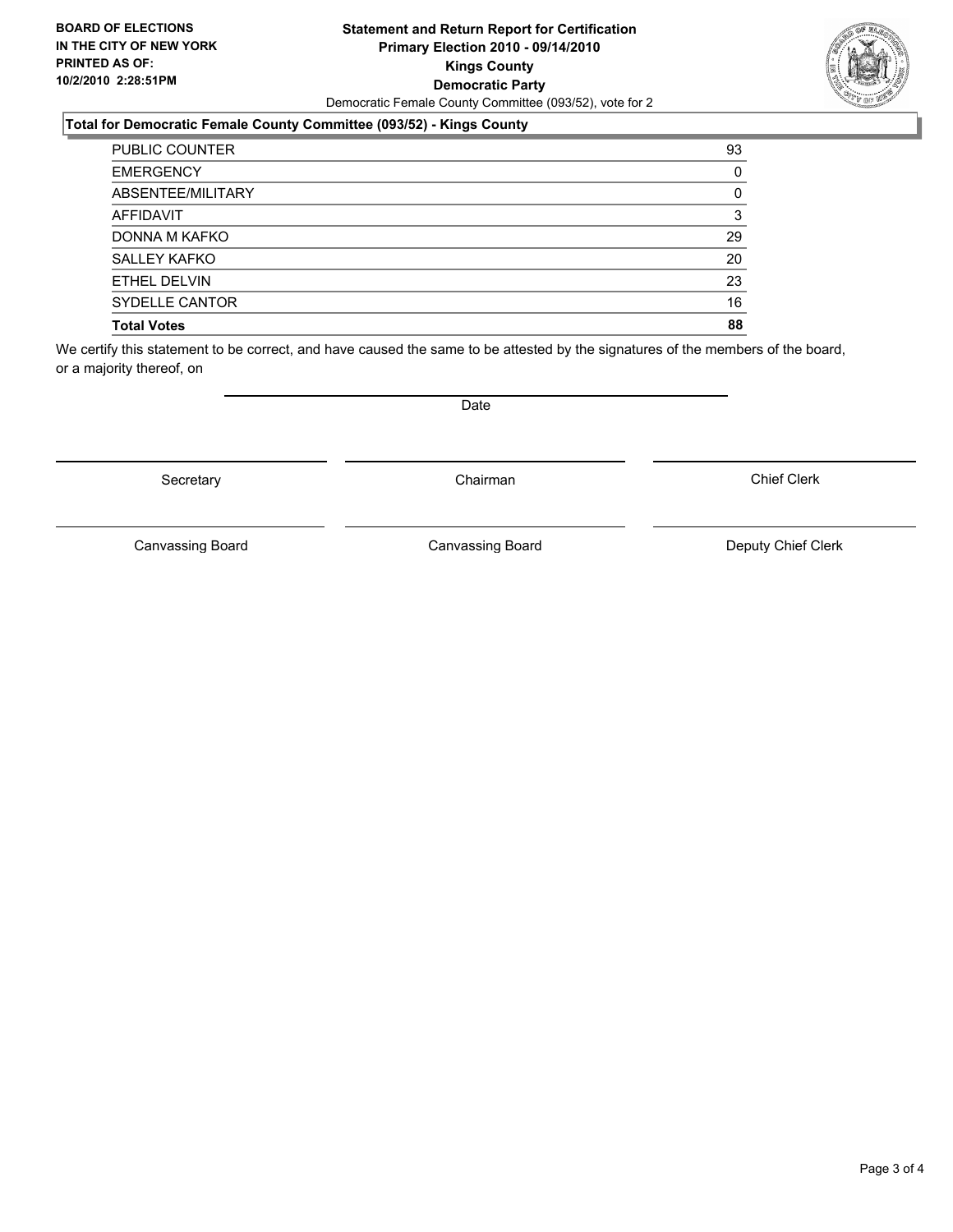**Statement and Return Report for Certification Primary Election 2010 - 09/14/2010 Kings County Democratic Party** Democratic Female County Committee (093/52), vote for 2

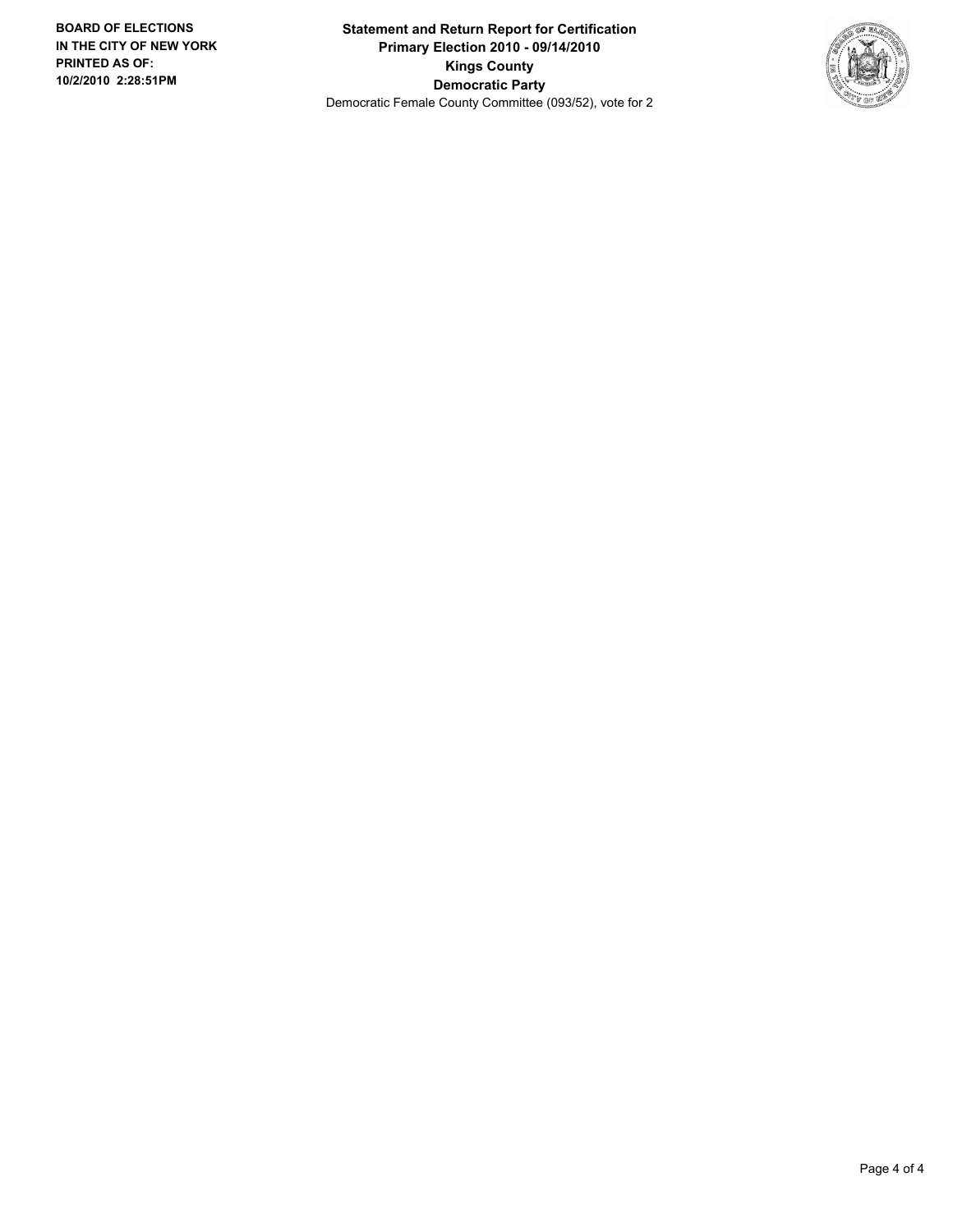

# **Primary Election 2010 - 09/14/2010 Kings County - Democratic Party**

Democratic Female County Committee 098/52 Vote for 2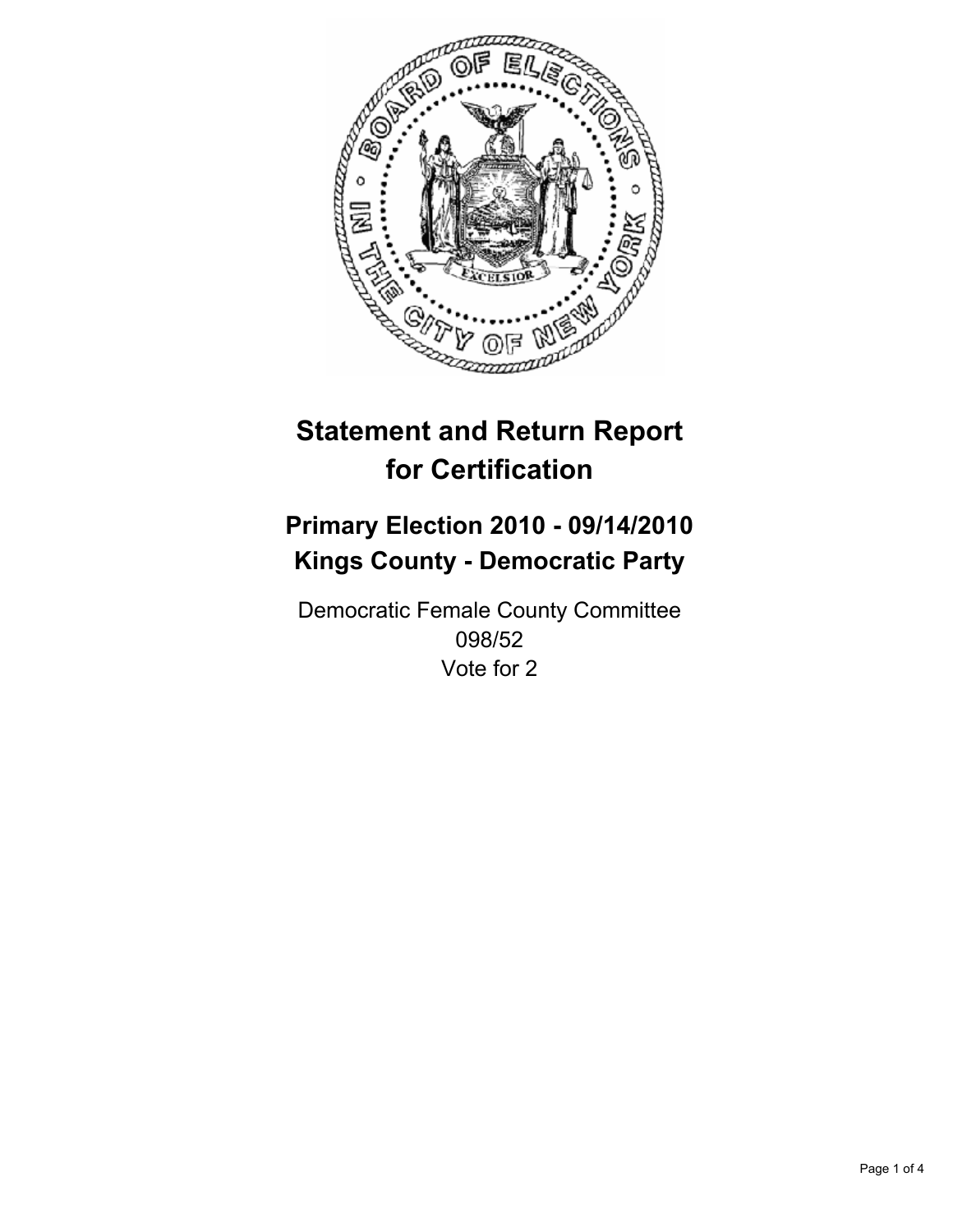

| <b>PUBLIC COUNTER</b>     | 109 |
|---------------------------|-----|
| <b>EMERGENCY</b>          | 0   |
| ABSENTEE/MILITARY         | 0   |
| <b>AFFIDAVIT</b>          |     |
| ANNE G LIEBER             | 40  |
| REBECCA Z KAFKO           | 23  |
| ROSALIE A PISCITELLI      | 19  |
| LUCILLE MOSCA             | 14  |
| TALLY BLUMBERG (WRITE-IN) |     |
| <b>Total Votes</b>        | 97  |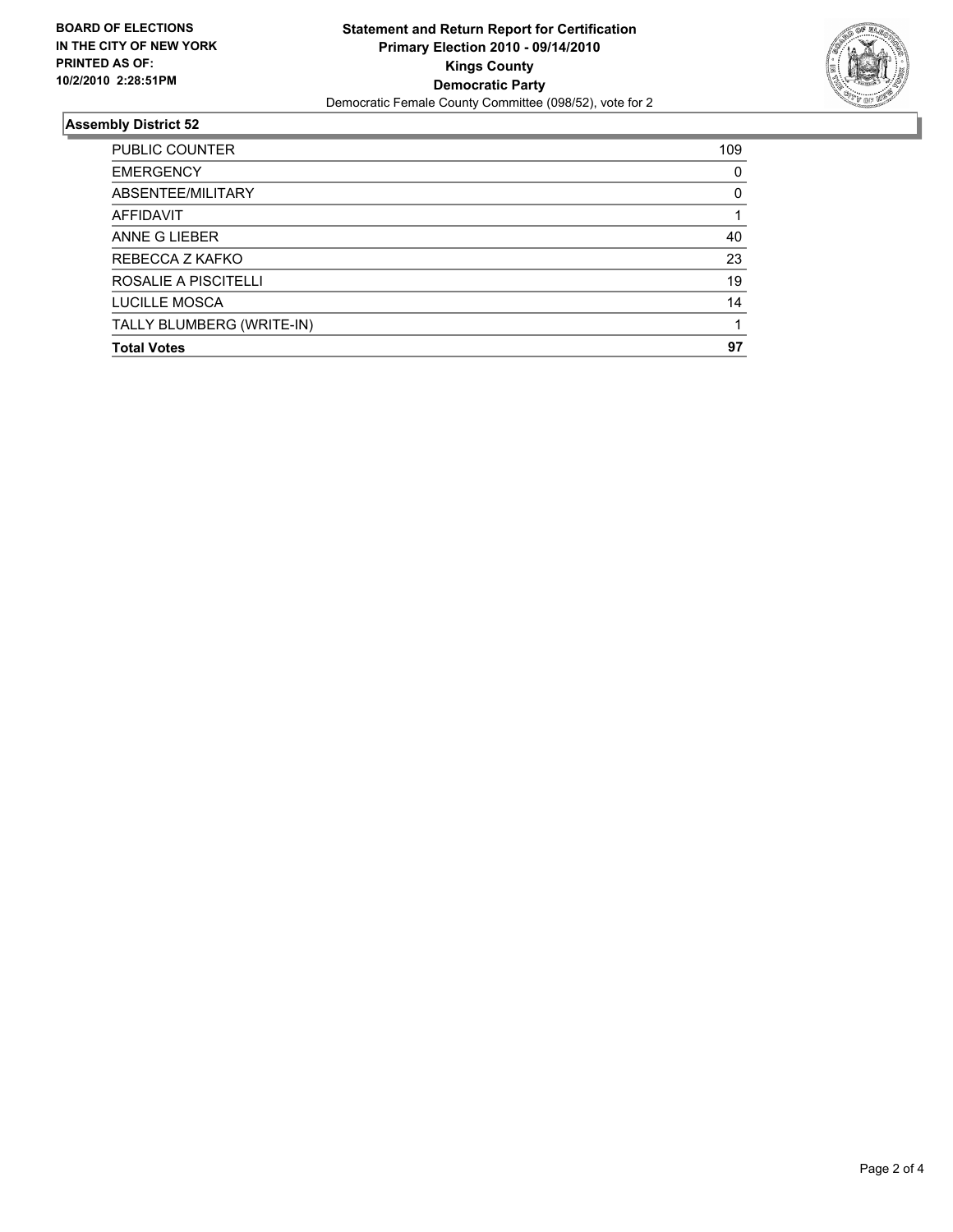#### **Statement and Return Report for Certification Primary Election 2010 - 09/14/2010 Kings County Democratic Party** Democratic Female County Committee (098/52), vote for 2

## **Total for Democratic Female County Committee (098/52) - Kings County**

| <b>PUBLIC COUNTER</b>     | 109 |
|---------------------------|-----|
| <b>EMERGENCY</b>          | 0   |
| ABSENTEE/MILITARY         | 0   |
| <b>AFFIDAVIT</b>          |     |
| ANNE G LIEBER             | 40  |
| REBECCA Z KAFKO           | 23  |
| ROSALIE A PISCITELLI      | 19  |
| LUCILLE MOSCA             | 14  |
| TALLY BLUMBERG (WRITE-IN) |     |
| <b>Total Votes</b>        | 97  |

We certify this statement to be correct, and have caused the same to be attested by the signatures of the members of the board, or a majority thereof, on

Secretary **Chairman** 

Canvassing Board **Canvassing Board** Canvassing Board **Deputy Chief Clerk** 

Canvassing Board

Chief Clerk

Date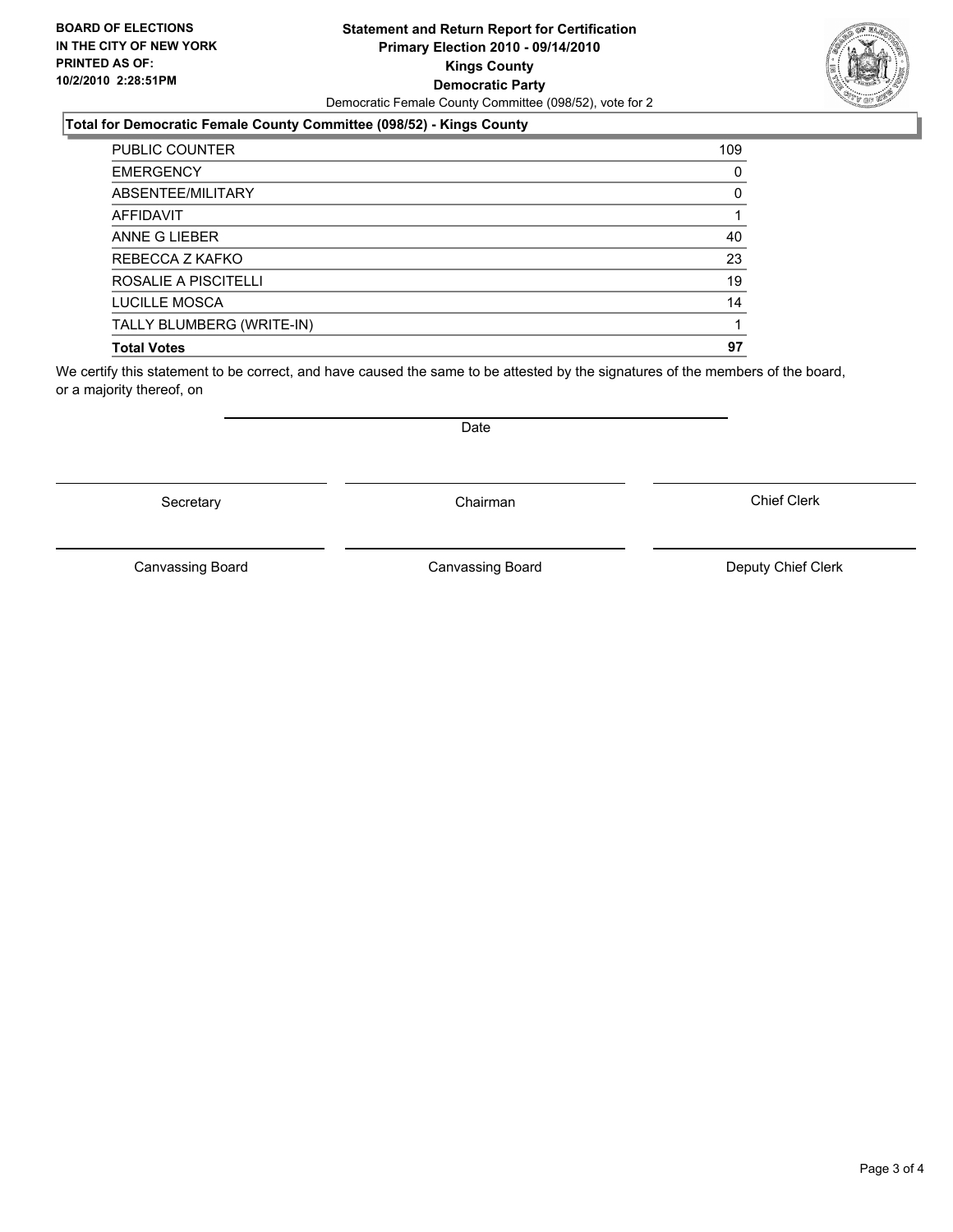**Statement and Return Report for Certification Primary Election 2010 - 09/14/2010 Kings County Democratic Party** Democratic Female County Committee (098/52), vote for 2

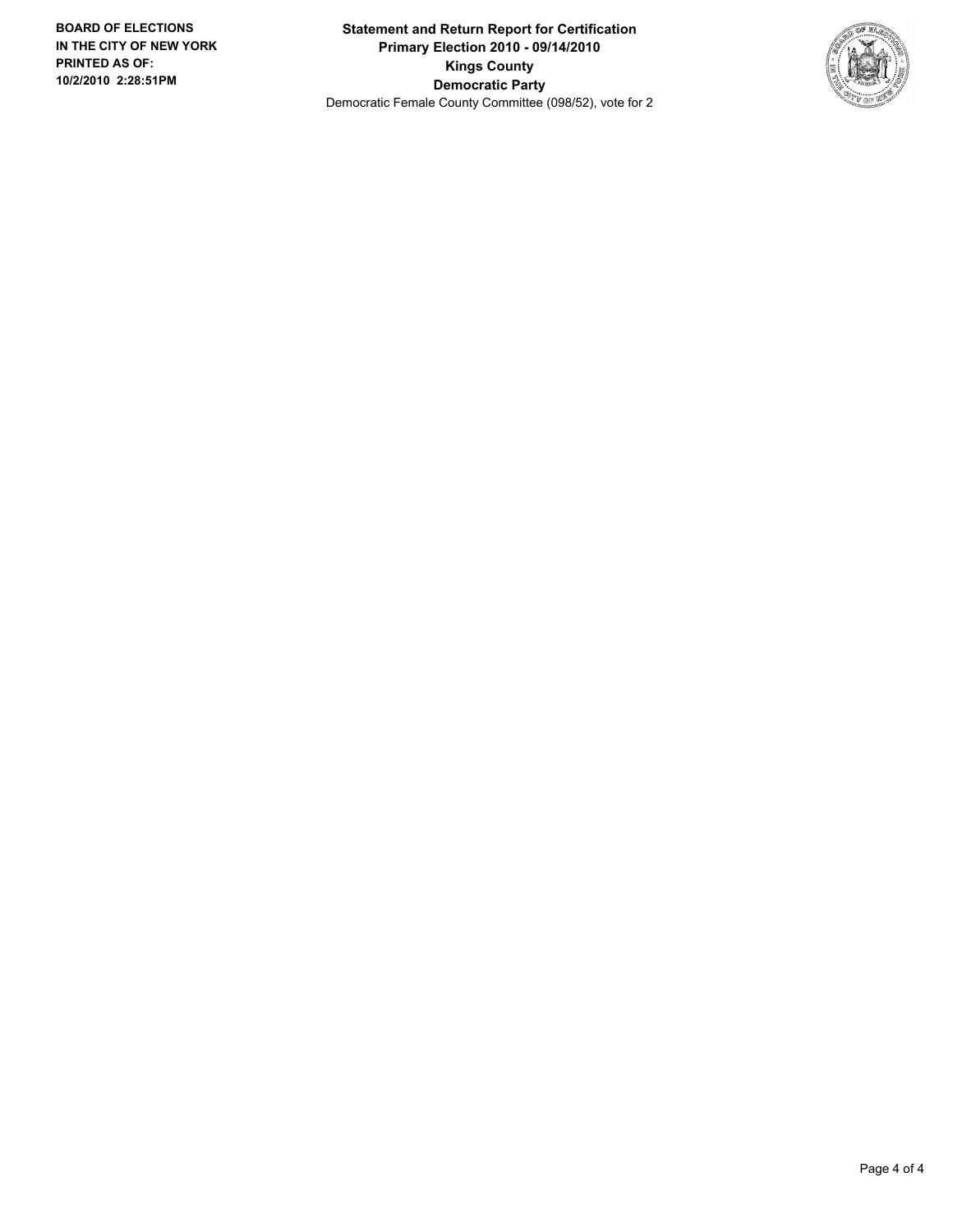

# **Primary Election 2010 - 09/14/2010 Kings County - Democratic Party**

Democratic Female County Committee 114/52 Vote for 2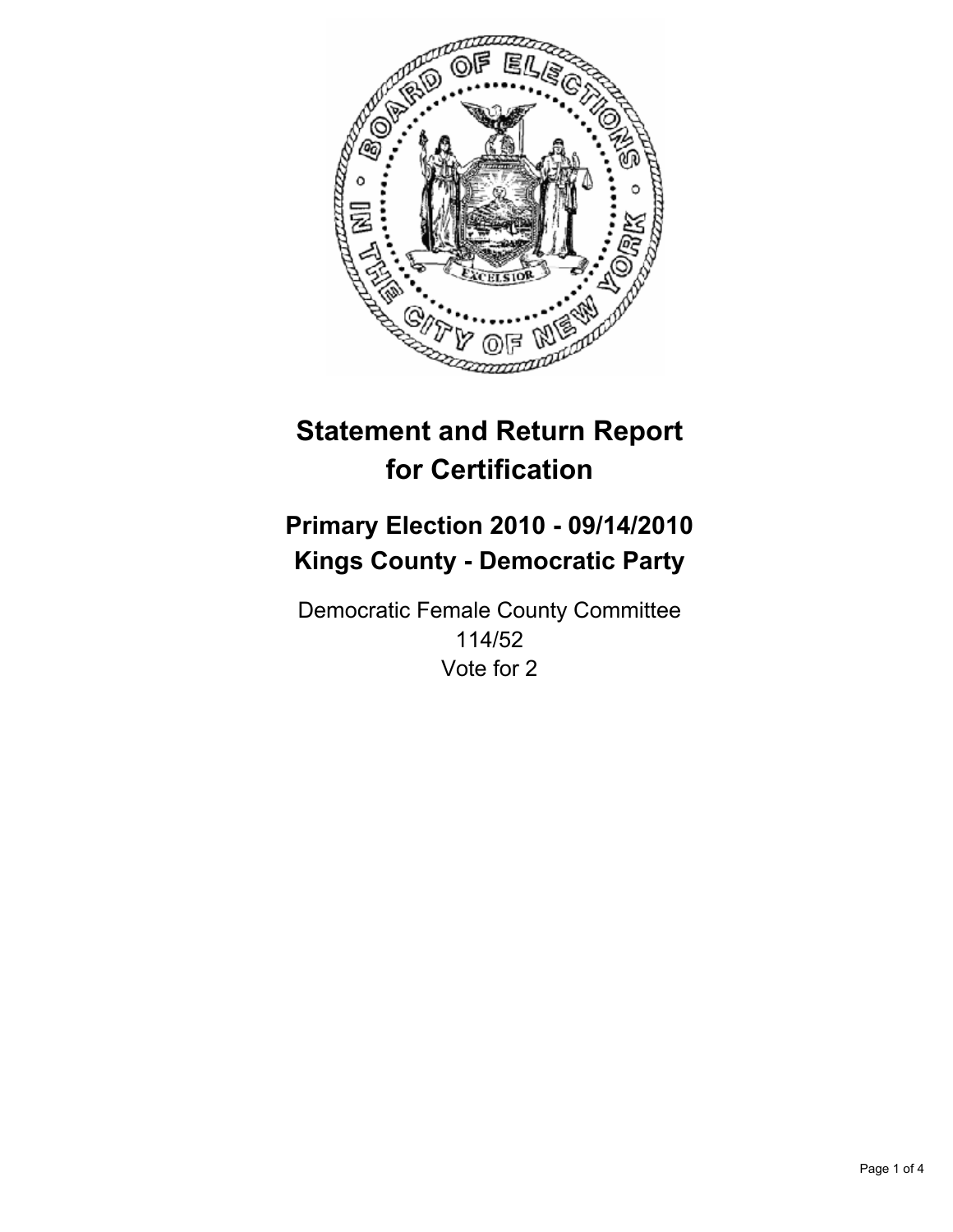

| <b>PUBLIC COUNTER</b> | 357 |
|-----------------------|-----|
| <b>EMERGENCY</b>      | 0   |
| ABSENTEE/MILITARY     | 7   |
| <b>AFFIDAVIT</b>      |     |
| <b>WENDY DORF</b>     | 130 |
| MADELINE WILLIAMSON   | 114 |
| <b>JOAN L MILLMAN</b> | 202 |
| ALIDA SEIDEL          | 64  |
| <b>Total Votes</b>    | 510 |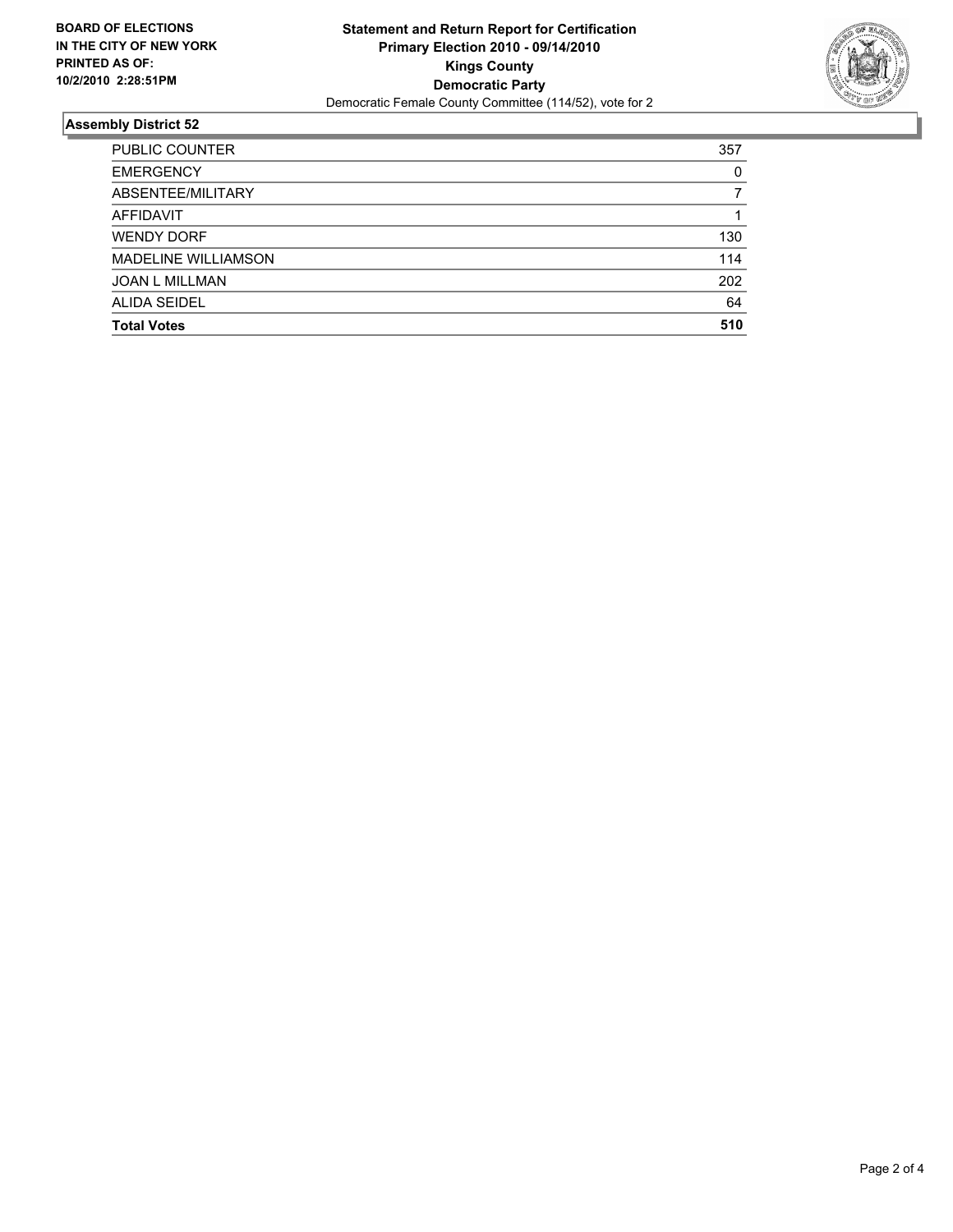#### **Statement and Return Report for Certification Primary Election 2010 - 09/14/2010 Kings County Democratic Party** Democratic Female County Committee (114/52), vote for 2

## **Total for Democratic Female County Committee (114/52) - Kings County**

| <b>PUBLIC COUNTER</b>      | 357 |
|----------------------------|-----|
| <b>EMERGENCY</b>           | 0   |
| ABSENTEE/MILITARY          |     |
| <b>AFFIDAVIT</b>           |     |
| <b>WENDY DORF</b>          | 130 |
| <b>MADELINE WILLIAMSON</b> | 114 |
| <b>JOAN L MILLMAN</b>      | 202 |
| <b>ALIDA SEIDEL</b>        | 64  |
| <b>Total Votes</b>         | 510 |

We certify this statement to be correct, and have caused the same to be attested by the signatures of the members of the board, or a majority thereof, on

Secretary **Chairman** 

Canvassing Board

Canvassing Board **Canvassing Board** Canvassing Board **Deputy Chief Clerk** 

Chief Clerk



Date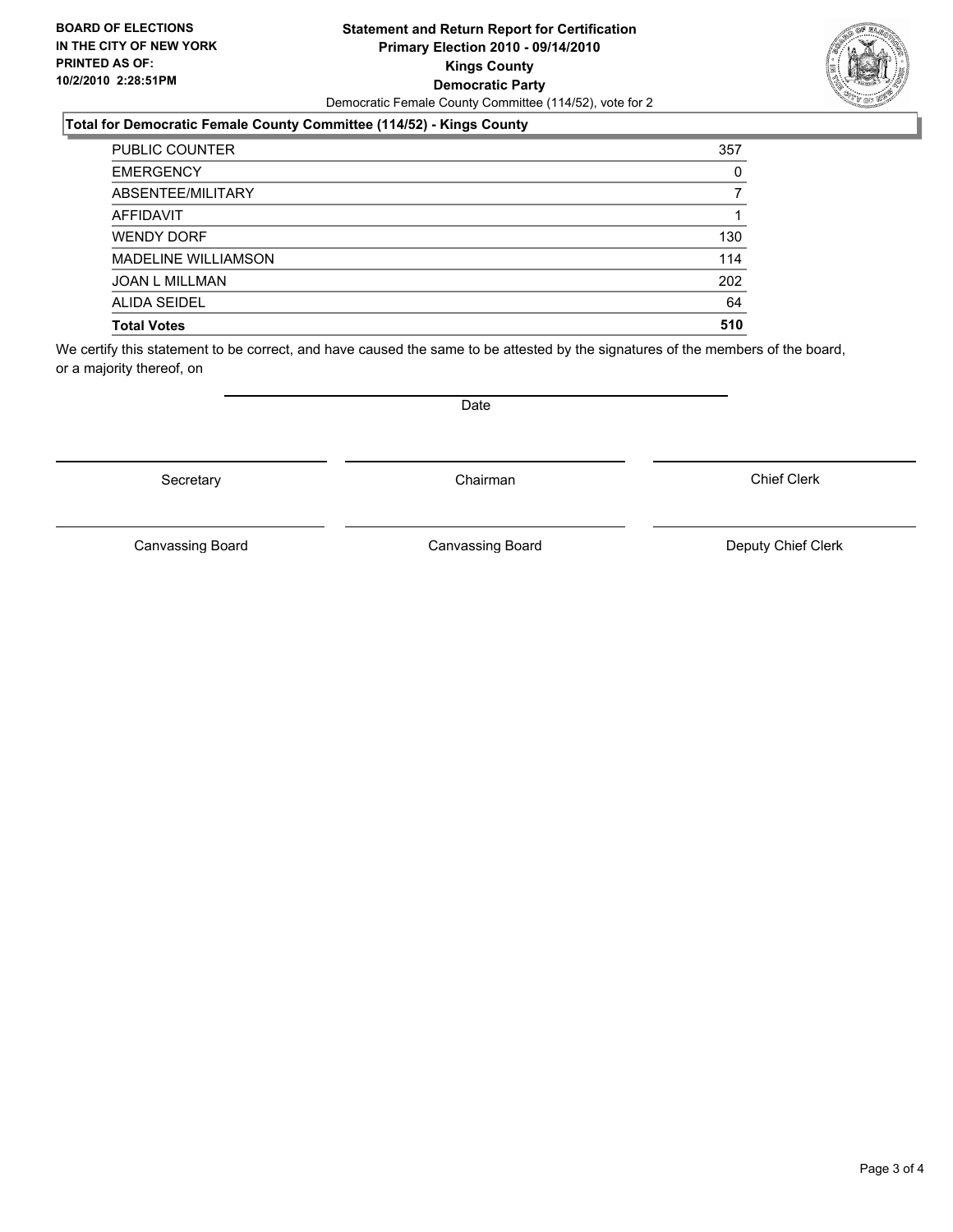**Statement and Return Report for Certification Primary Election 2010 - 09/14/2010 Kings County Democratic Party** Democratic Female County Committee (114/52), vote for 2

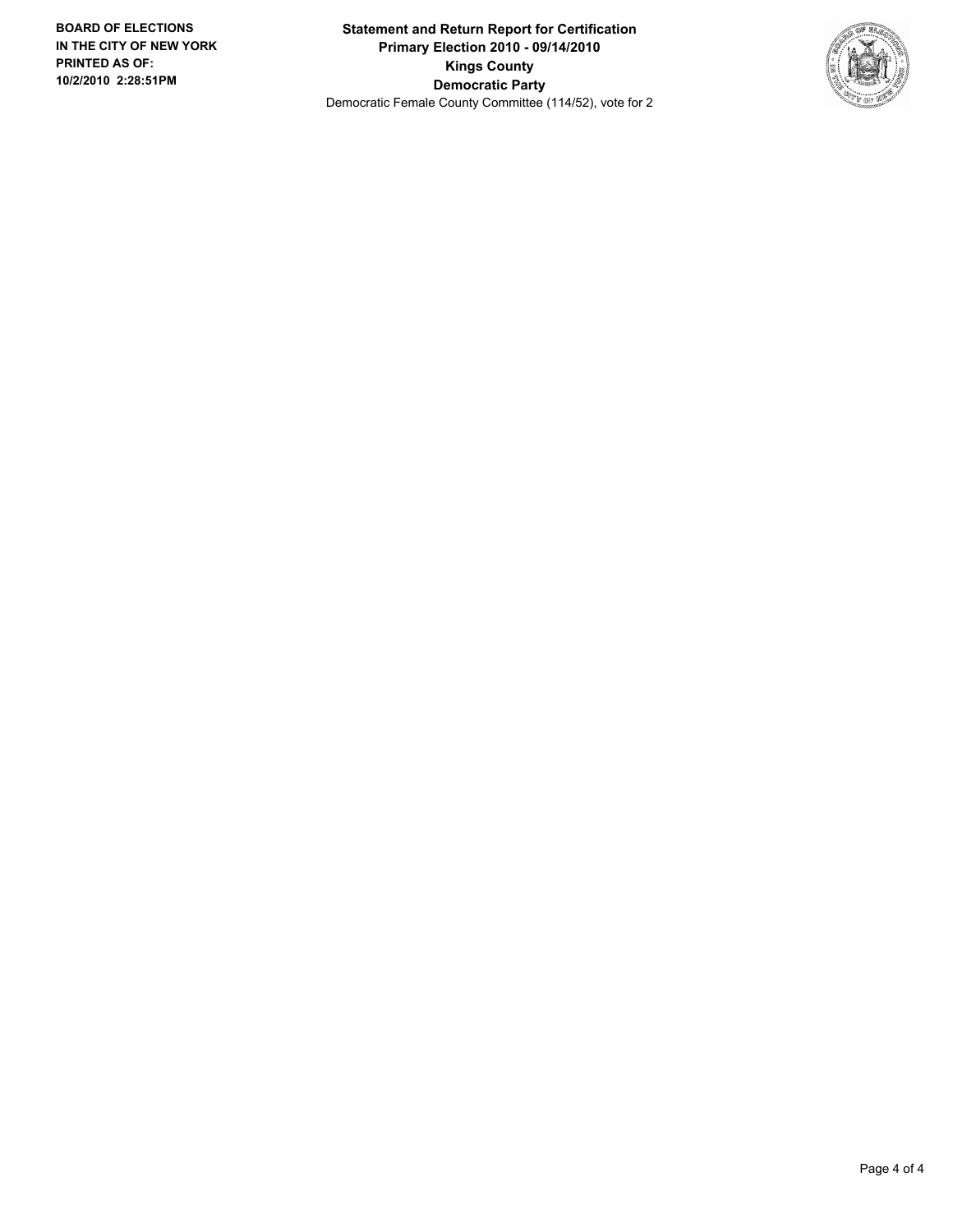

# **Primary Election 2010 - 09/14/2010 Kings County - Democratic Party**

Democratic Female County Committee 123/52 Vote for 2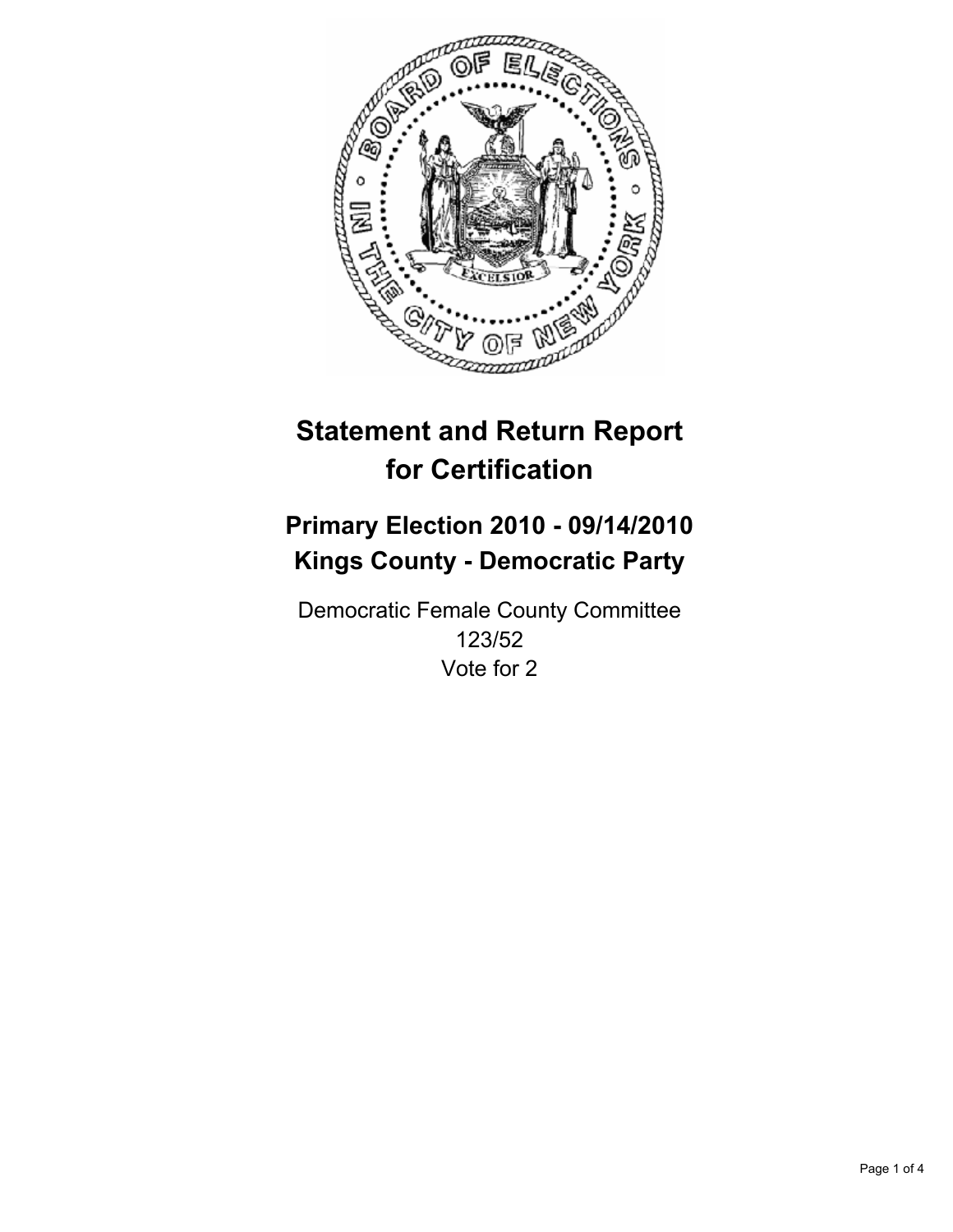

| PUBLIC COUNTER            | 130 |
|---------------------------|-----|
| <b>EMERGENCY</b>          | 4   |
| ABSENTEE/MILITARY         | 6   |
| <b>AFFIDAVIT</b>          | 16  |
| AMY FELDMAN               | 49  |
| <b>ZAIDA CONCEPCION</b>   | 28  |
| ROSLYN GRANOWITTER        | 19  |
| HOPE REICHBACH (WRITE-IN) |     |
| <b>Total Votes</b>        | 97  |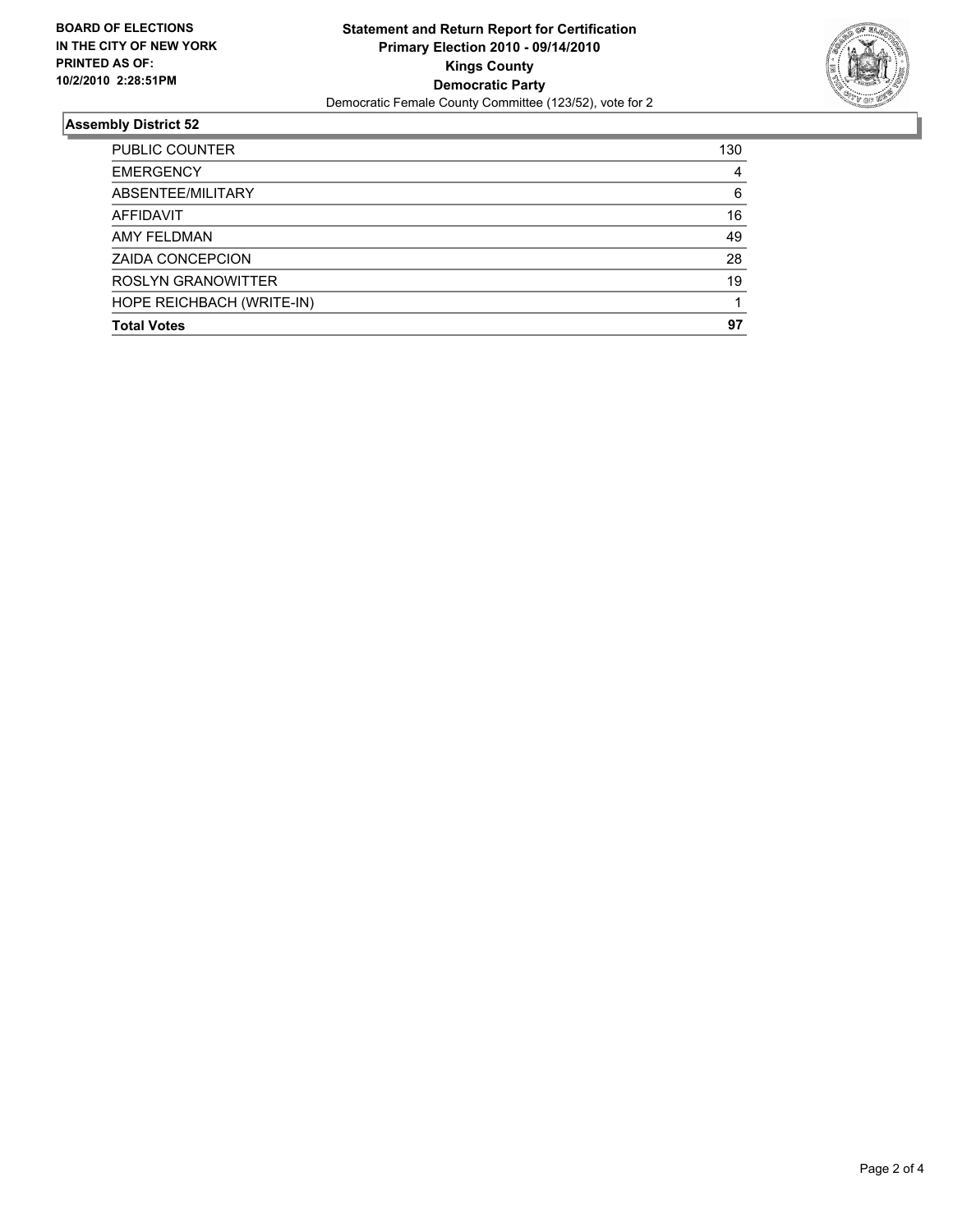#### **Statement and Return Report for Certification Primary Election 2010 - 09/14/2010 Kings County Democratic Party** Democratic Female County Committee (123/52), vote for 2

## **Total for Democratic Female County Committee (123/52) - Kings County**

| <b>PUBLIC COUNTER</b>     | 130 |
|---------------------------|-----|
| <b>EMERGENCY</b>          | 4   |
| ABSENTEE/MILITARY         | 6   |
| <b>AFFIDAVIT</b>          | 16  |
| <b>AMY FELDMAN</b>        | 49  |
| <b>ZAIDA CONCEPCION</b>   | 28  |
| ROSLYN GRANOWITTER        | 19  |
| HOPE REICHBACH (WRITE-IN) |     |
| <b>Total Votes</b>        | 97  |

We certify this statement to be correct, and have caused the same to be attested by the signatures of the members of the board, or a majority thereof, on

Secretary **Chairman** 

Date

Canvassing Board **Canvassing Board** Canvassing Board **Deputy Chief Clerk** 

Chief Clerk

Canvassing Board

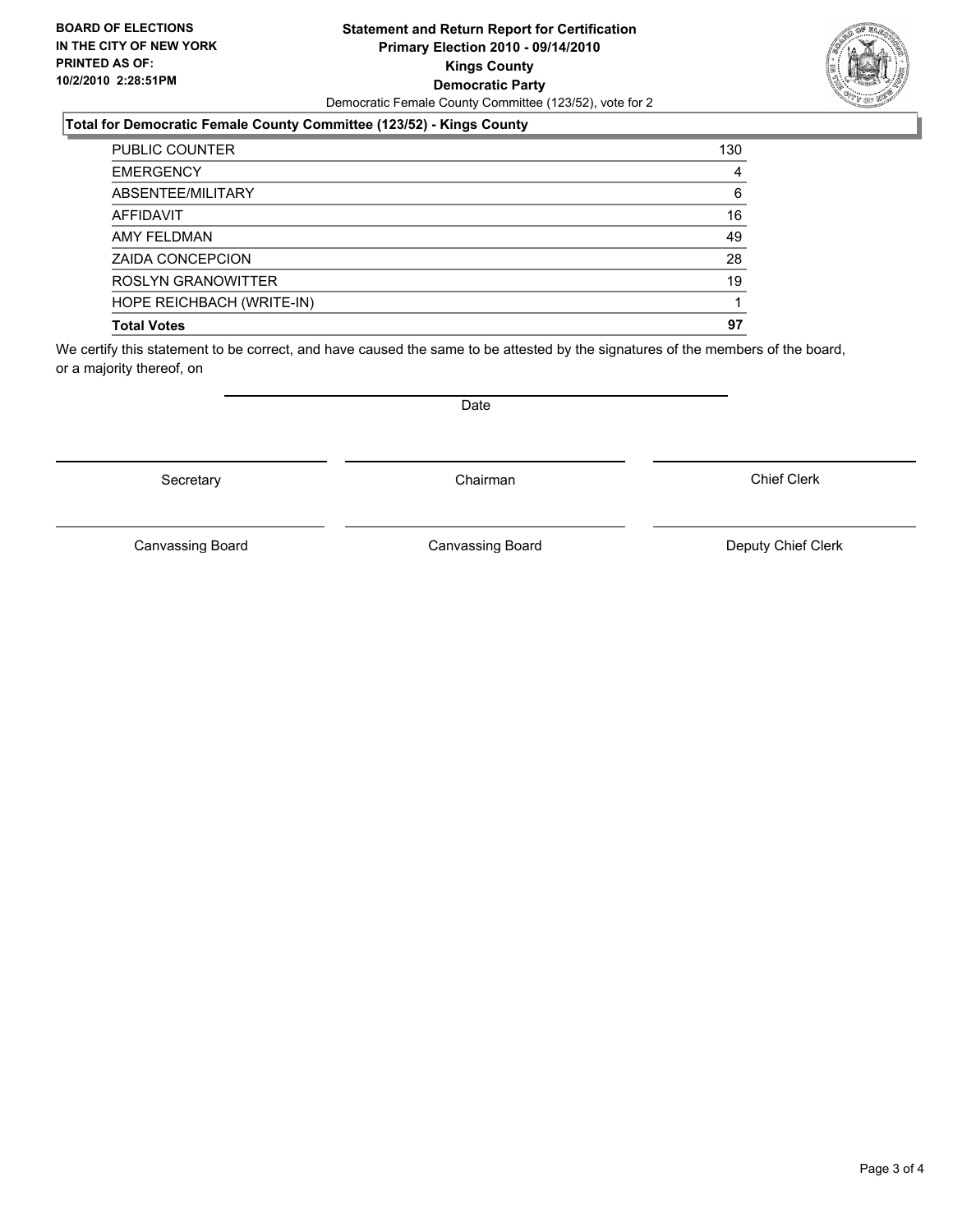**Statement and Return Report for Certification Primary Election 2010 - 09/14/2010 Kings County Democratic Party** Democratic Female County Committee (123/52), vote for 2

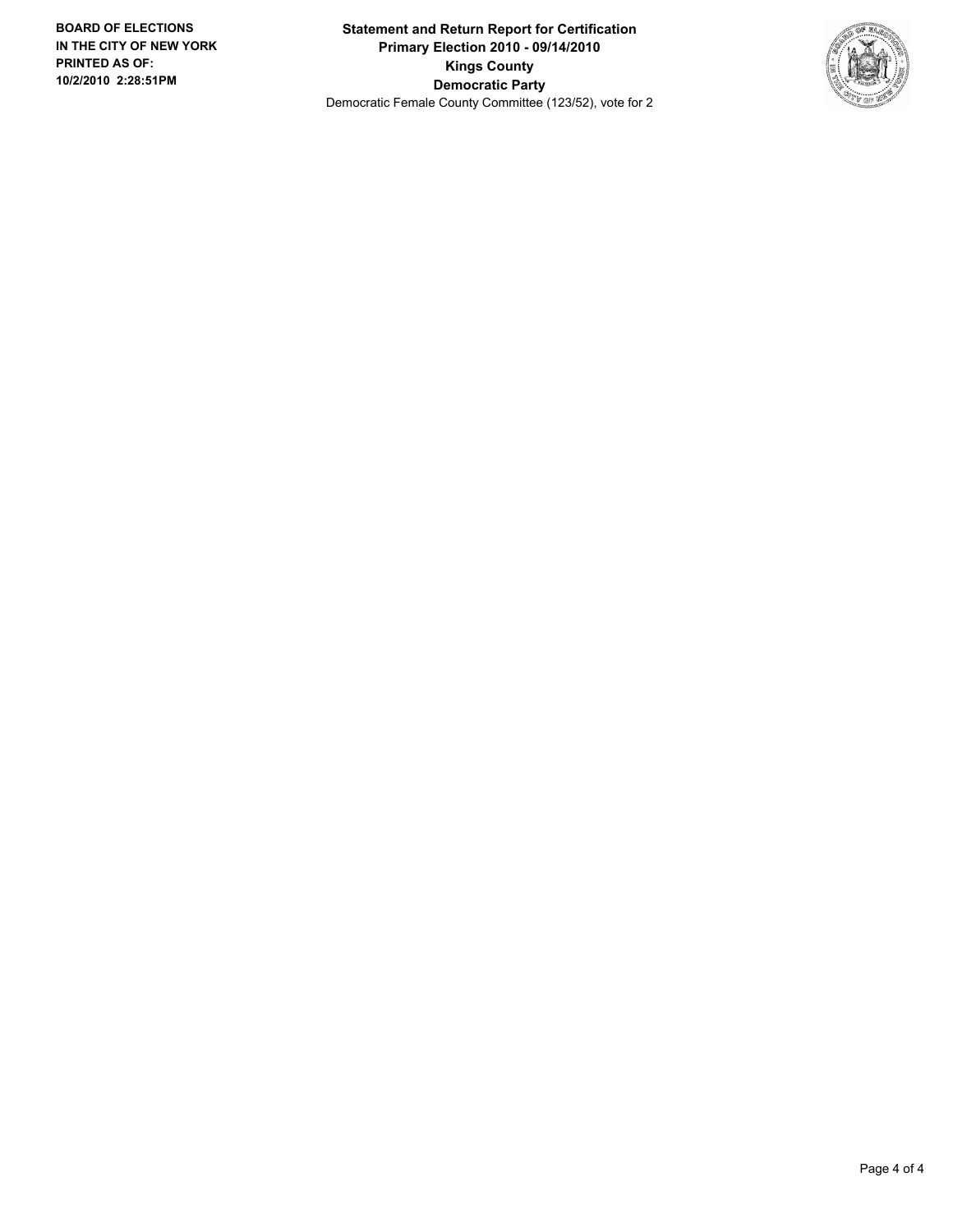

# **Primary Election 2010 - 09/14/2010 Kings County - Democratic Party**

Democratic Female County Committee 010/53 Vote for 2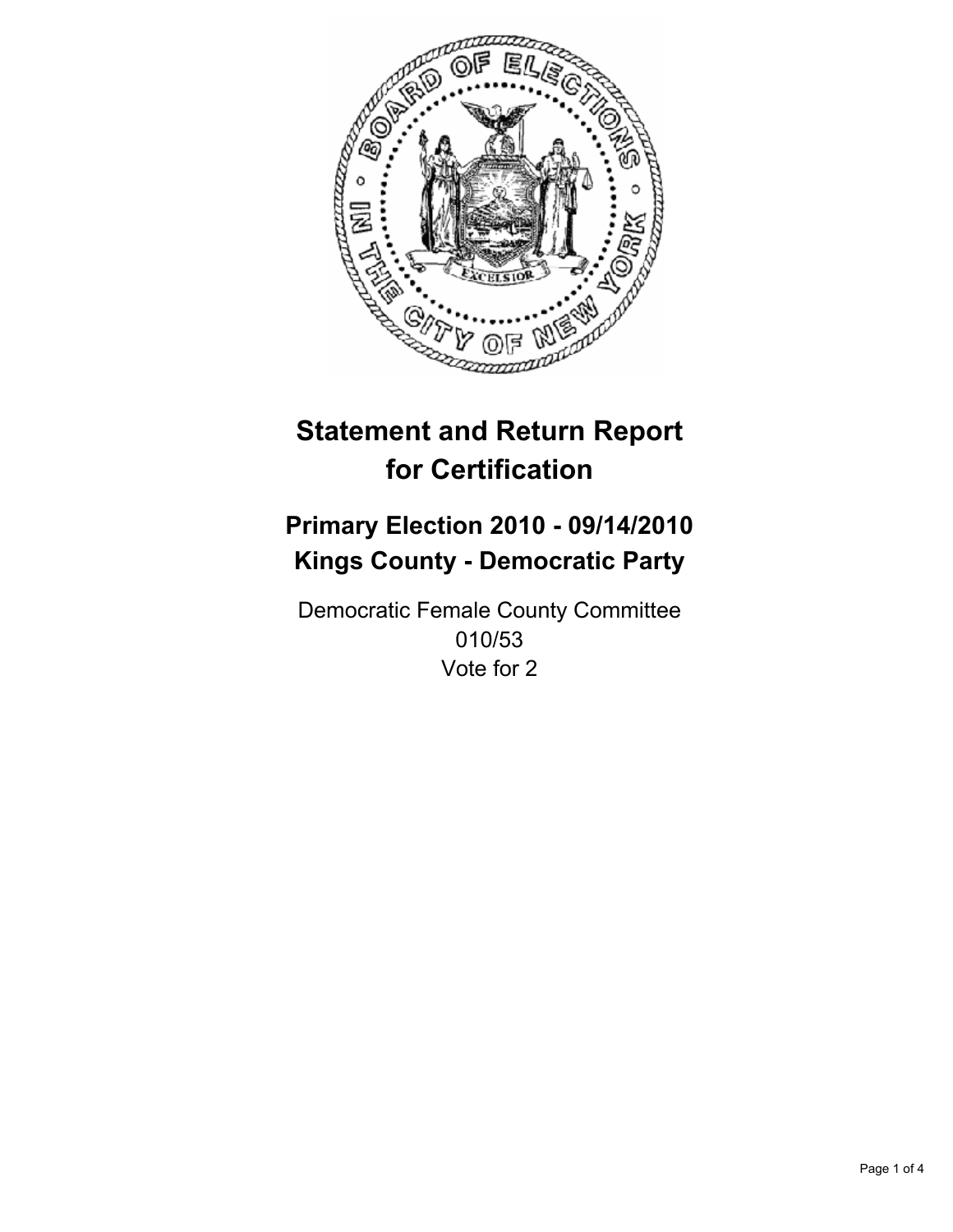

| <b>Total Votes</b>      | 52       |
|-------------------------|----------|
| <b>JOSEPHINE ARNOLD</b> | 13       |
| ANNA HEIZMAN            | 11       |
| <b>KATHERINE LIVO</b>   | 28       |
| <b>AFFIDAVIT</b>        | 0        |
| ABSENTEE/MILITARY       | 0        |
| <b>EMERGENCY</b>        | $\Omega$ |
| <b>PUBLIC COUNTER</b>   | 68       |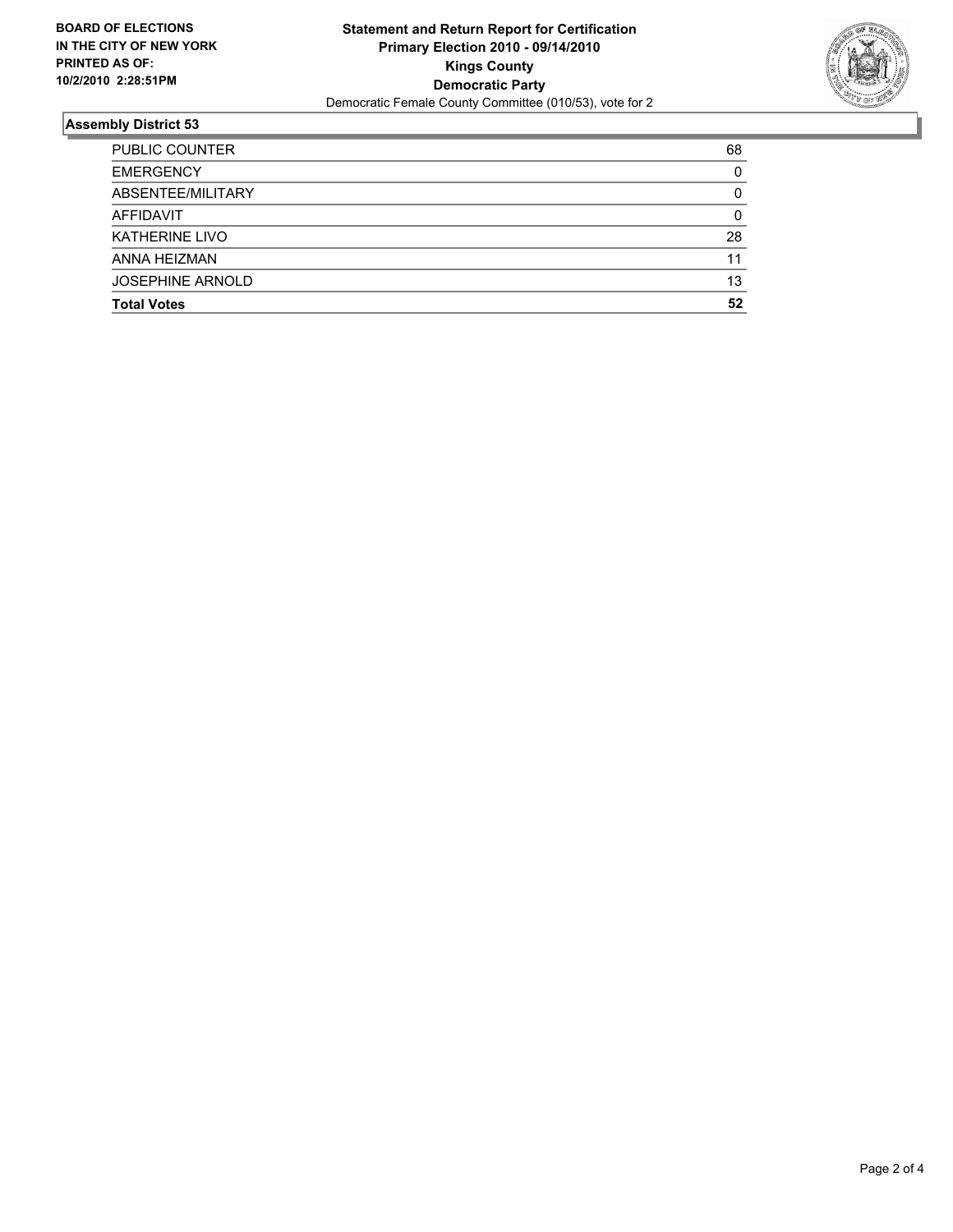#### **Statement and Return Report for Certification Primary Election 2010 - 09/14/2010 Kings County Democratic Party** Democratic Female County Committee (010/53), vote for 2

## **Total for Democratic Female County Committee (010/53) - Kings County**

| <b>PUBLIC COUNTER</b>   | 68 |
|-------------------------|----|
| <b>EMERGENCY</b>        | 0  |
| ABSENTEE/MILITARY       | 0  |
| AFFIDAVIT               | 0  |
| <b>KATHERINE LIVO</b>   | 28 |
| ANNA HEIZMAN            | 11 |
| <b>JOSEPHINE ARNOLD</b> | 13 |
| <b>Total Votes</b>      | 52 |

We certify this statement to be correct, and have caused the same to be attested by the signatures of the members of the board, or a majority thereof, on

Secretary **Chairman** 

Canvassing Board Canvassing Board Canvassing Canvassing Board Deputy Chief Clerk

Chief Clerk

Canvassing Board



**Date**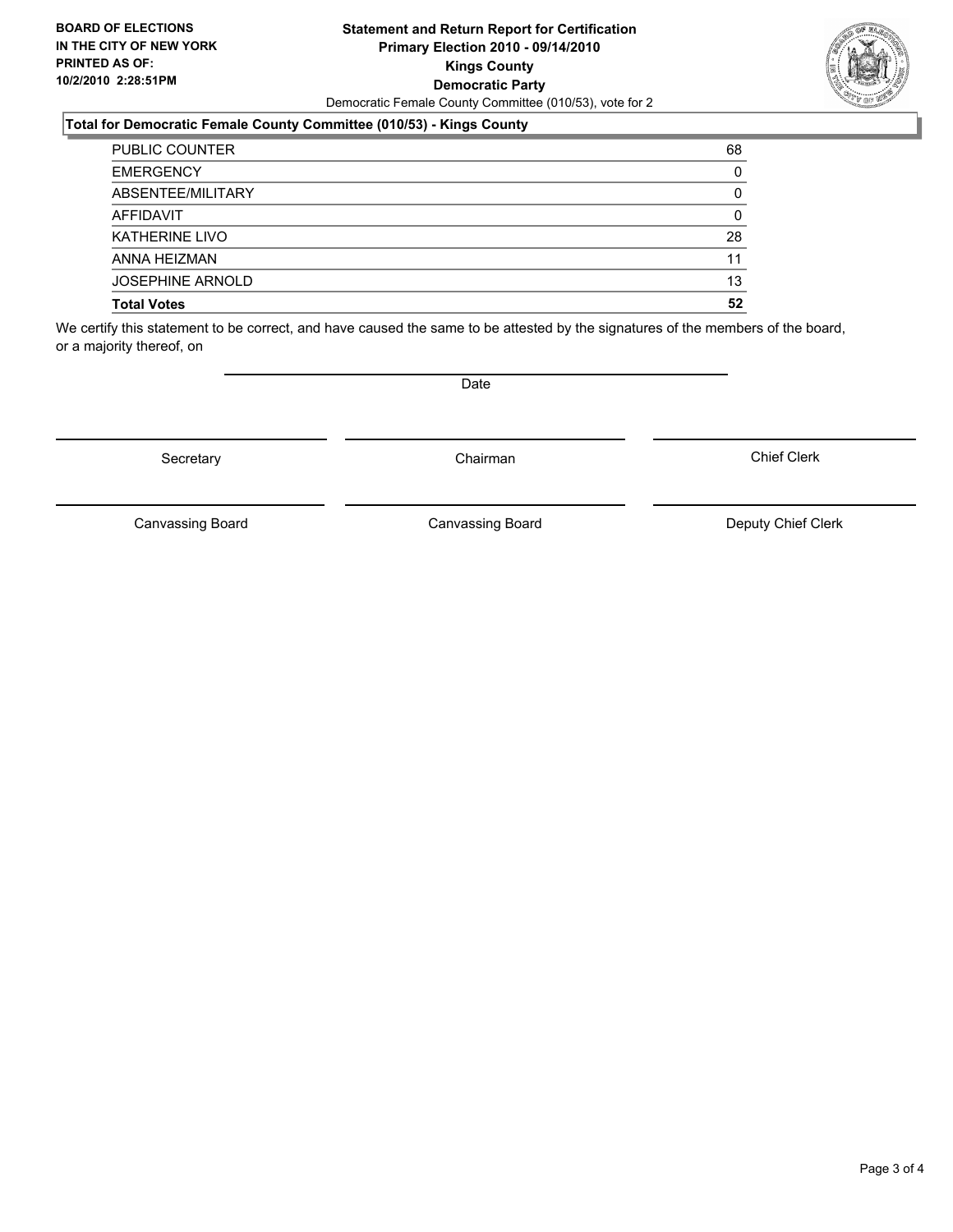**Statement and Return Report for Certification Primary Election 2010 - 09/14/2010 Kings County Democratic Party** Democratic Female County Committee (010/53), vote for 2

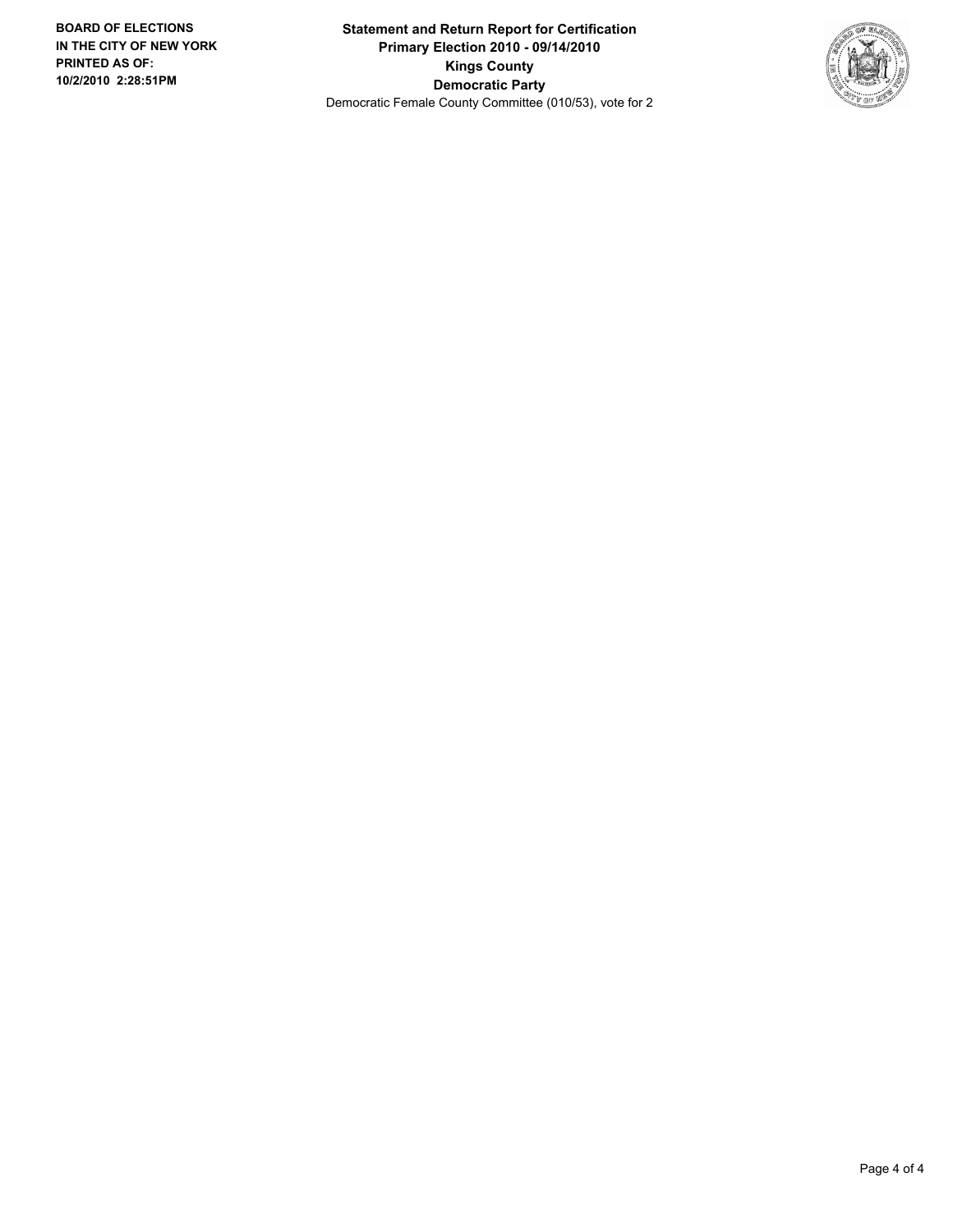

# **Primary Election 2010 - 09/14/2010 Kings County - Democratic Party**

Democratic Female County Committee 026/53 Vote for 1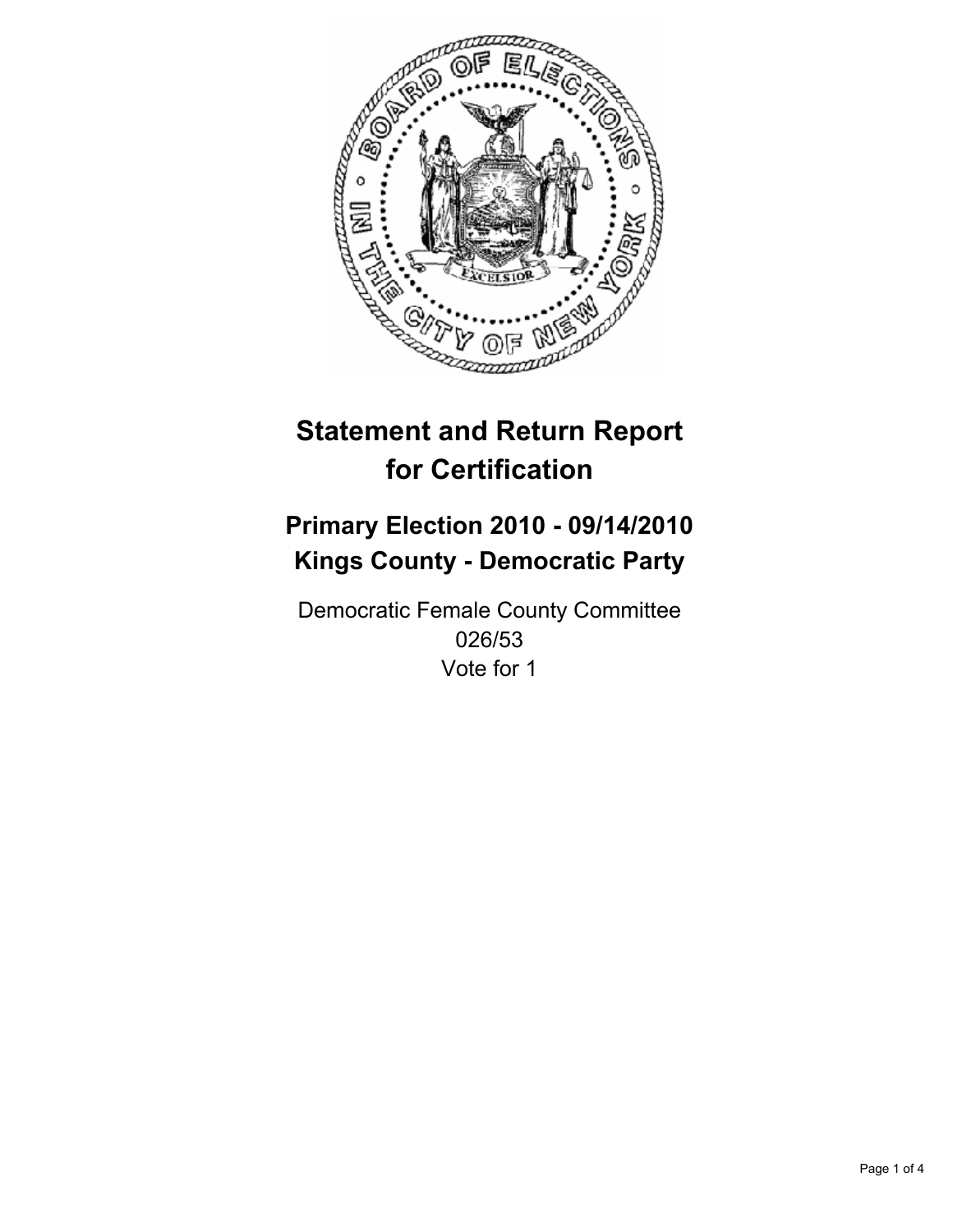

| <b>Total Votes</b>    | 0 |
|-----------------------|---|
| SARA LUGO             | 0 |
| SARAH R BAKER         | 0 |
| AFFIDAVIT             | 0 |
| ABSENTEE/MILITARY     | 0 |
| <b>EMERGENCY</b>      | 0 |
| <b>PUBLIC COUNTER</b> |   |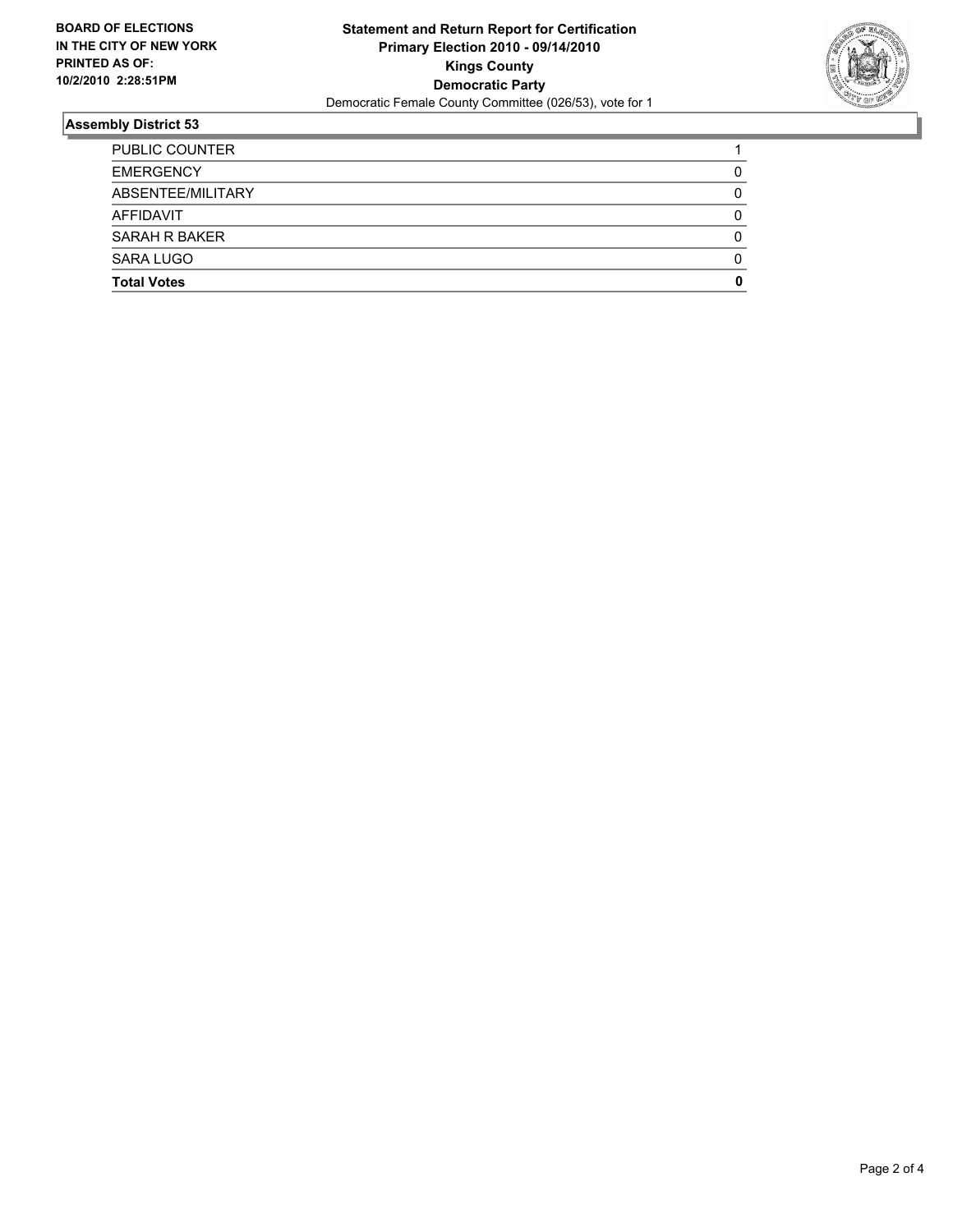#### **Statement and Return Report for Certification Primary Election 2010 - 09/14/2010 Kings County Democratic Party** Democratic Female County Committee (026/53), vote for 1

### **Total for Democratic Female County Committee (026/53) - Kings County**

| <b>Total Votes</b>    | 0        |
|-----------------------|----------|
| SARA LUGO             | 0        |
| SARAH R BAKER         | 0        |
| AFFIDAVIT             | $\Omega$ |
| ABSENTEE/MILITARY     | 0        |
| <b>EMERGENCY</b>      | 0        |
| <b>PUBLIC COUNTER</b> |          |

We certify this statement to be correct, and have caused the same to be attested by the signatures of the members of the board, or a majority thereof, on

Secretary **Chairman** 

Chief Clerk

Canvassing Board **Canvassing Board** Canvassing Board **Deputy Chief Clerk** 

Canvassing Board



Date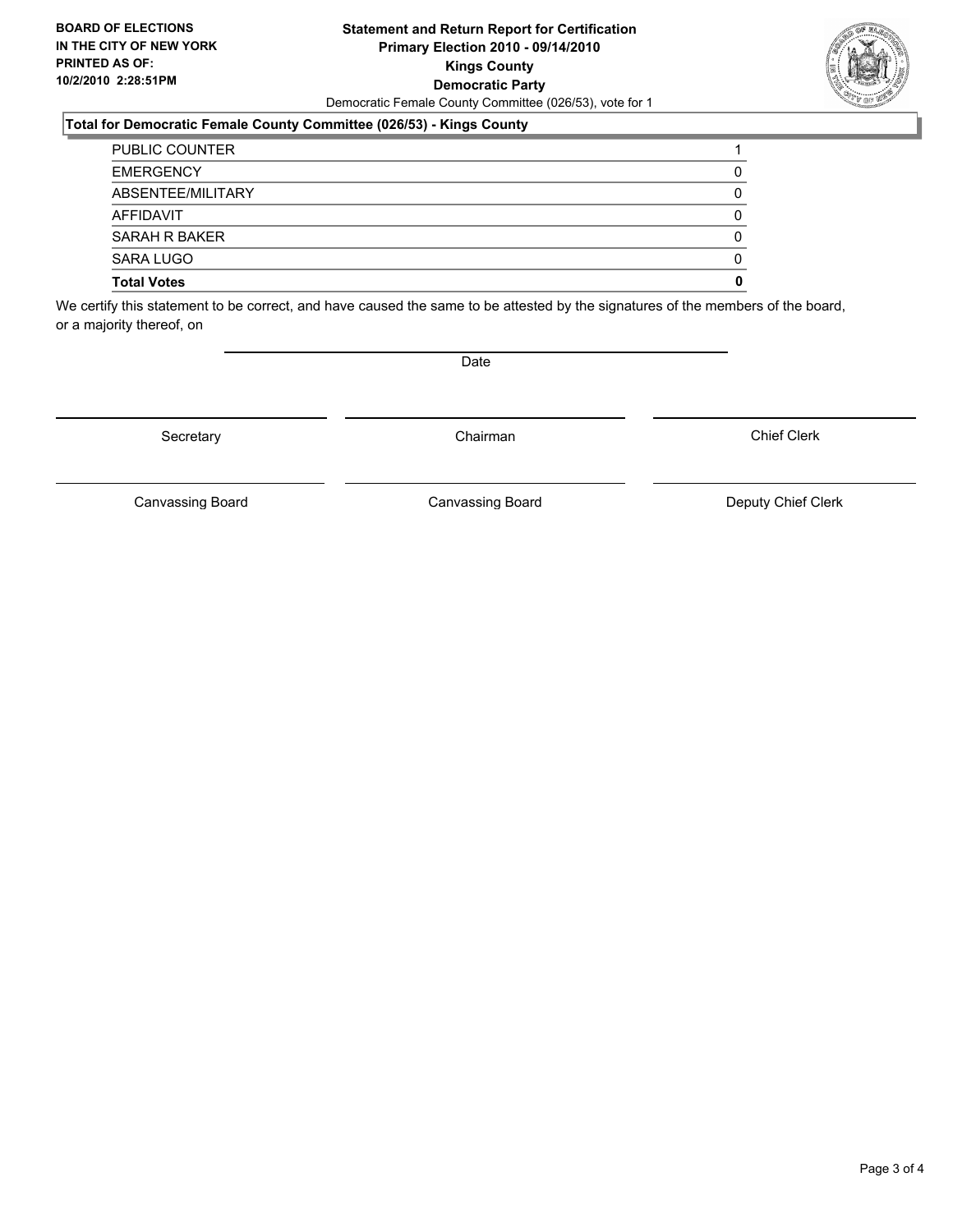**Statement and Return Report for Certification Primary Election 2010 - 09/14/2010 Kings County Democratic Party** Democratic Female County Committee (026/53), vote for 1

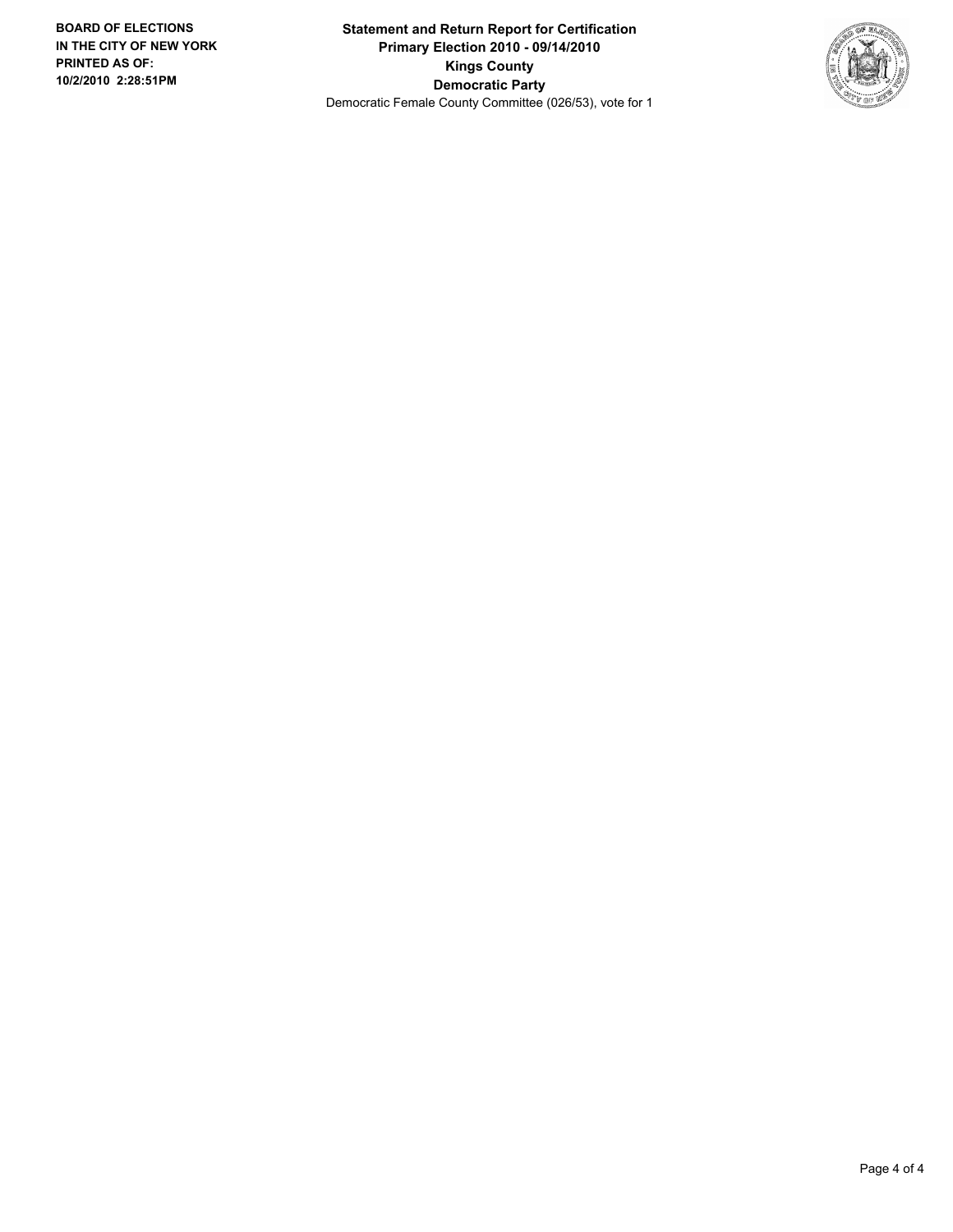

# **Primary Election 2010 - 09/14/2010 Kings County - Democratic Party**

Democratic Female County Committee 034/53 Vote for 1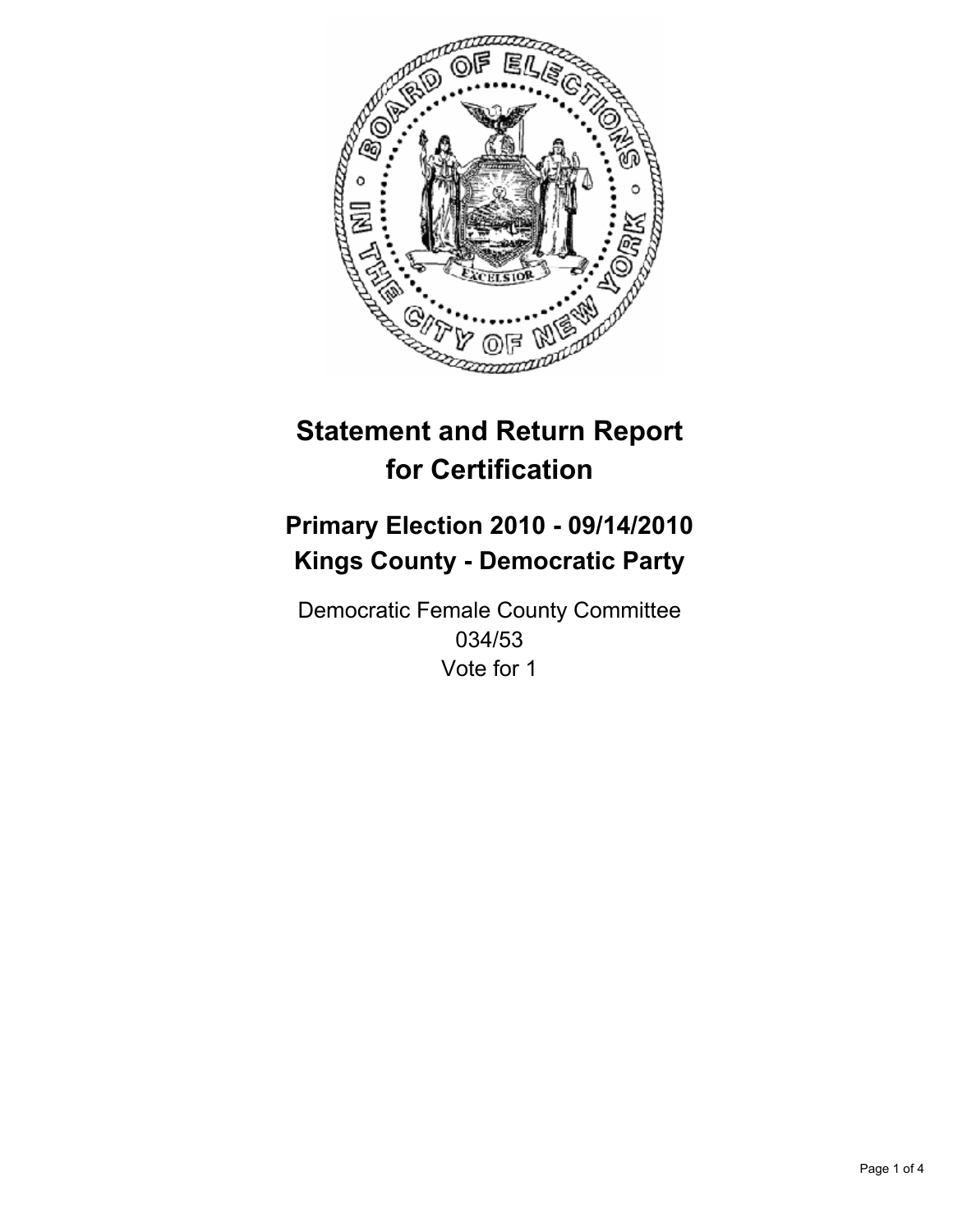

| <b>EMERGENCY</b>       | 0  |
|------------------------|----|
| ABSENTEE/MILITARY      | 0  |
| AFFIDAVIT              | 4  |
| <b>JACQUELINE BAEZ</b> | 23 |
| EDNA ROSADO            | 12 |
| <b>Total Votes</b>     | 35 |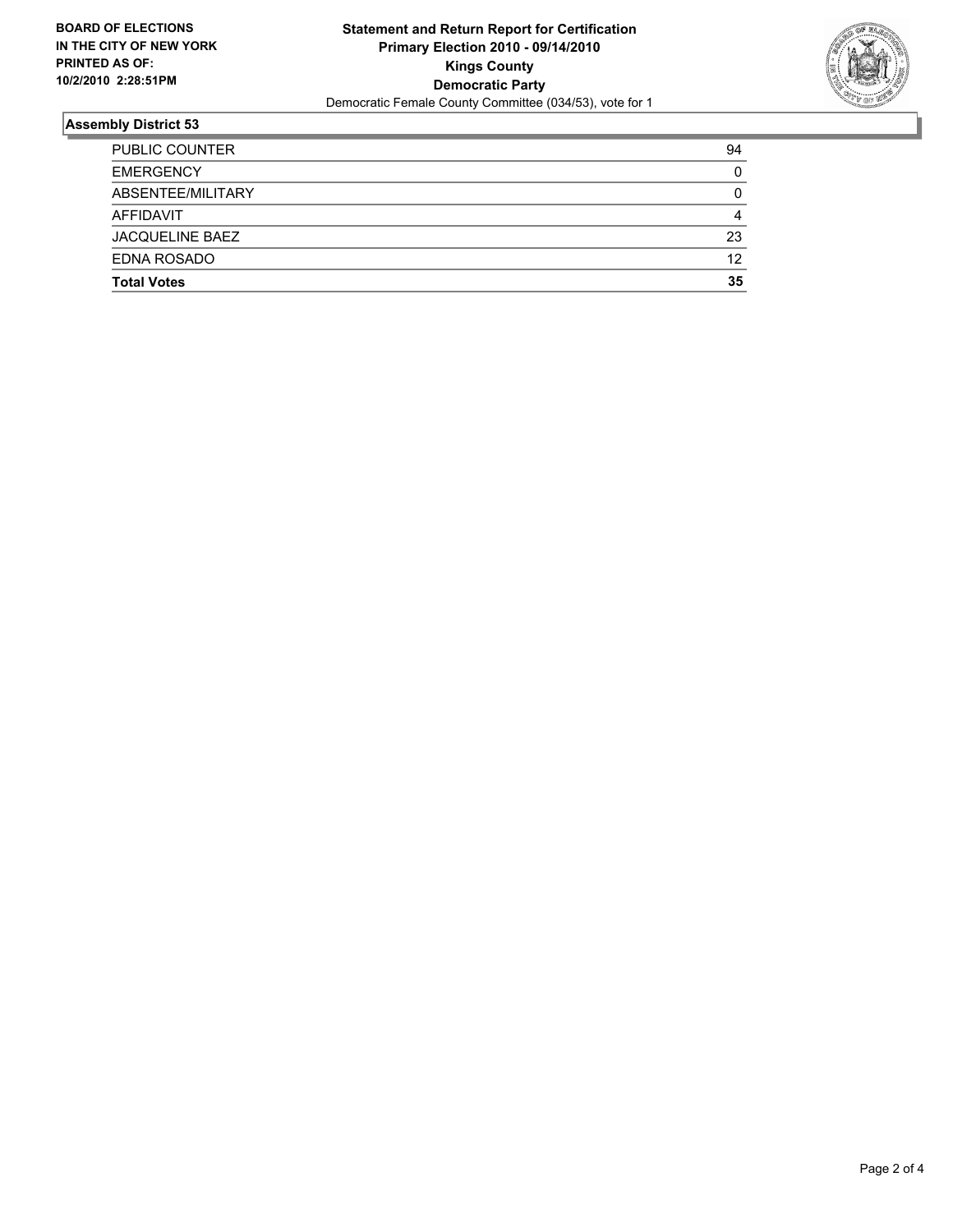#### **Statement and Return Report for Certification Primary Election 2010 - 09/14/2010 Kings County Democratic Party** Democratic Female County Committee (034/53), vote for 1

#### **Total for Democratic Female County Committee (034/53) - Kings County**

| <b>Total Votes</b>     | 35 |
|------------------------|----|
| EDNA ROSADO            | 12 |
| <b>JACQUELINE BAEZ</b> | 23 |
| AFFIDAVIT              | 4  |
| ABSENTEE/MILITARY      | 0  |
| <b>EMERGENCY</b>       | 0  |
| <b>PUBLIC COUNTER</b>  | 94 |

We certify this statement to be correct, and have caused the same to be attested by the signatures of the members of the board, or a majority thereof, on

Secretary **Chairman** 

Date

Canvassing Board

Canvassing Board **Canvassing Board** Canvassing Board **Deputy Chief Clerk** 

Chief Clerk

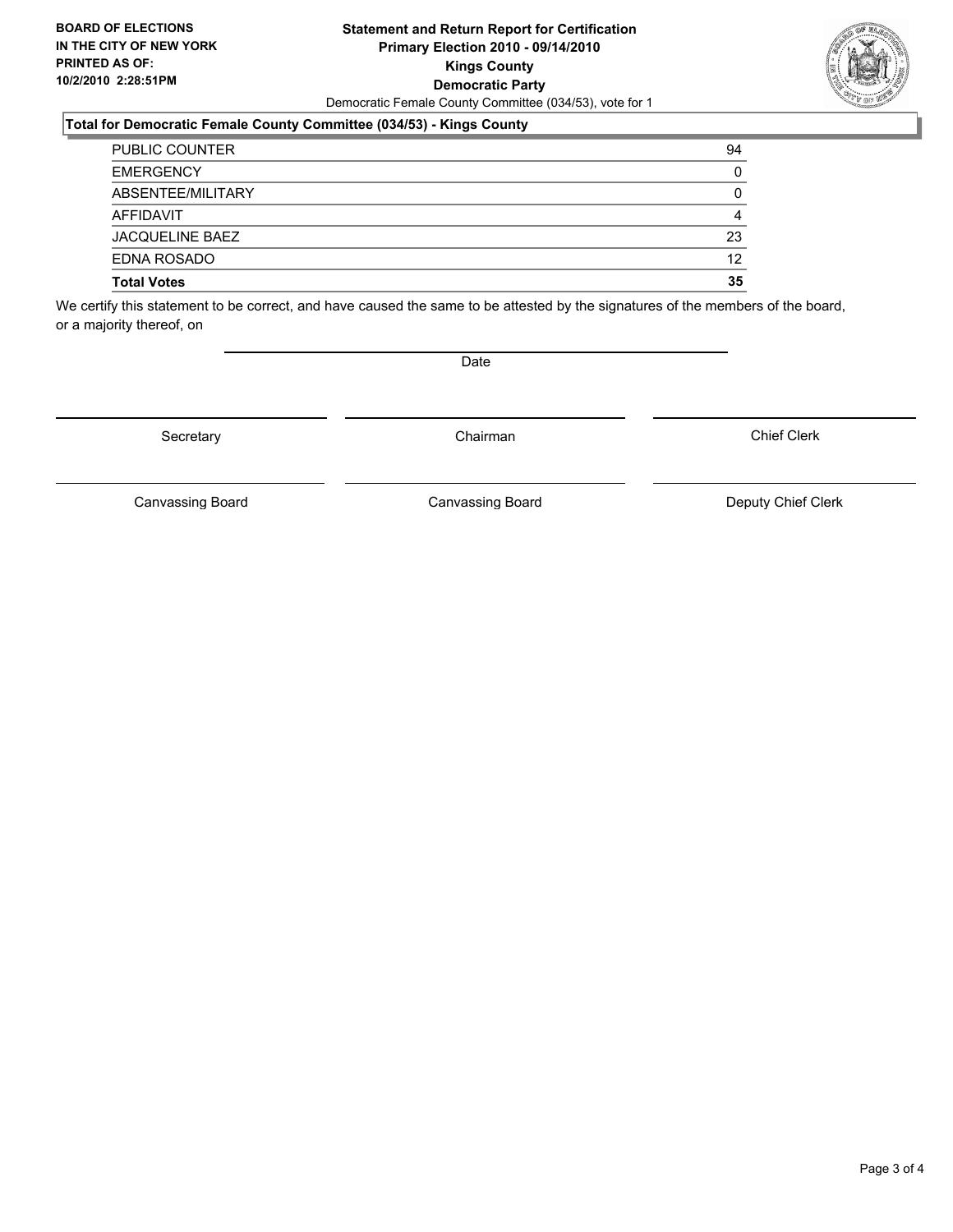**Statement and Return Report for Certification Primary Election 2010 - 09/14/2010 Kings County Democratic Party** Democratic Female County Committee (034/53), vote for 1

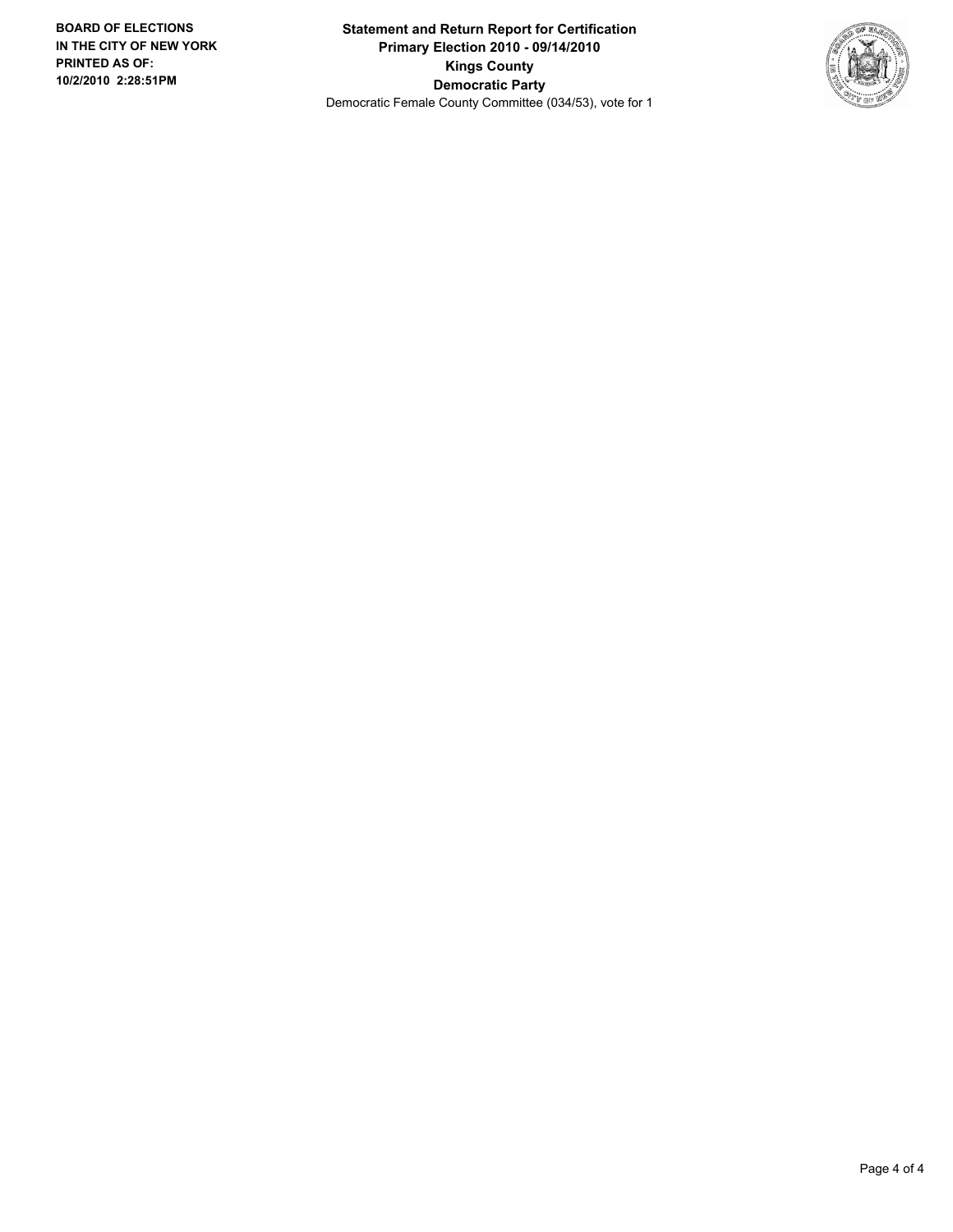

# **Primary Election 2010 - 09/14/2010 Kings County - Democratic Party**

Democratic Female County Committee 045/53 Vote for 2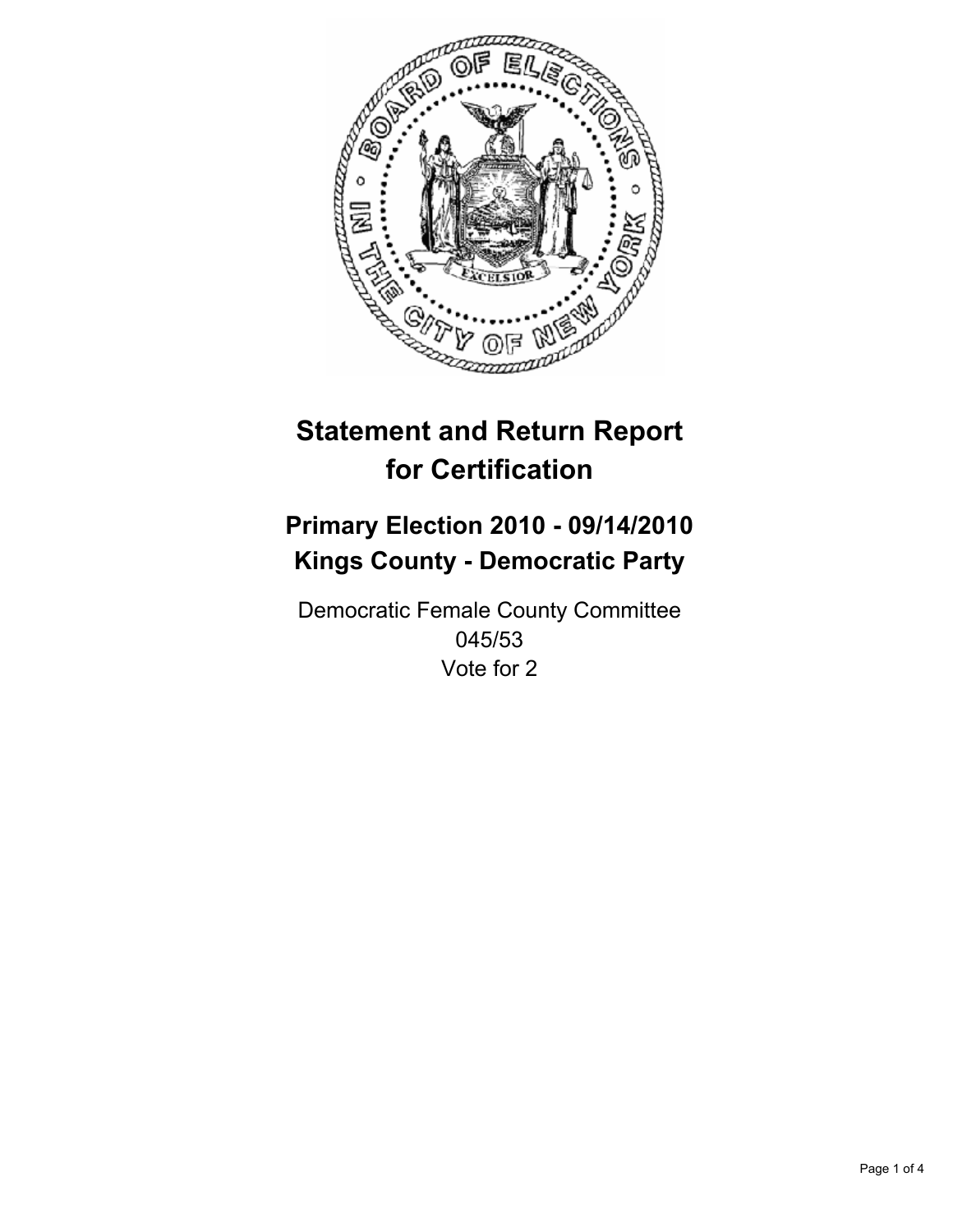

| <b>PUBLIC COUNTER</b> | 112 |
|-----------------------|-----|
| <b>EMERGENCY</b>      | 0   |
| ABSENTEE/MILITARY     | 0   |
| AFFIDAVIT             | 0   |
| ELEANOR SCOTT         | 23  |
| LORAYNE CRAFT         | 20  |
| MAYZABETH LOPEZ       | 19  |
| HELEN NIOE (WRITE-IN) |     |
| <b>Total Votes</b>    | 63  |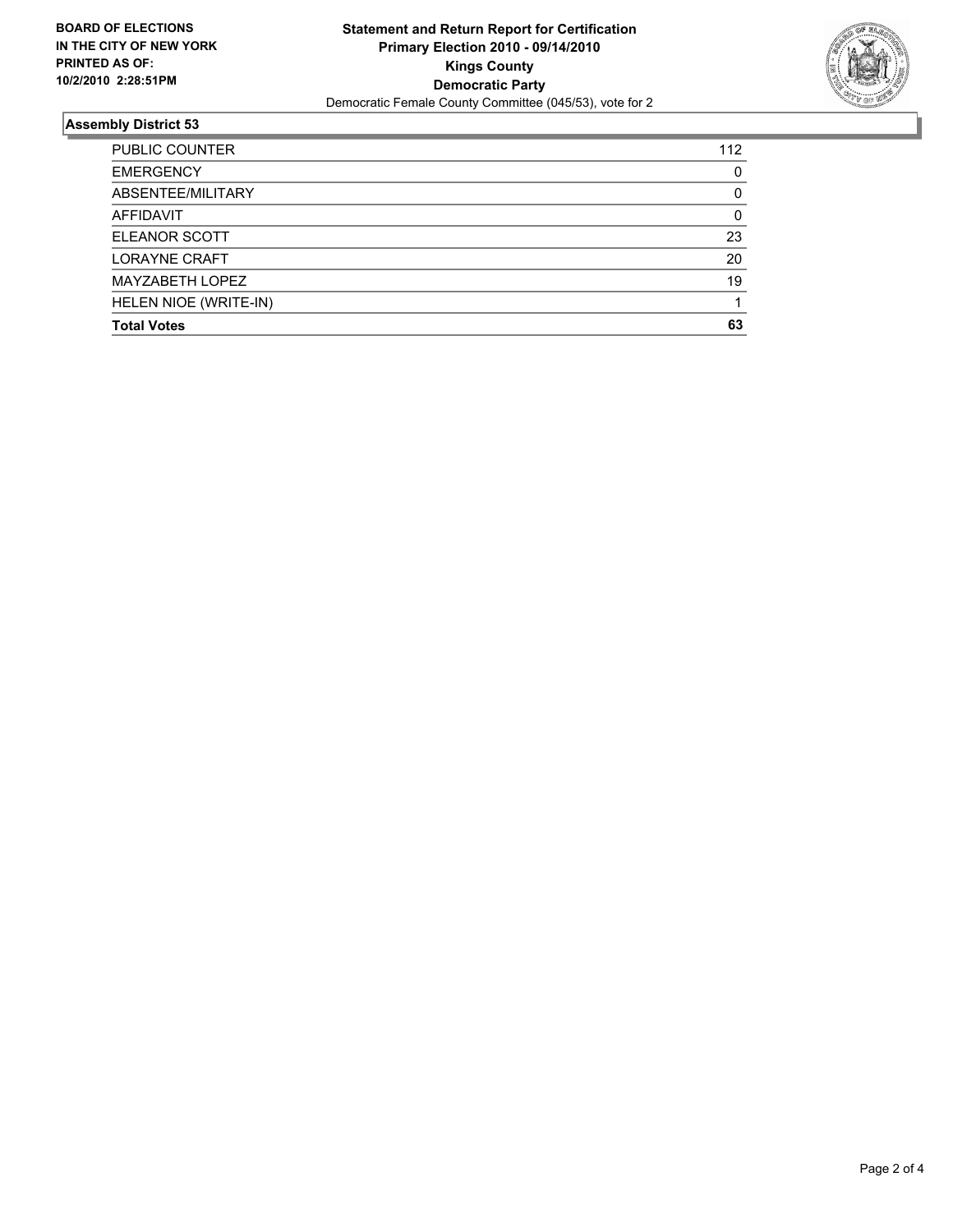#### **Statement and Return Report for Certification Primary Election 2010 - 09/14/2010 Kings County Democratic Party** Democratic Female County Committee (045/53), vote for 2

## **Total for Democratic Female County Committee (045/53) - Kings County**

| <b>PUBLIC COUNTER</b> | 112 |
|-----------------------|-----|
| <b>EMERGENCY</b>      | 0   |
| ABSENTEE/MILITARY     | 0   |
| <b>AFFIDAVIT</b>      | 0   |
| <b>ELEANOR SCOTT</b>  | 23  |
| <b>LORAYNE CRAFT</b>  | 20  |
| MAYZABETH LOPEZ       | 19  |
| HELEN NIOE (WRITE-IN) |     |
| <b>Total Votes</b>    | 63  |

We certify this statement to be correct, and have caused the same to be attested by the signatures of the members of the board, or a majority thereof, on

Secretary **Chairman** 

Canvassing Board

Chief Clerk



Date

Canvassing Board **Canvassing Board** Canvassing Board **Deputy Chief Clerk**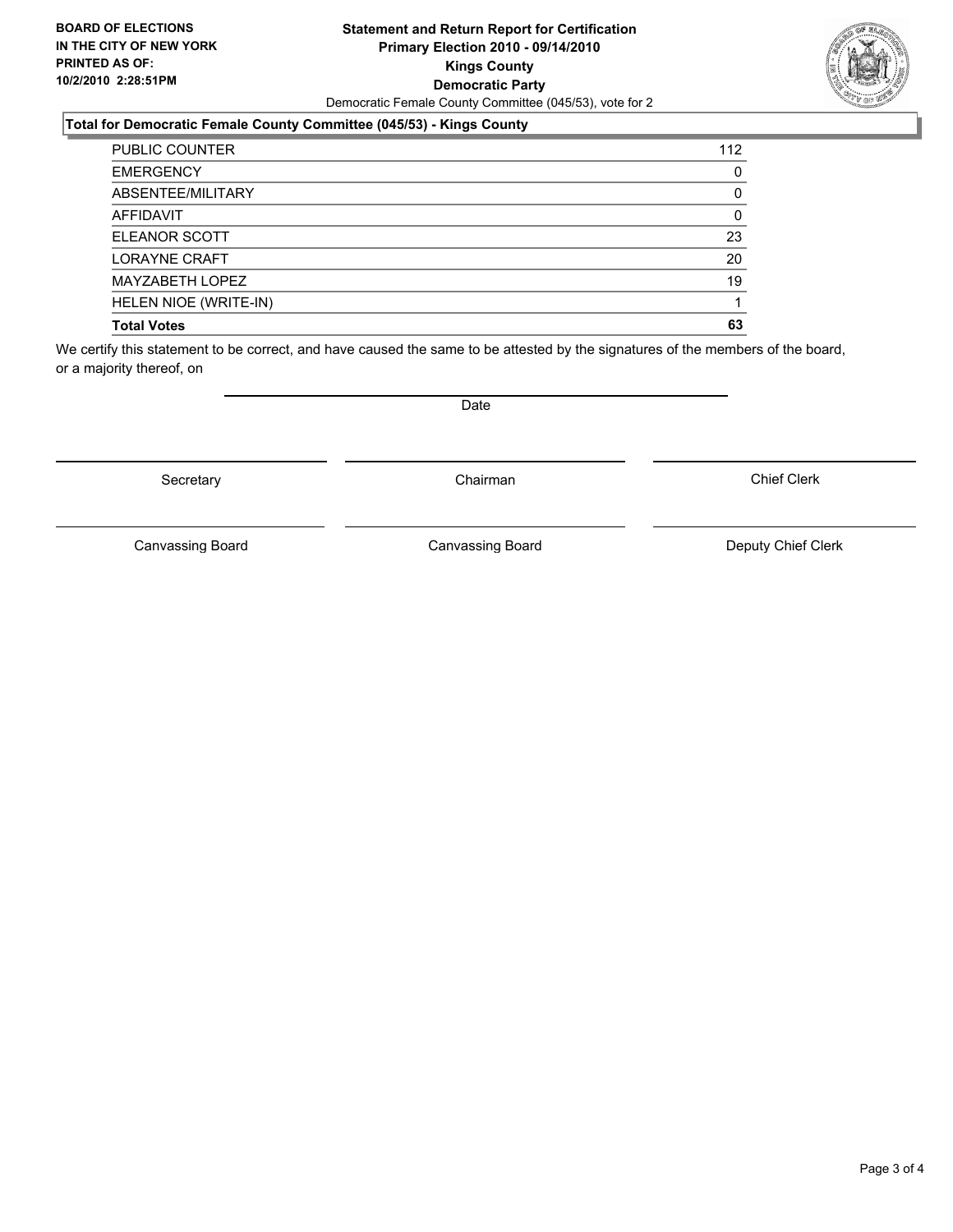**Statement and Return Report for Certification Primary Election 2010 - 09/14/2010 Kings County Democratic Party** Democratic Female County Committee (045/53), vote for 2

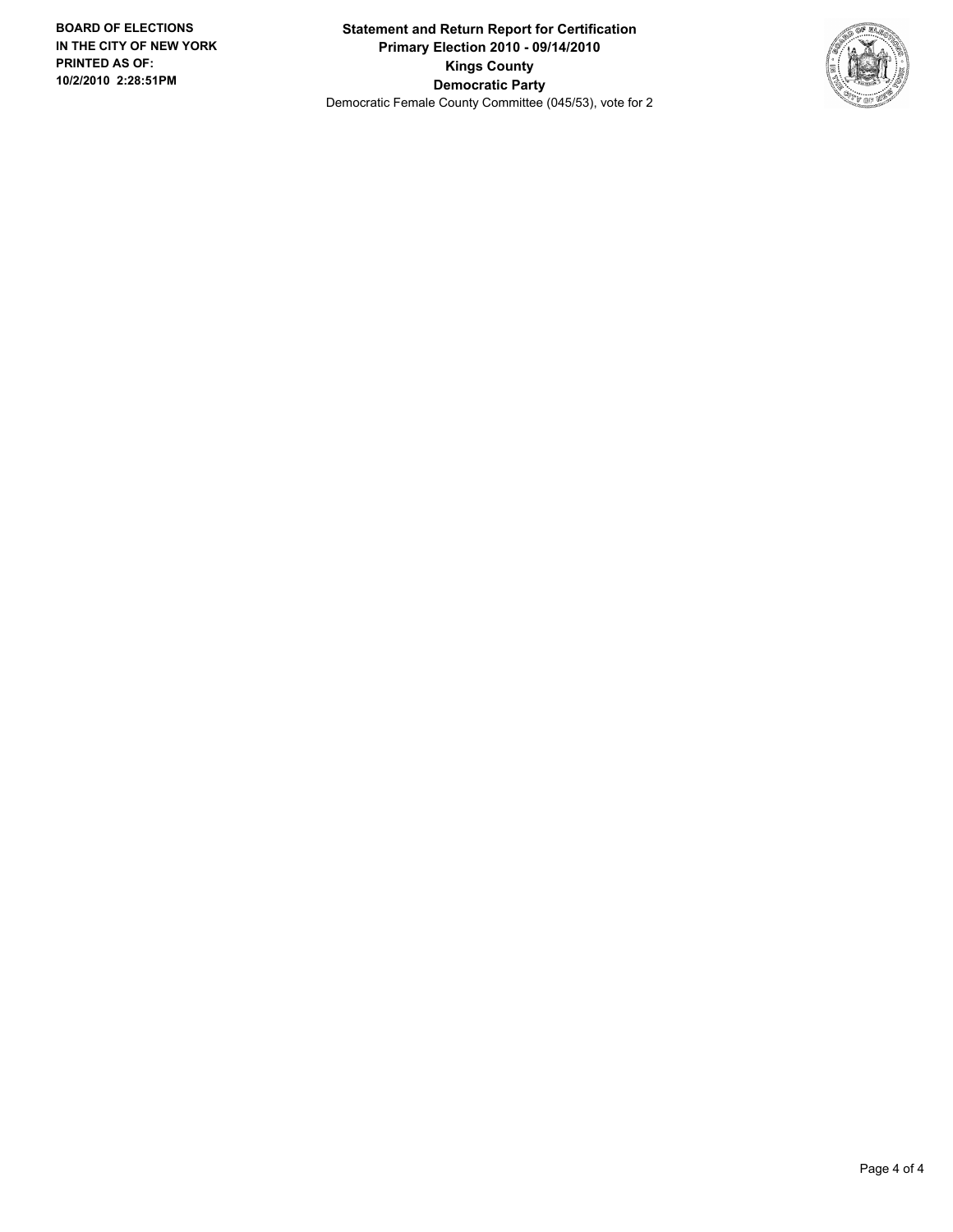

# **Primary Election 2010 - 09/14/2010 Kings County - Democratic Party**

Democratic Female County Committee 085/60 Vote for 2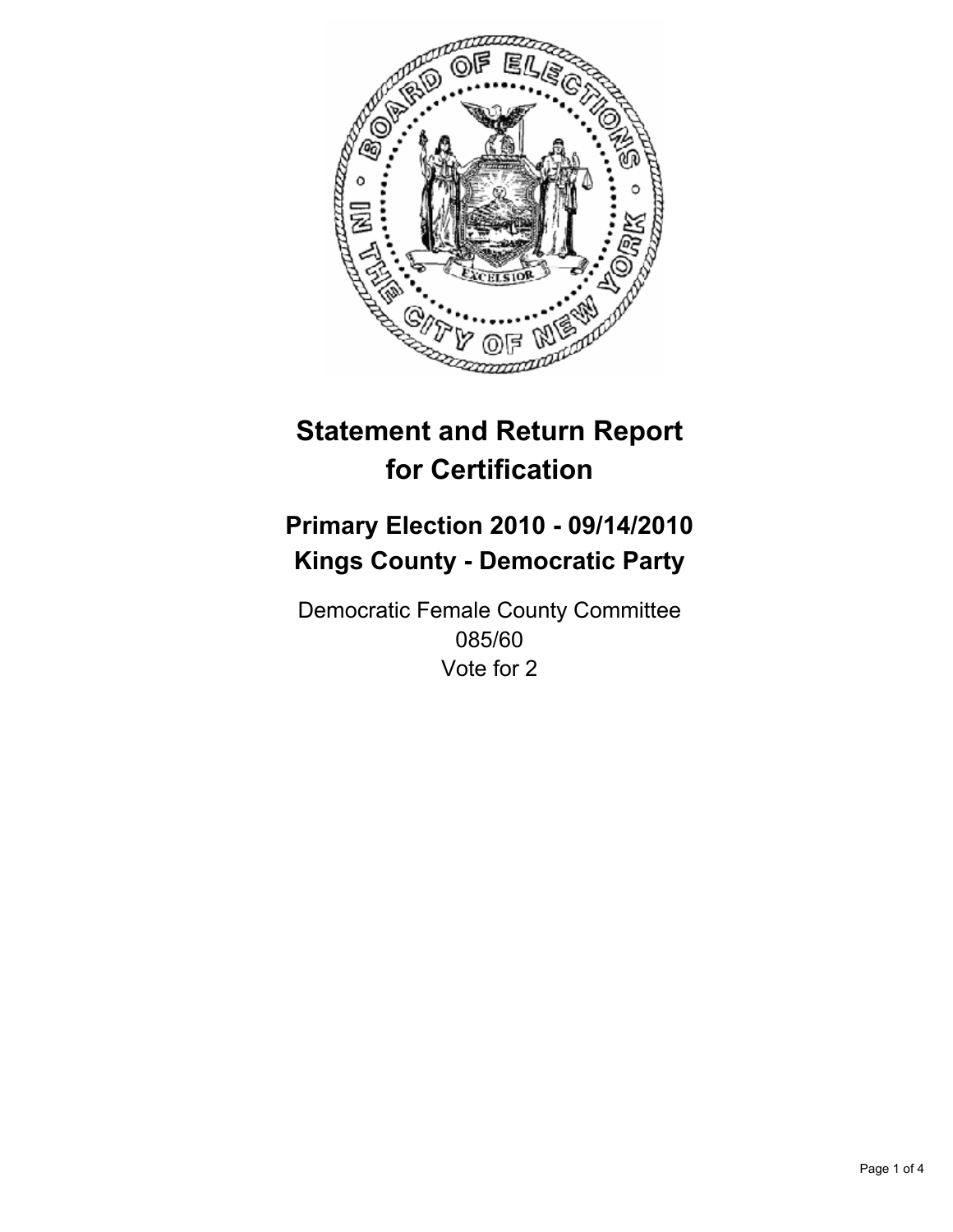

| <b>PUBLIC COUNTER</b>    | 92  |
|--------------------------|-----|
| <b>EMERGENCY</b>         | 0   |
| ABSENTEE/MILITARY        | 1   |
| <b>AFFIDAVIT</b>         | 0   |
| <b>DIANA KROSKY</b>      | 43  |
| <b>BESSIE V CARNEY</b>   | 19  |
| <b>HELEN C MCCORMACK</b> | 38  |
| ALLISON REDDY (WRITE-IN) |     |
| <b>Total Votes</b>       | 101 |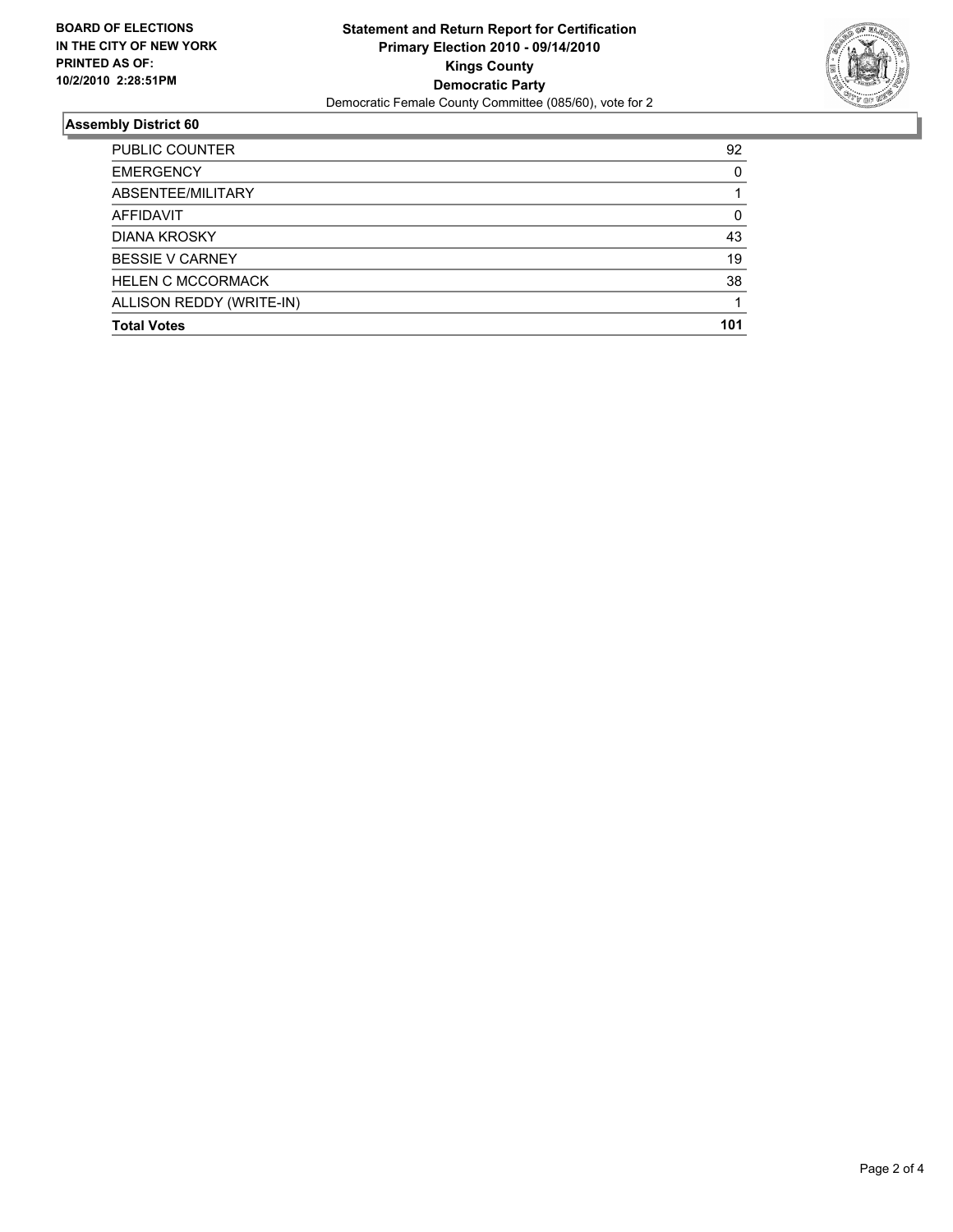#### **Statement and Return Report for Certification Primary Election 2010 - 09/14/2010 Kings County Democratic Party** Democratic Female County Committee (085/60), vote for 2

## **Total for Democratic Female County Committee (085/60) - Kings County**

| PUBLIC COUNTER           | 92  |
|--------------------------|-----|
| <b>EMERGENCY</b>         | 0   |
| ABSENTEE/MILITARY        |     |
| <b>AFFIDAVIT</b>         | 0   |
| <b>DIANA KROSKY</b>      | 43  |
| <b>BESSIE V CARNEY</b>   | 19  |
| <b>HELEN C MCCORMACK</b> | 38  |
| ALLISON REDDY (WRITE-IN) |     |
| <b>Total Votes</b>       | 101 |

We certify this statement to be correct, and have caused the same to be attested by the signatures of the members of the board, or a majority thereof, on

Secretary **Chairman** 

Canvassing Board

Canvassing Board **Canvassing Board** Canvassing Board **Deputy Chief Clerk** 

Chief Clerk

Page 3 of 4

Date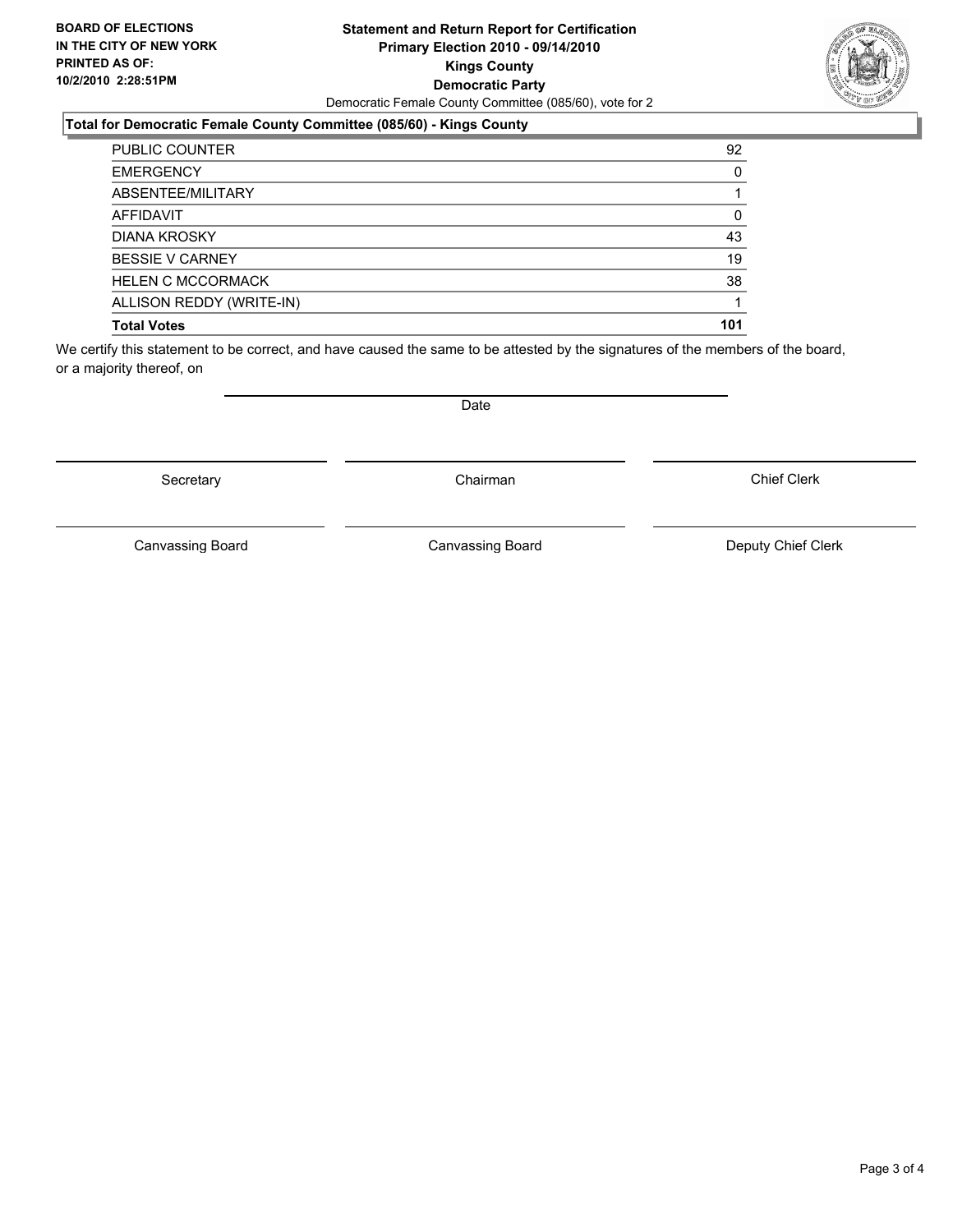**Statement and Return Report for Certification Primary Election 2010 - 09/14/2010 Kings County Democratic Party** Democratic Female County Committee (085/60), vote for 2

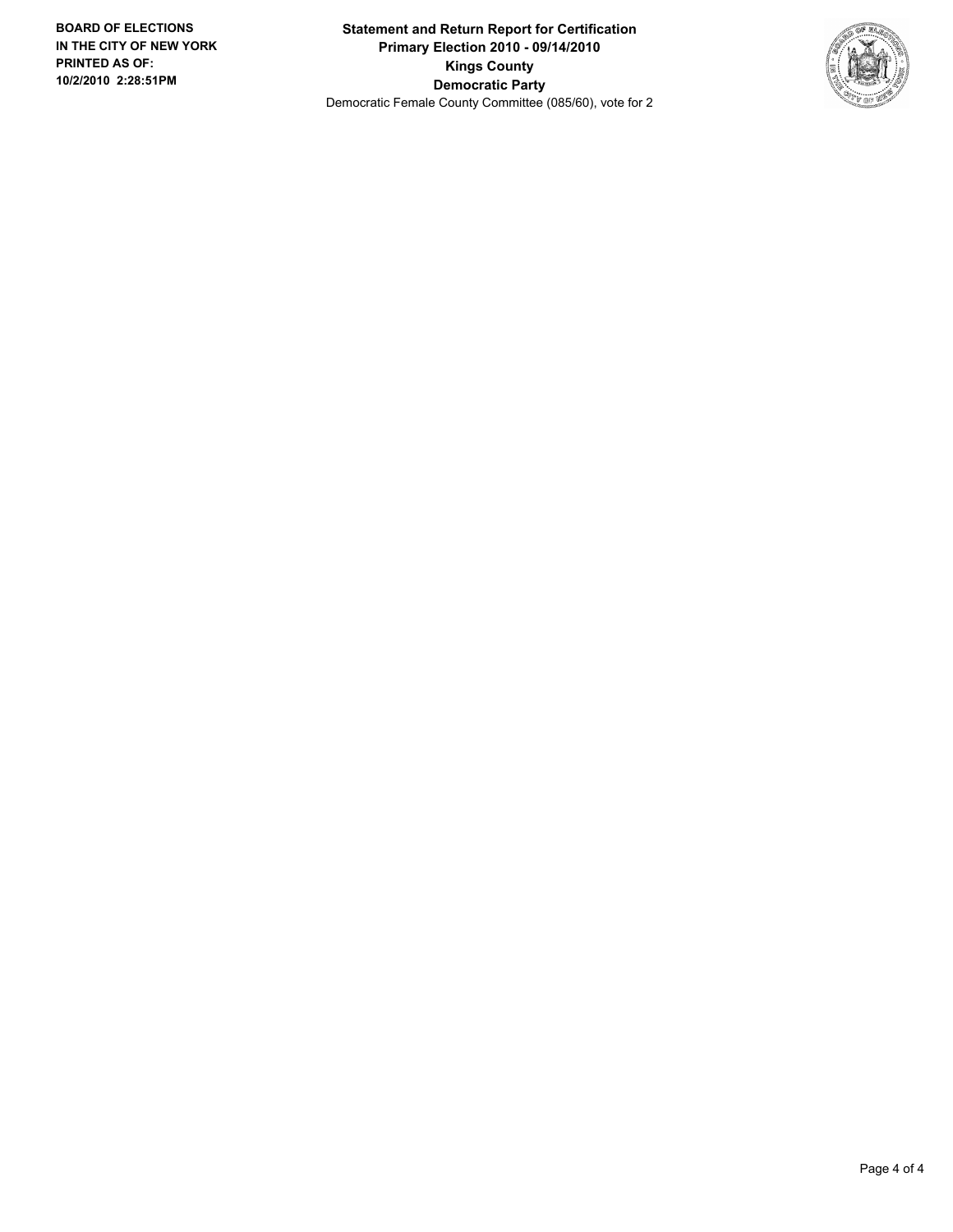

# **Primary Election 2010 - 09/14/2010 Kings County - Democratic Party**

Democratic Female County Committee 090/60 Vote for 2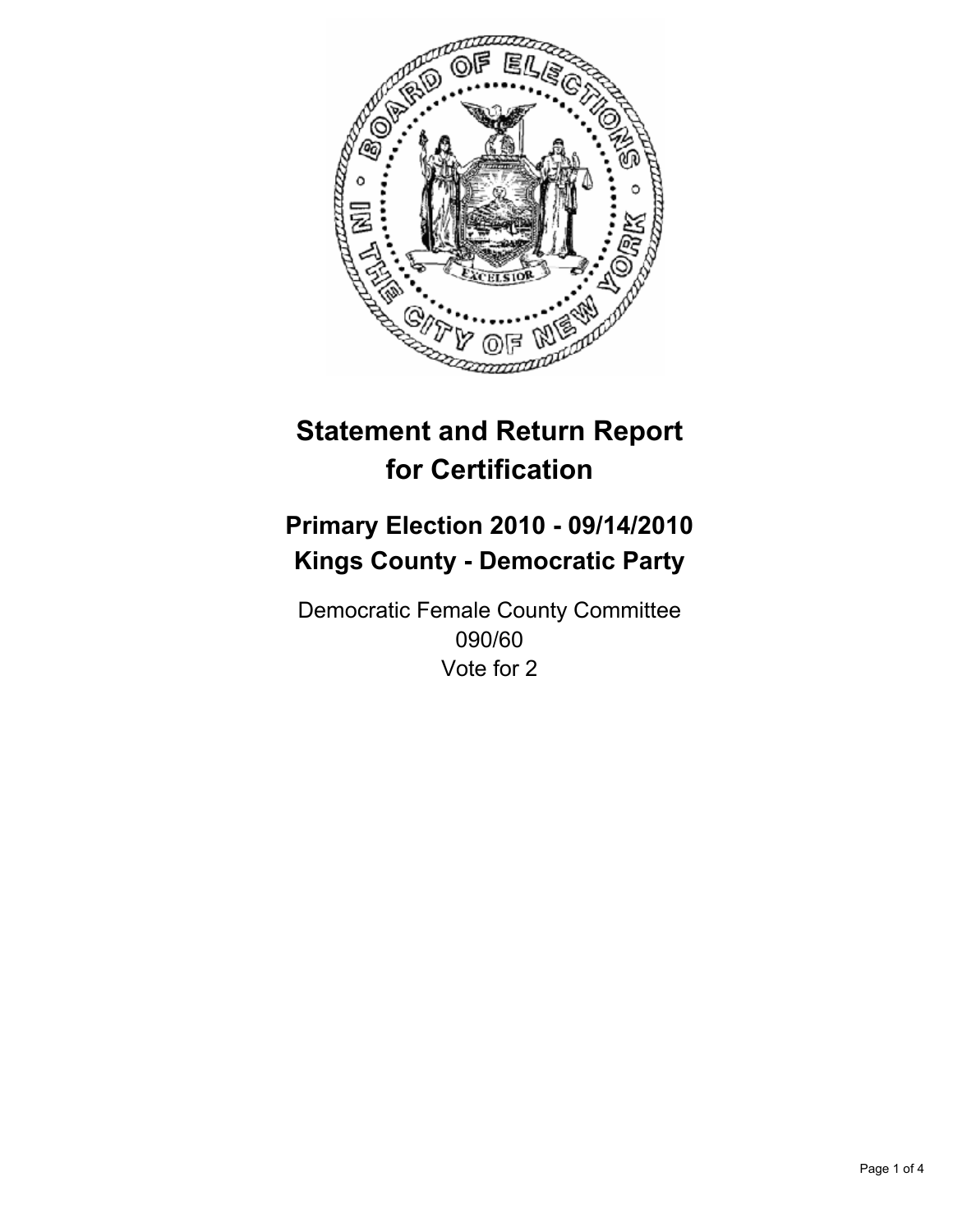

| <b>Total Votes</b>    | 72 |
|-----------------------|----|
| THERESA C ROSEN       | 25 |
| MARIE J ORTEL         | 21 |
| <b>CORINNE M CHEN</b> | 26 |
| <b>AFFIDAVIT</b>      | 0  |
| ABSENTEE/MILITARY     | 2  |
| <b>EMERGENCY</b>      | 0  |
| <b>PUBLIC COUNTER</b> | 77 |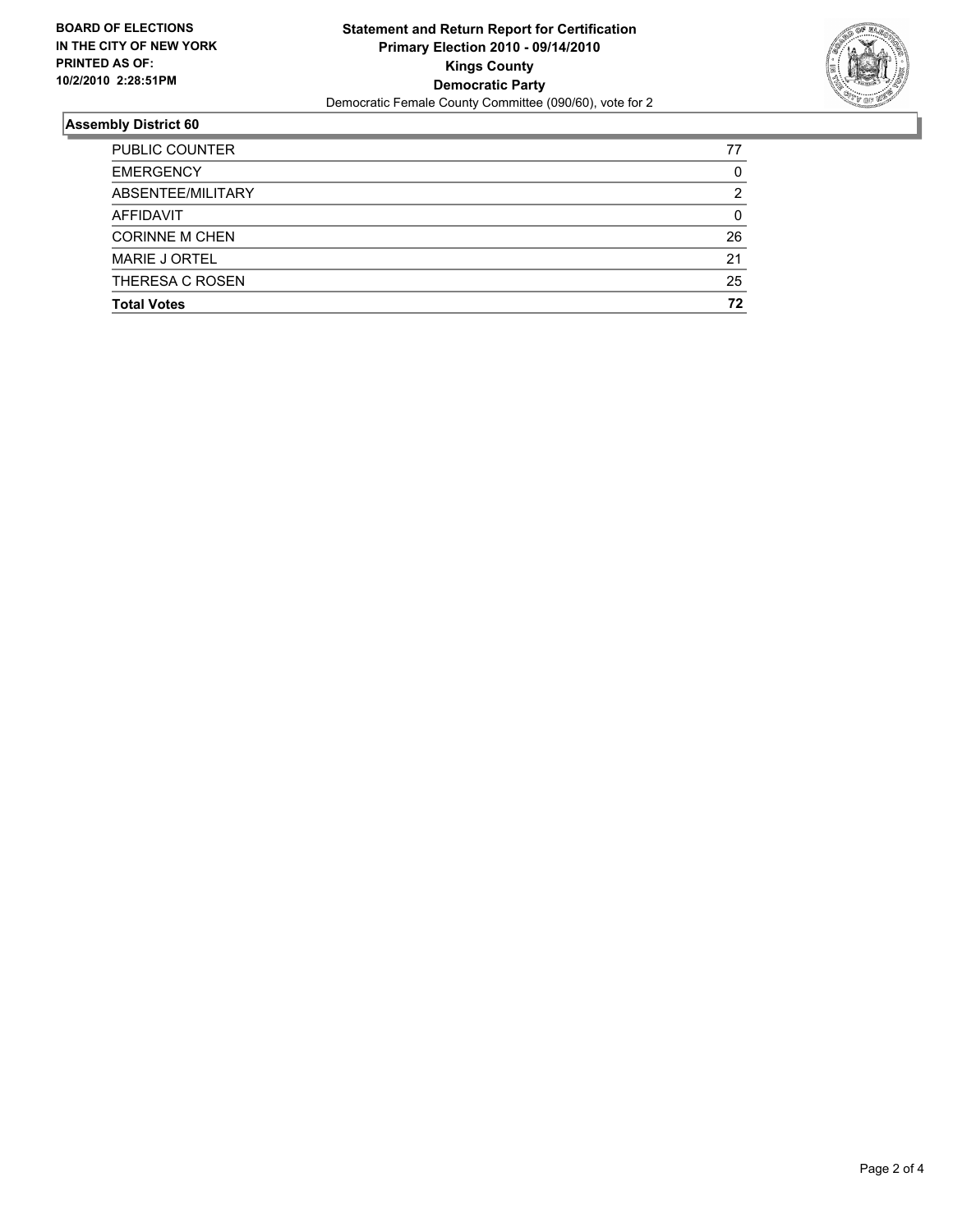#### **Statement and Return Report for Certification Primary Election 2010 - 09/14/2010 Kings County Democratic Party** Democratic Female County Committee (090/60), vote for 2

## **Total for Democratic Female County Committee (090/60) - Kings County**

| <b>PUBLIC COUNTER</b> | 77 |
|-----------------------|----|
| <b>EMERGENCY</b>      | 0  |
| ABSENTEE/MILITARY     | 2  |
| AFFIDAVIT             | 0  |
| <b>CORINNE M CHEN</b> | 26 |
| <b>MARIE J ORTEL</b>  | 21 |
| THERESA C ROSEN       | 25 |
| <b>Total Votes</b>    | 72 |

We certify this statement to be correct, and have caused the same to be attested by the signatures of the members of the board, or a majority thereof, on

Secretary **Chairman** 

Canvassing Board Canvassing Board Canvassing Canvassing Board Deputy Chief Clerk

Chief Clerk

Canvassing Board



**Date**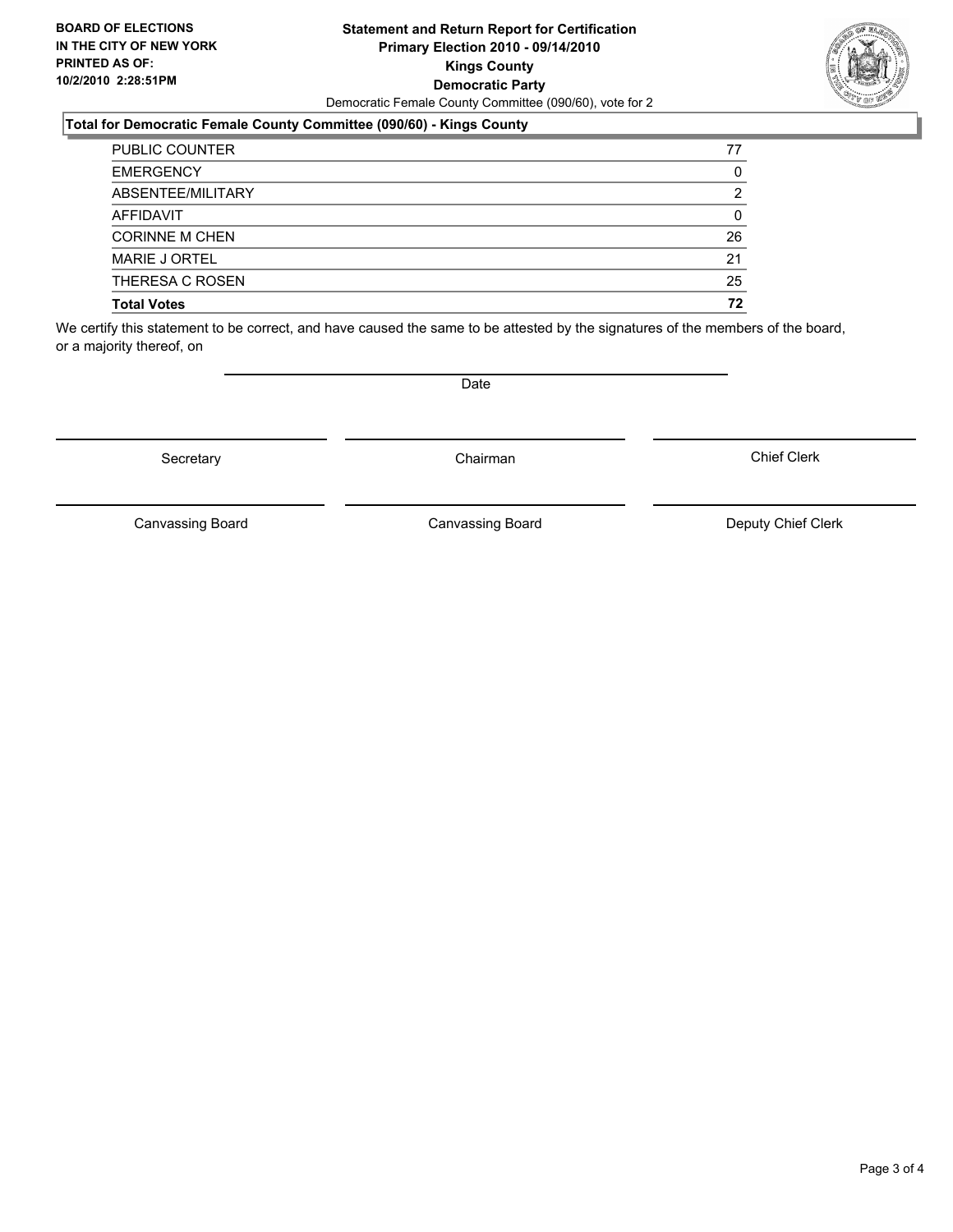**Statement and Return Report for Certification Primary Election 2010 - 09/14/2010 Kings County Democratic Party** Democratic Female County Committee (090/60), vote for 2

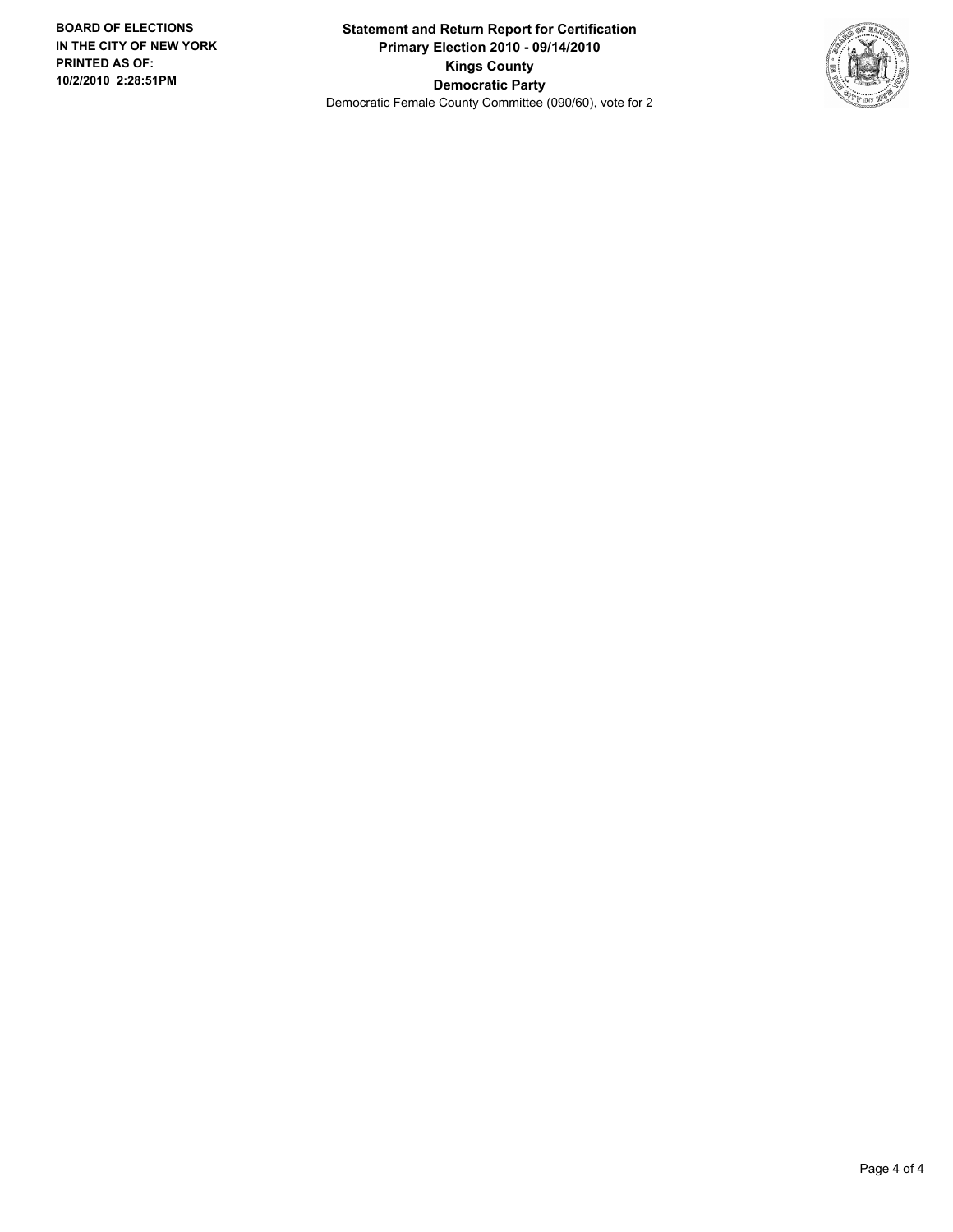

# **Primary Election 2010 - 09/14/2010 Kings County - Democratic Party**

Democratic Female County Committee 099/60 Vote for 1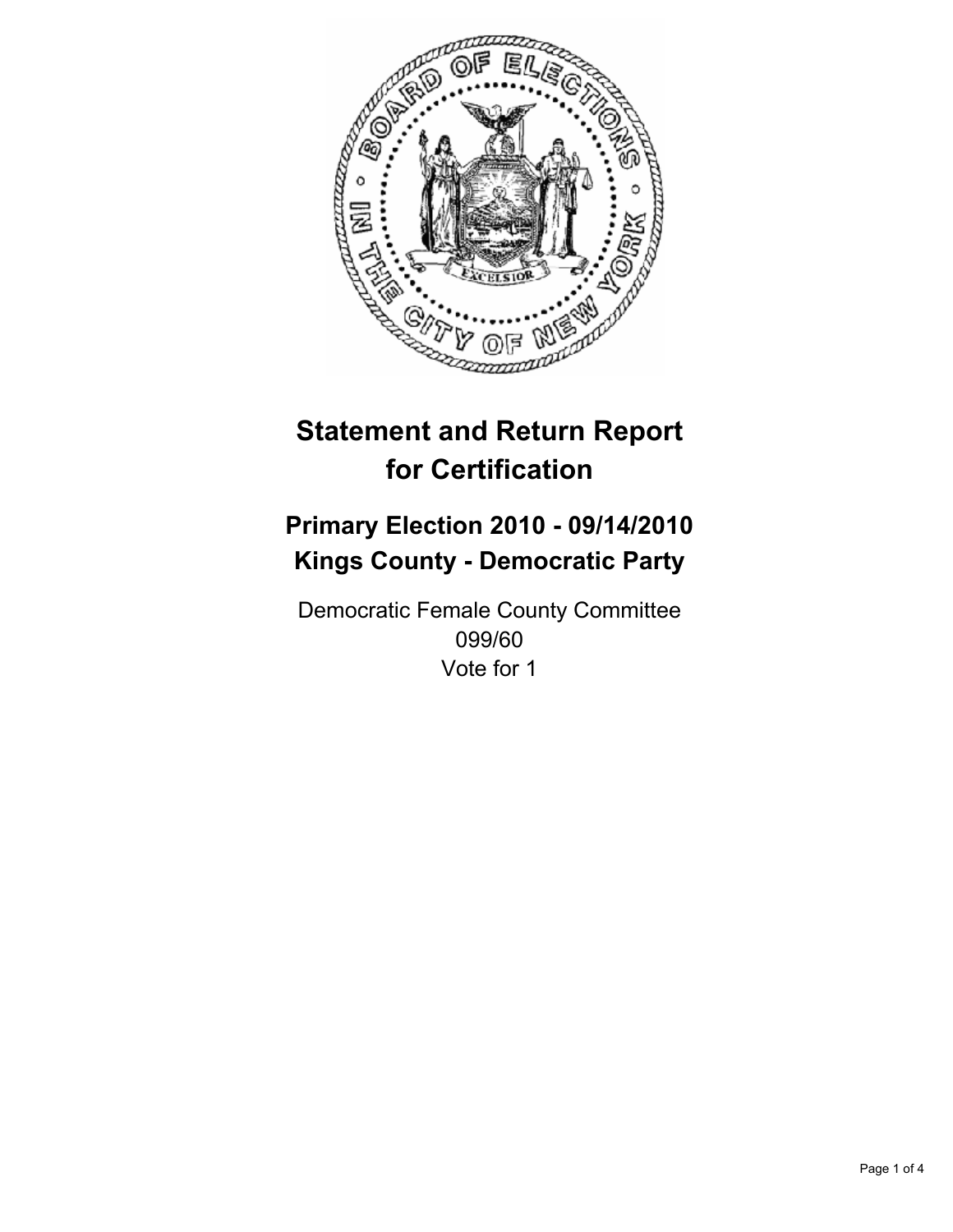

| <b>PUBLIC COUNTER</b> | 37 |
|-----------------------|----|
| <b>EMERGENCY</b>      | 0  |
| ABSENTEE/MILITARY     |    |
| AFFIDAVIT             | 0  |
| KATHRYN A HANSEN      | 22 |
| <b>ROSE M STINGO</b>  | 3  |
| <b>Total Votes</b>    | 25 |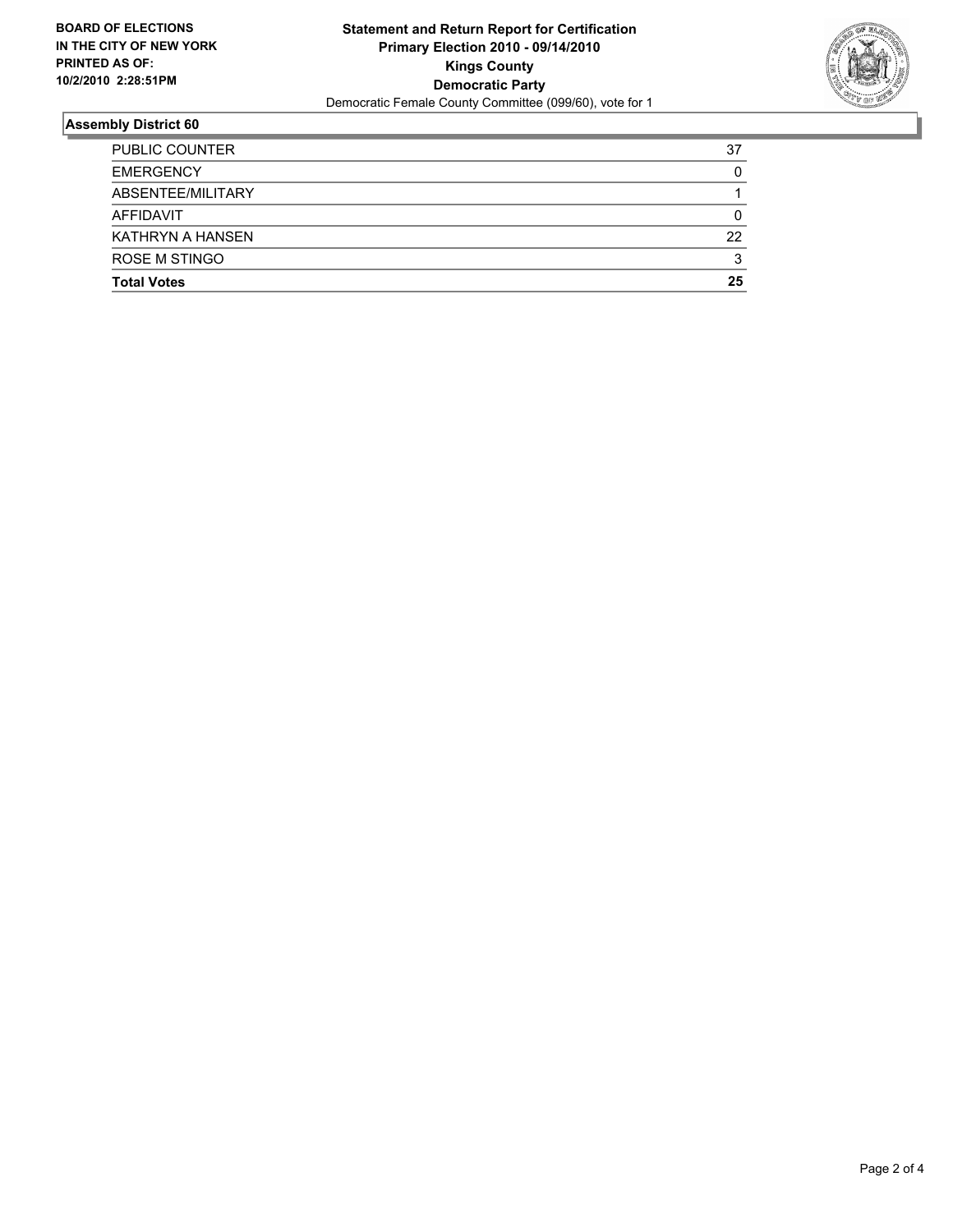#### **Statement and Return Report for Certification Primary Election 2010 - 09/14/2010 Kings County Democratic Party** Democratic Female County Committee (099/60), vote for 1

#### **Total for Democratic Female County Committee (099/60) - Kings County**

| <b>PUBLIC COUNTER</b> | 37 |
|-----------------------|----|
| <b>EMERGENCY</b>      | 0  |
| ABSENTEE/MILITARY     |    |
| AFFIDAVIT             | 0  |
| KATHRYN A HANSEN      | 22 |
| ROSE M STINGO         | 3  |
| <b>Total Votes</b>    | 25 |

We certify this statement to be correct, and have caused the same to be attested by the signatures of the members of the board, or a majority thereof, on

Secretary **Chairman** 

Canvassing Board

Canvassing Board **Canvassing Board** Canvassing Board **Deputy Chief Clerk** 

Chief Clerk

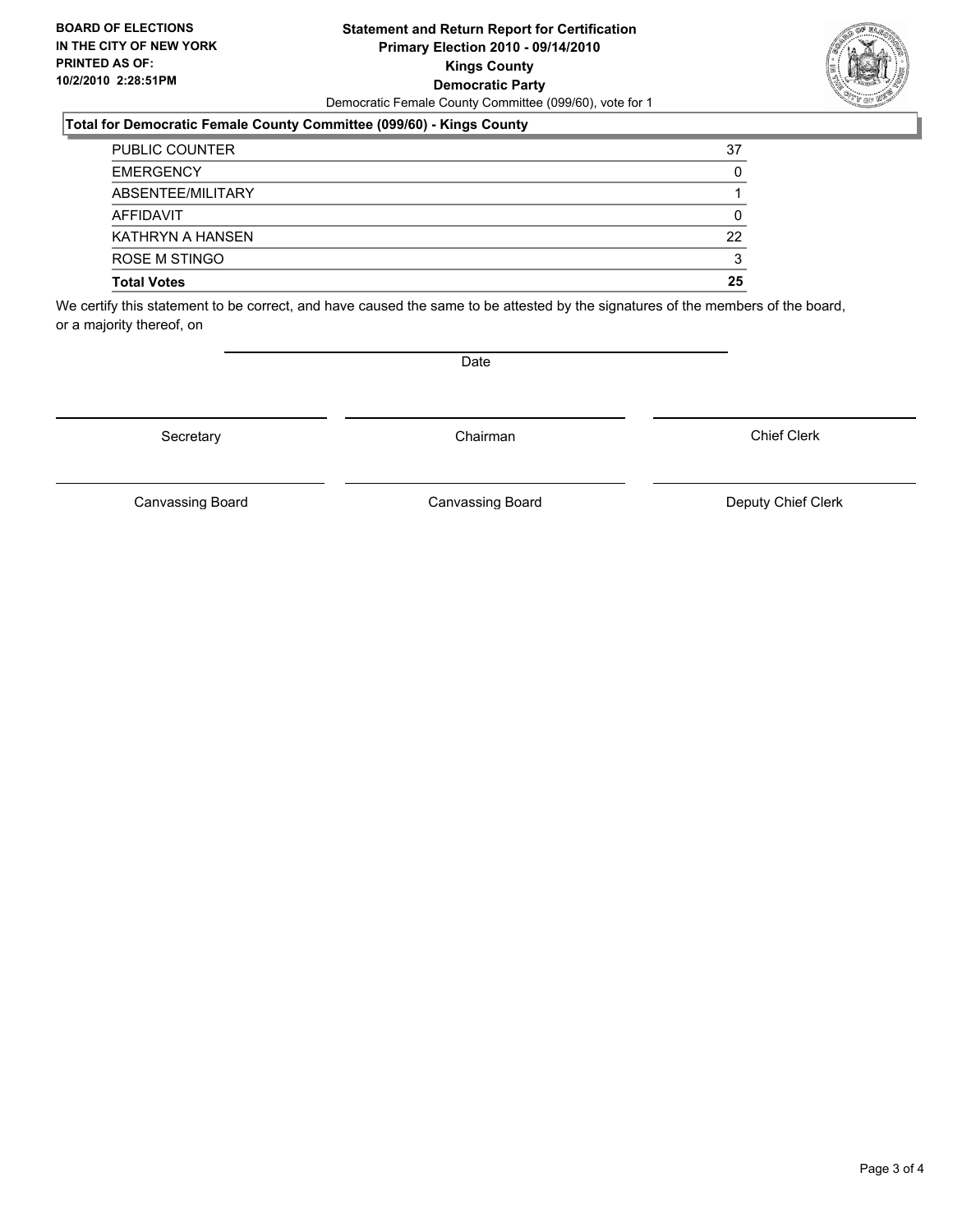**Statement and Return Report for Certification Primary Election 2010 - 09/14/2010 Kings County Democratic Party** Democratic Female County Committee (099/60), vote for 1

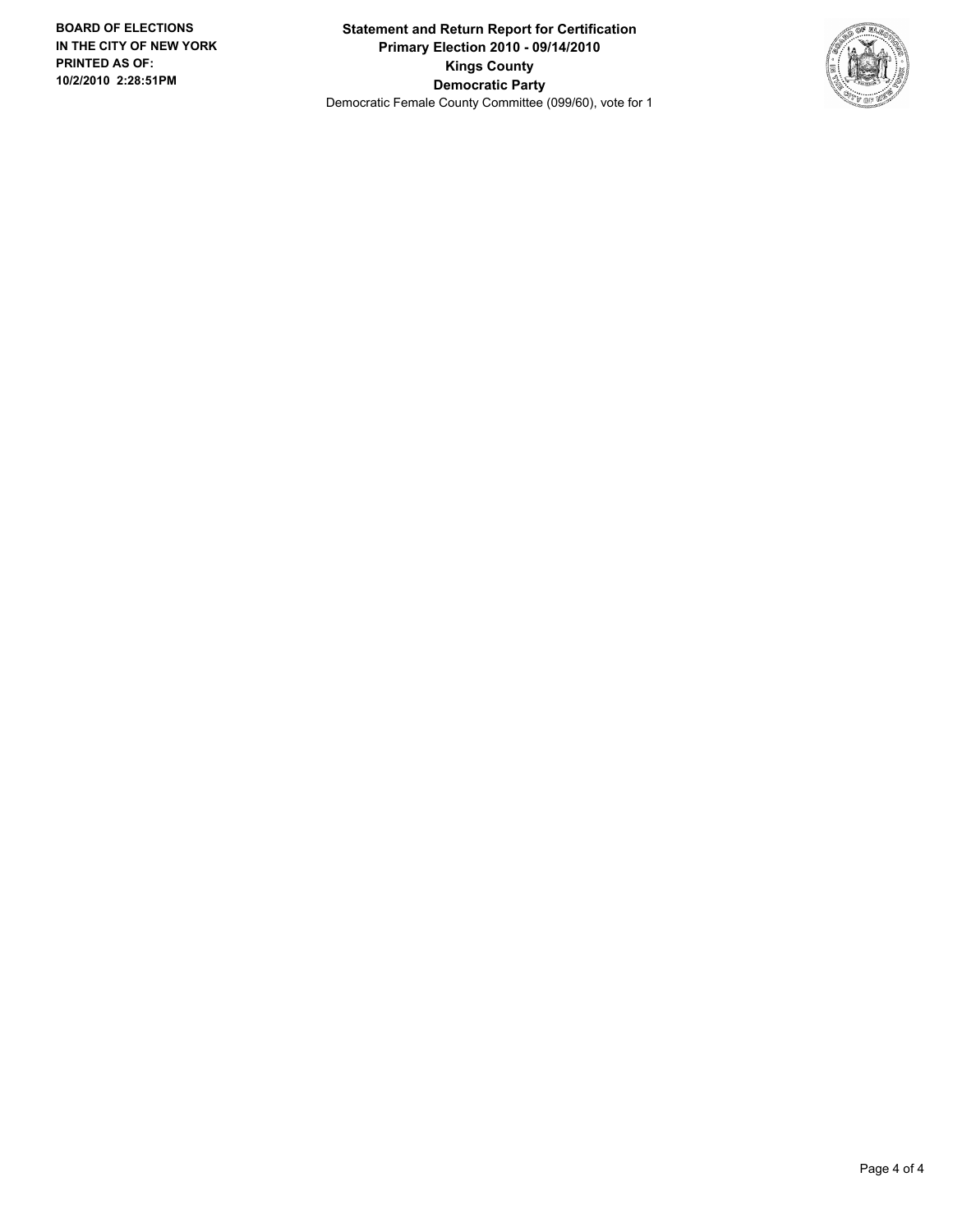

# **Primary Election 2010 - 09/14/2010 Kings County - Democratic Party**

Democratic Female County Committee 102/60 Vote for 2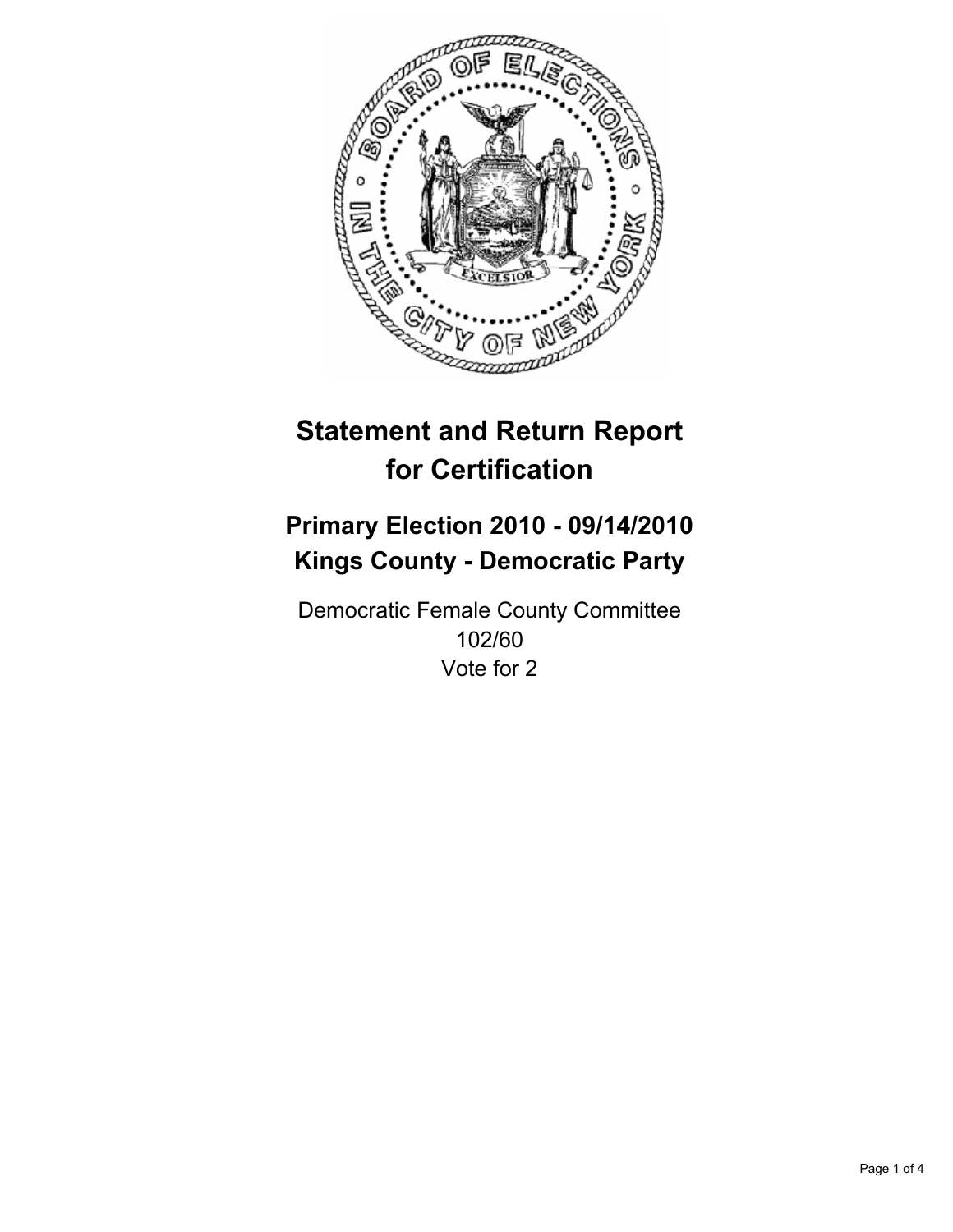

| <b>Total Votes</b>     | 46 |
|------------------------|----|
|                        |    |
| ANITA F SEMINARA       | 9  |
| <b>JOANNE SEMINARA</b> | 19 |
| <b>LORETTA M DUNN</b>  | 18 |
| <b>AFFIDAVIT</b>       |    |
| ABSENTEE/MILITARY      |    |
| <b>EMERGENCY</b>       | 0  |
| <b>PUBLIC COUNTER</b>  | 40 |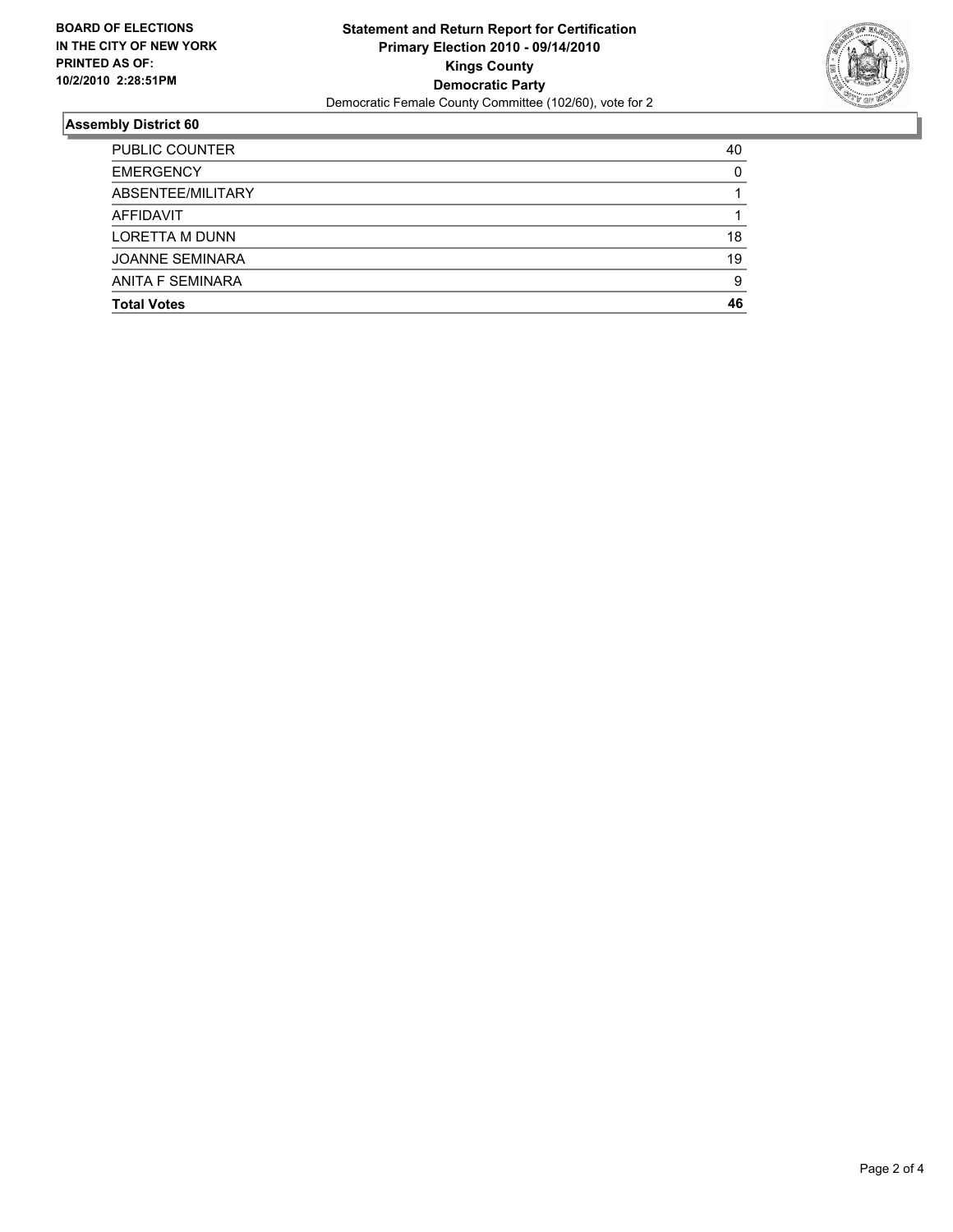#### **Statement and Return Report for Certification Primary Election 2010 - 09/14/2010 Kings County Democratic Party** Democratic Female County Committee (102/60), vote for 2

## **Total for Democratic Female County Committee (102/60) - Kings County**

| <b>PUBLIC COUNTER</b>  | 40 |
|------------------------|----|
| <b>EMERGENCY</b>       | 0  |
| ABSENTEE/MILITARY      |    |
| AFFIDAVIT              |    |
| <b>LORETTA M DUNN</b>  | 18 |
| <b>JOANNE SEMINARA</b> | 19 |
| ANITA F SEMINARA       | 9  |
| <b>Total Votes</b>     | 46 |

We certify this statement to be correct, and have caused the same to be attested by the signatures of the members of the board, or a majority thereof, on

Secretary **Chairman** 

Canvassing Board

Canvassing Board Canvassing Board Canvassing Canvassing Board Deputy Chief Clerk

Chief Clerk

Page 3 of 4

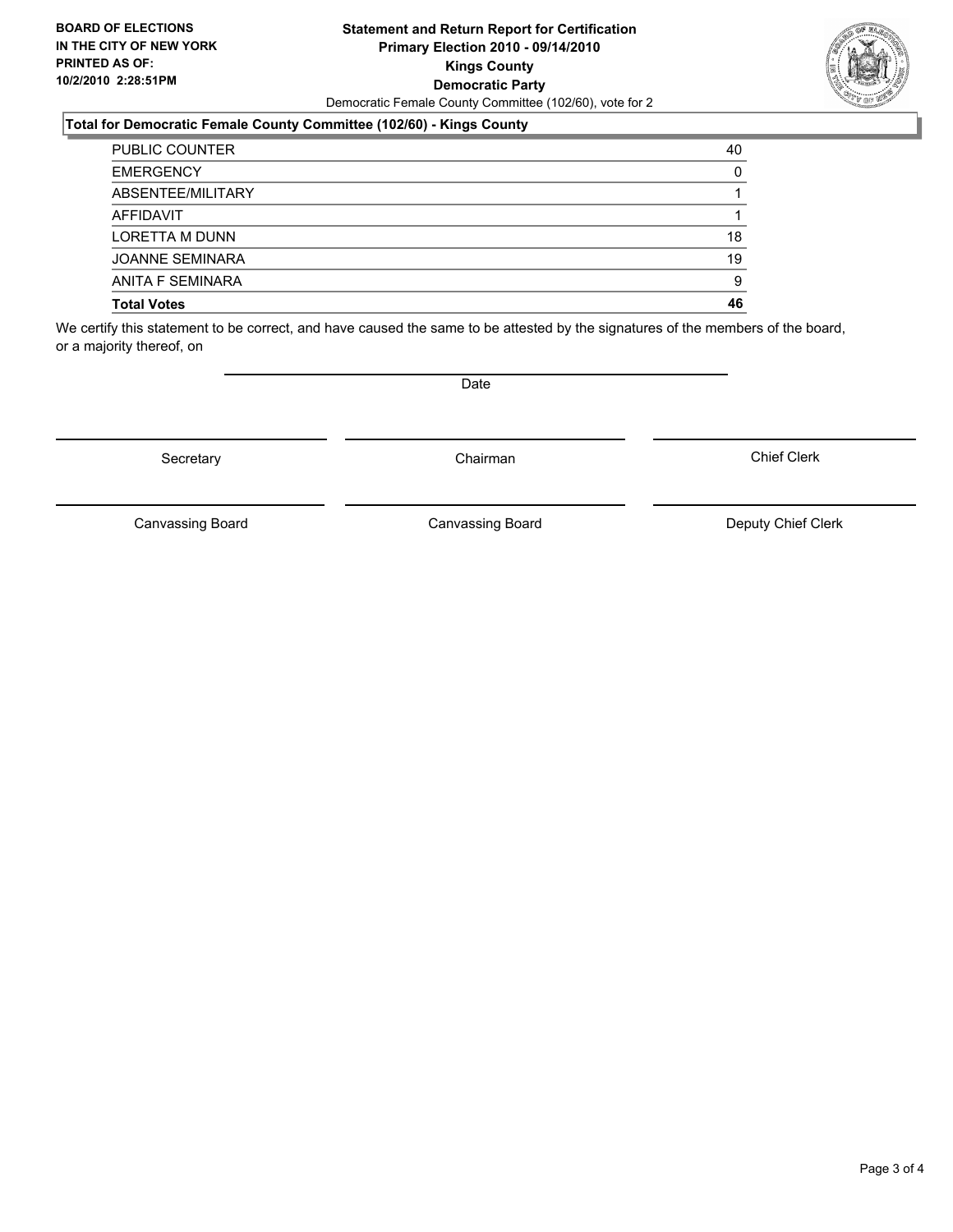**Statement and Return Report for Certification Primary Election 2010 - 09/14/2010 Kings County Democratic Party** Democratic Female County Committee (102/60), vote for 2

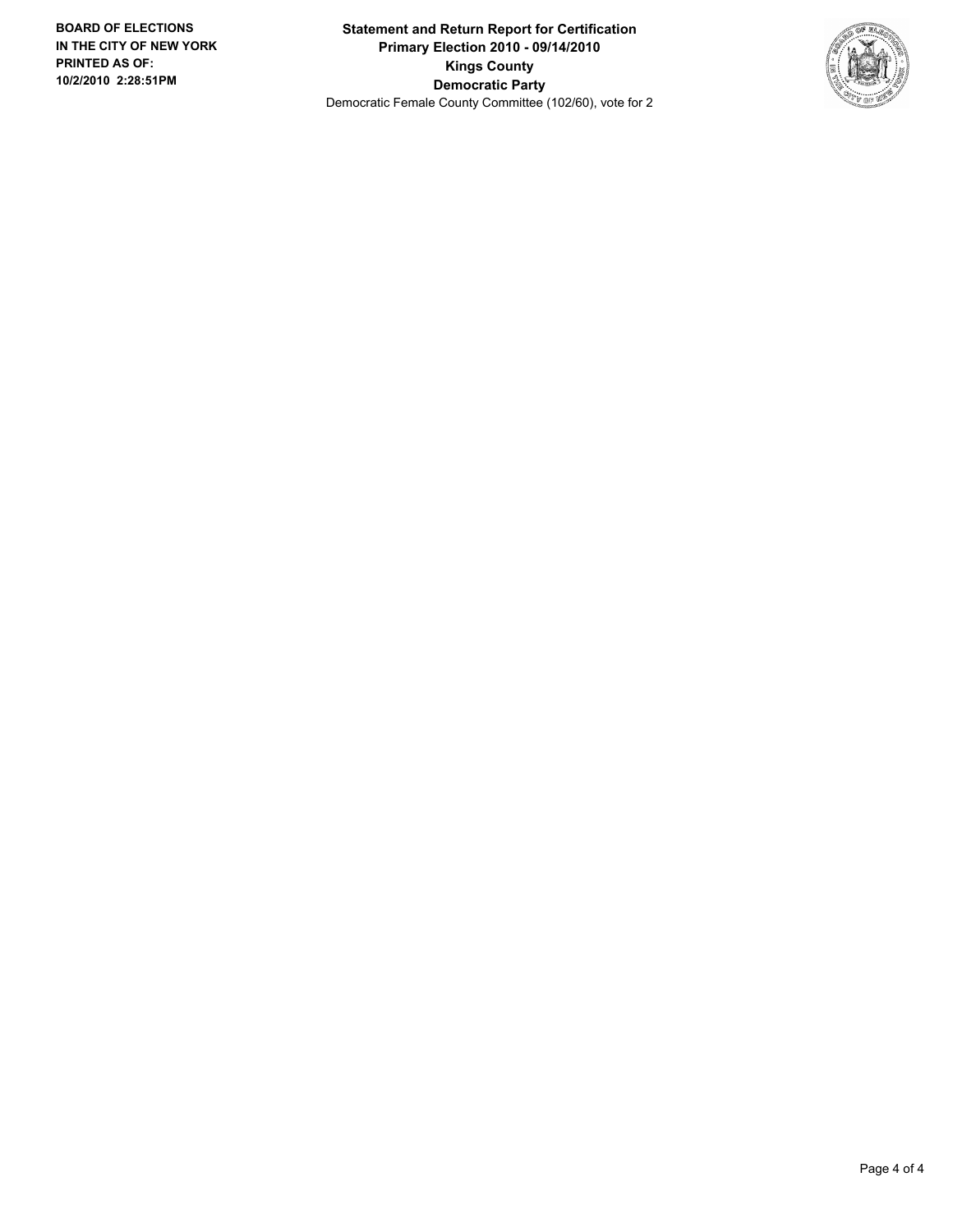

# **Primary Election 2010 - 09/14/2010 Kings County - Democratic Party**

Democratic Female County Committee 103/60 Vote for 2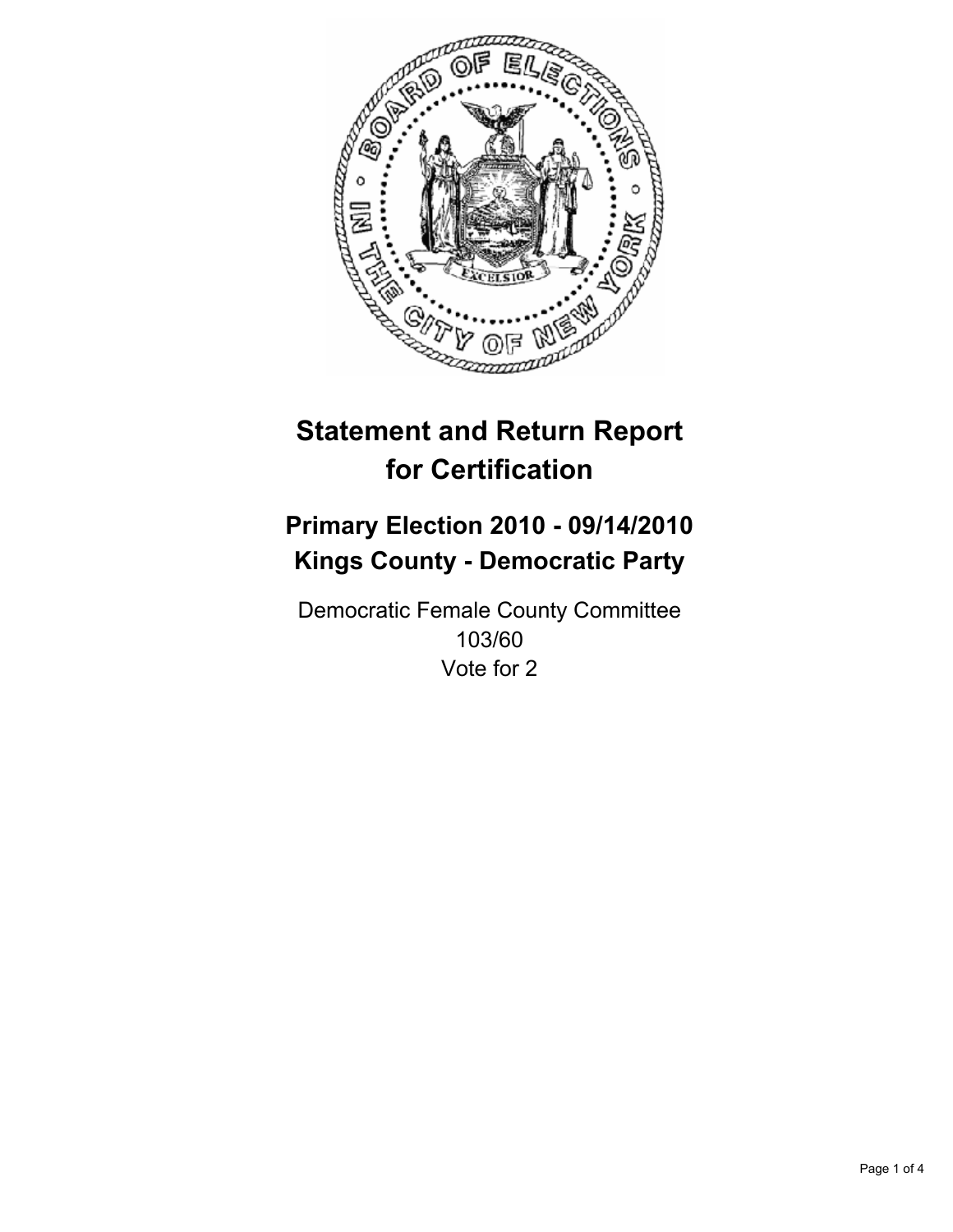

| <b>Total Votes</b>       | 53 |
|--------------------------|----|
| ANTOINETTE SURDO         | 10 |
| <b>MAUREEN KILLEEN</b>   | 27 |
| <b>JOVAN SANTOPIETRO</b> | 16 |
| <b>AFFIDAVIT</b>         | 0  |
| ABSENTEE/MILITARY        | 0  |
| <b>EMERGENCY</b>         | 0  |
| <b>PUBLIC COUNTER</b>    | 57 |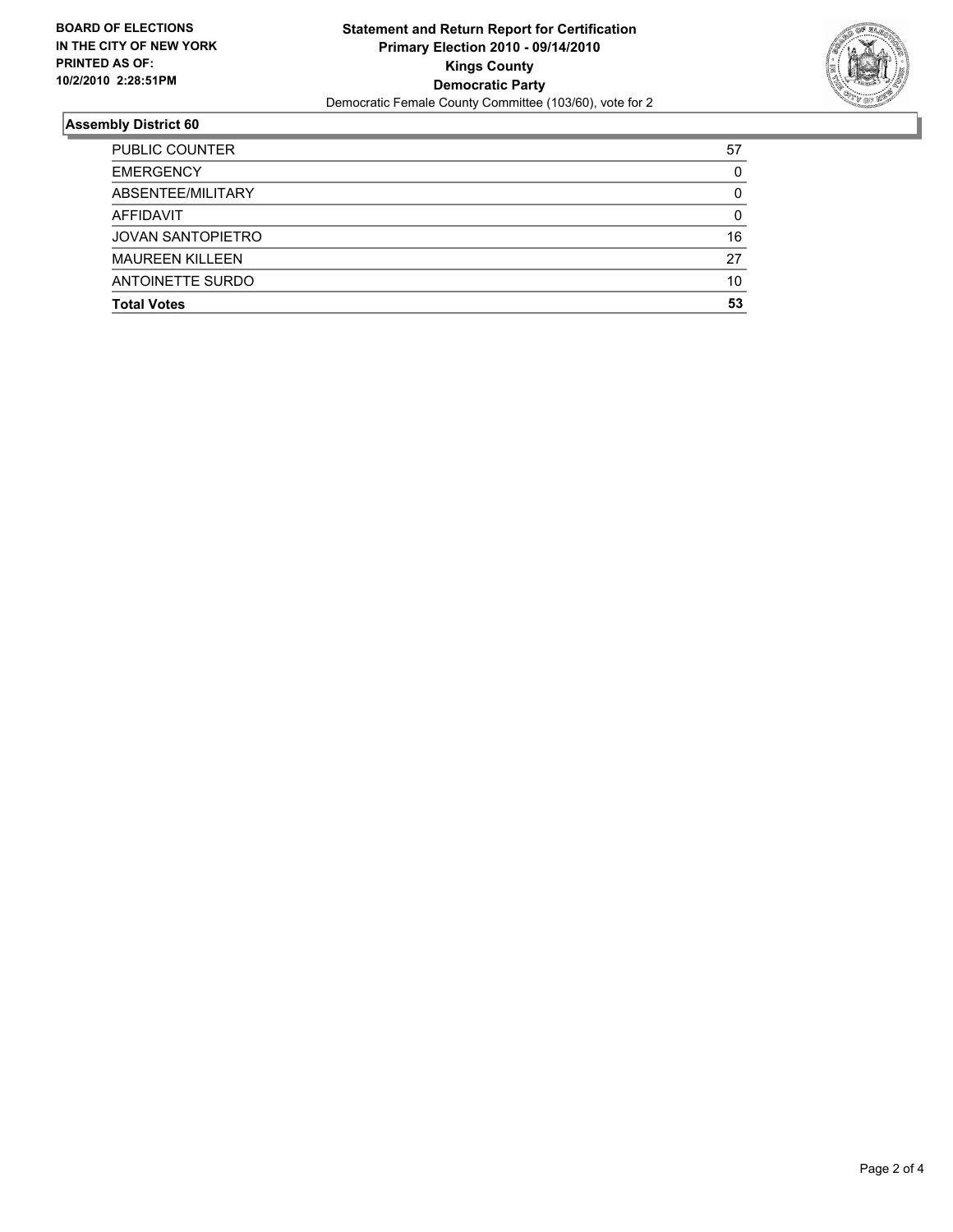#### **Statement and Return Report for Certification Primary Election 2010 - 09/14/2010 Kings County Democratic Party** Democratic Female County Committee (103/60), vote for 2

## **Total for Democratic Female County Committee (103/60) - Kings County**

| <b>PUBLIC COUNTER</b>    | 57 |
|--------------------------|----|
| <b>EMERGENCY</b>         | 0  |
| ABSENTEE/MILITARY        | 0  |
| AFFIDAVIT                | 0  |
| <b>JOVAN SANTOPIETRO</b> | 16 |
| <b>MAUREEN KILLEEN</b>   | 27 |
| ANTOINETTE SURDO         | 10 |
| <b>Total Votes</b>       | 53 |

We certify this statement to be correct, and have caused the same to be attested by the signatures of the members of the board, or a majority thereof, on

Secretary **Chairman** 

Canvassing Board

Canvassing Board Canvassing Board Canvassing Canvassing Board Deputy Chief Clerk

Chief Clerk

Page 3 of 4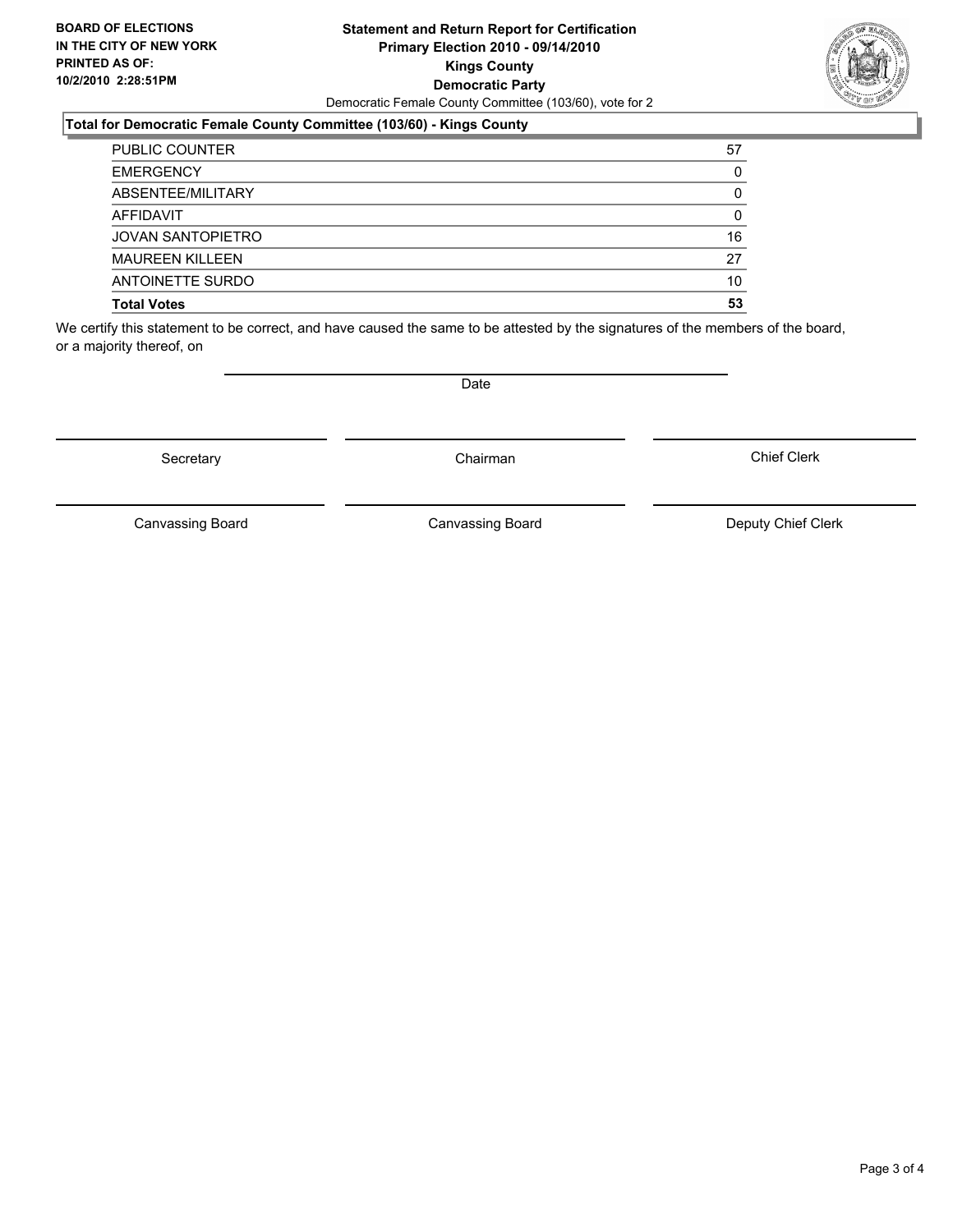**Statement and Return Report for Certification Primary Election 2010 - 09/14/2010 Kings County Democratic Party** Democratic Female County Committee (103/60), vote for 2

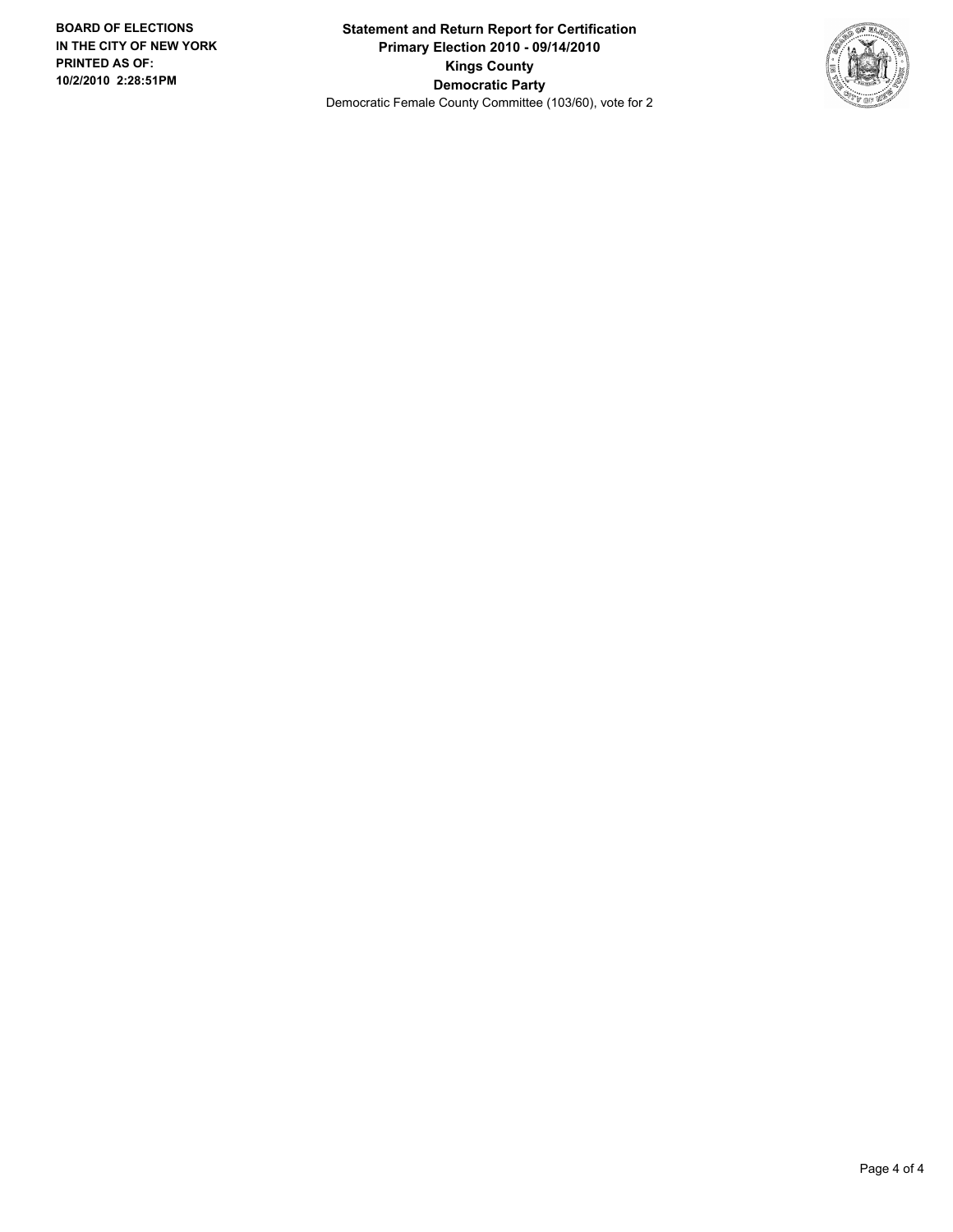

# **Primary Election 2010 - 09/14/2010 Kings County - Democratic Party**

Democratic Female County Committee 104/60 Vote for 2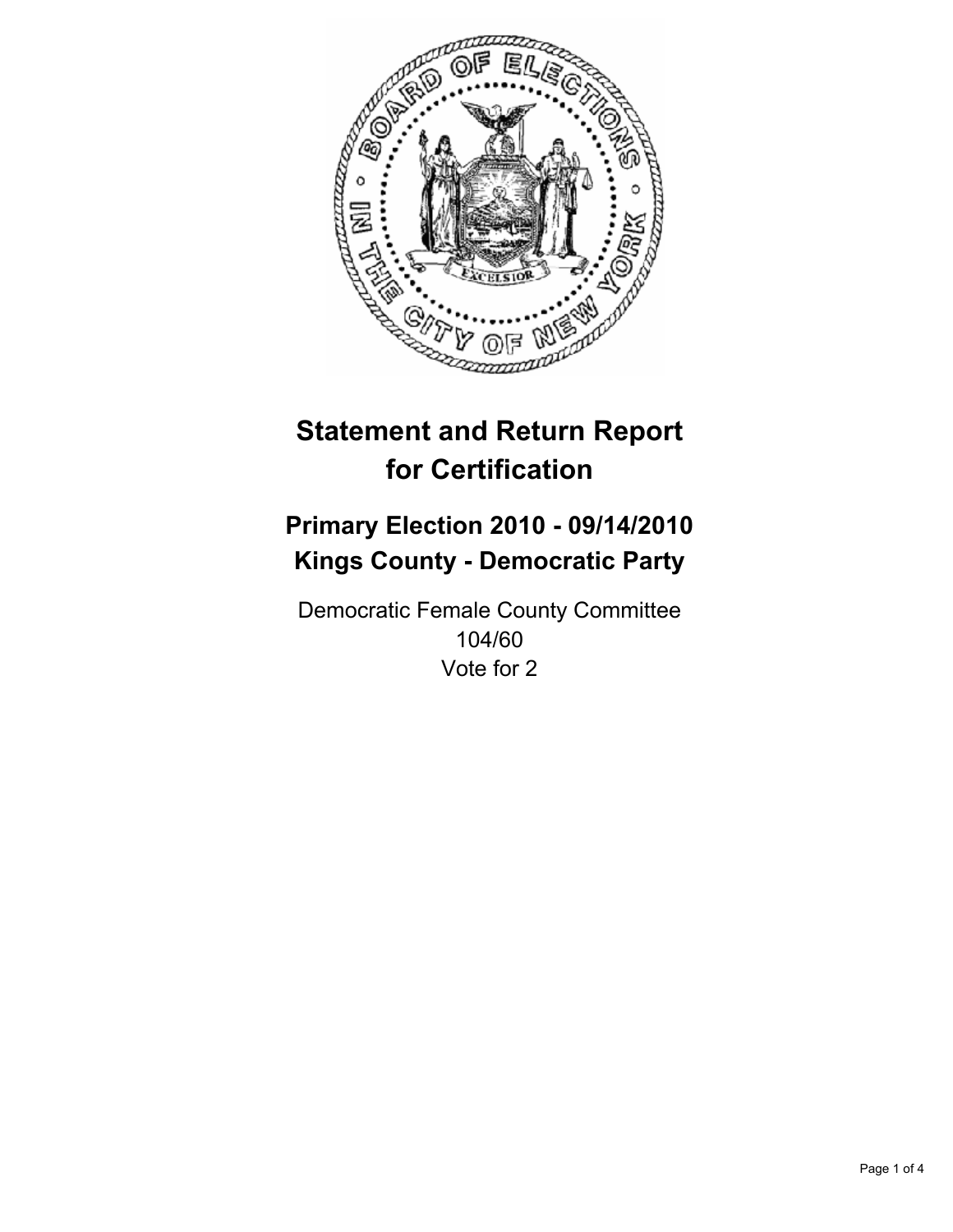

| <b>PUBLIC COUNTER</b>     | 49 |
|---------------------------|----|
| <b>EMERGENCY</b>          | 0  |
| ABSENTEE/MILITARY         |    |
| AFFIDAVIT                 |    |
| <b>CHRISTINE E HANSEN</b> | 29 |
| <b>MARGARET A BRENNAN</b> | 19 |
| <b>MURIEL HEINES</b>      | 14 |
| <b>HOSAMELDIN RAMADAN</b> | 8  |
| <b>Total Votes</b>        | 70 |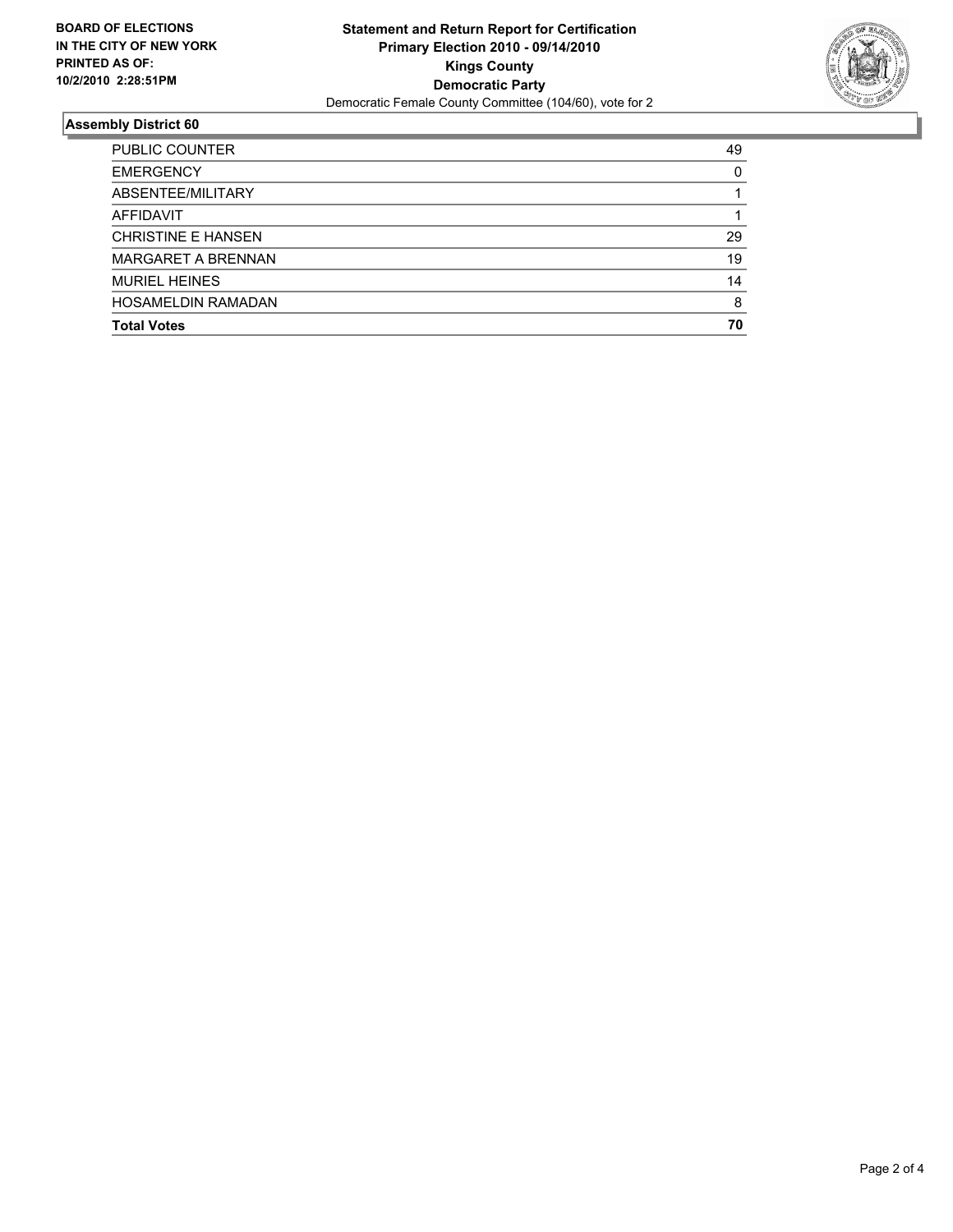#### **Statement and Return Report for Certification Primary Election 2010 - 09/14/2010 Kings County Democratic Party** Democratic Female County Committee (104/60), vote for 2

## **Total for Democratic Female County Committee (104/60) - Kings County**

| <b>PUBLIC COUNTER</b>     | 49 |
|---------------------------|----|
| <b>EMERGENCY</b>          | 0  |
| ABSENTEE/MILITARY         |    |
| <b>AFFIDAVIT</b>          |    |
| <b>CHRISTINE E HANSEN</b> | 29 |
| <b>MARGARET A BRENNAN</b> | 19 |
| <b>MURIEL HEINES</b>      | 14 |
| <b>HOSAMELDIN RAMADAN</b> | 8  |
| <b>Total Votes</b>        | 70 |

We certify this statement to be correct, and have caused the same to be attested by the signatures of the members of the board, or a majority thereof, on

Secretary **Chairman** 

Canvassing Board

Date

Canvassing Board **Canvassing Board** Canvassing Board **Deputy Chief Clerk** 

Chief Clerk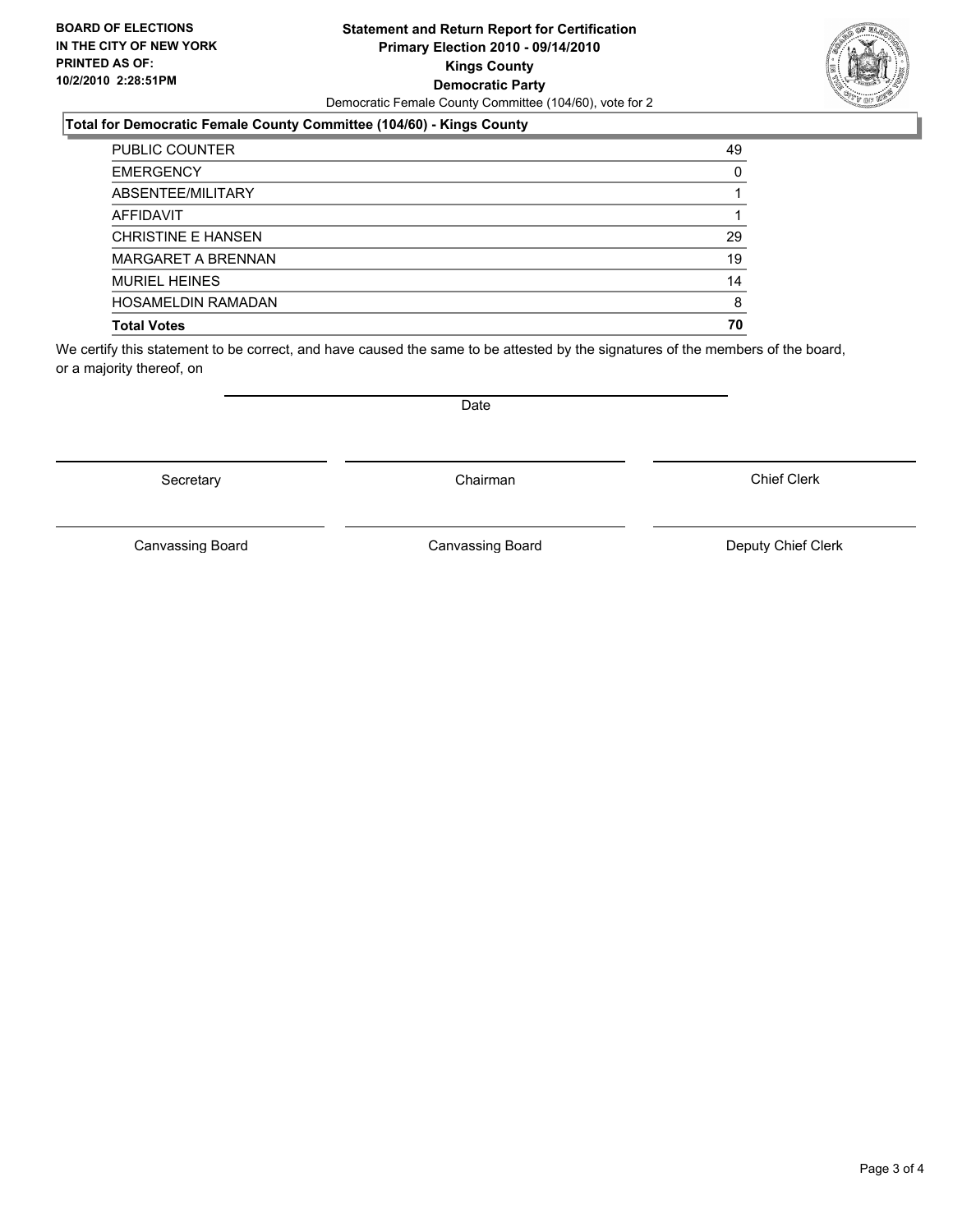**Statement and Return Report for Certification Primary Election 2010 - 09/14/2010 Kings County Democratic Party** Democratic Female County Committee (104/60), vote for 2

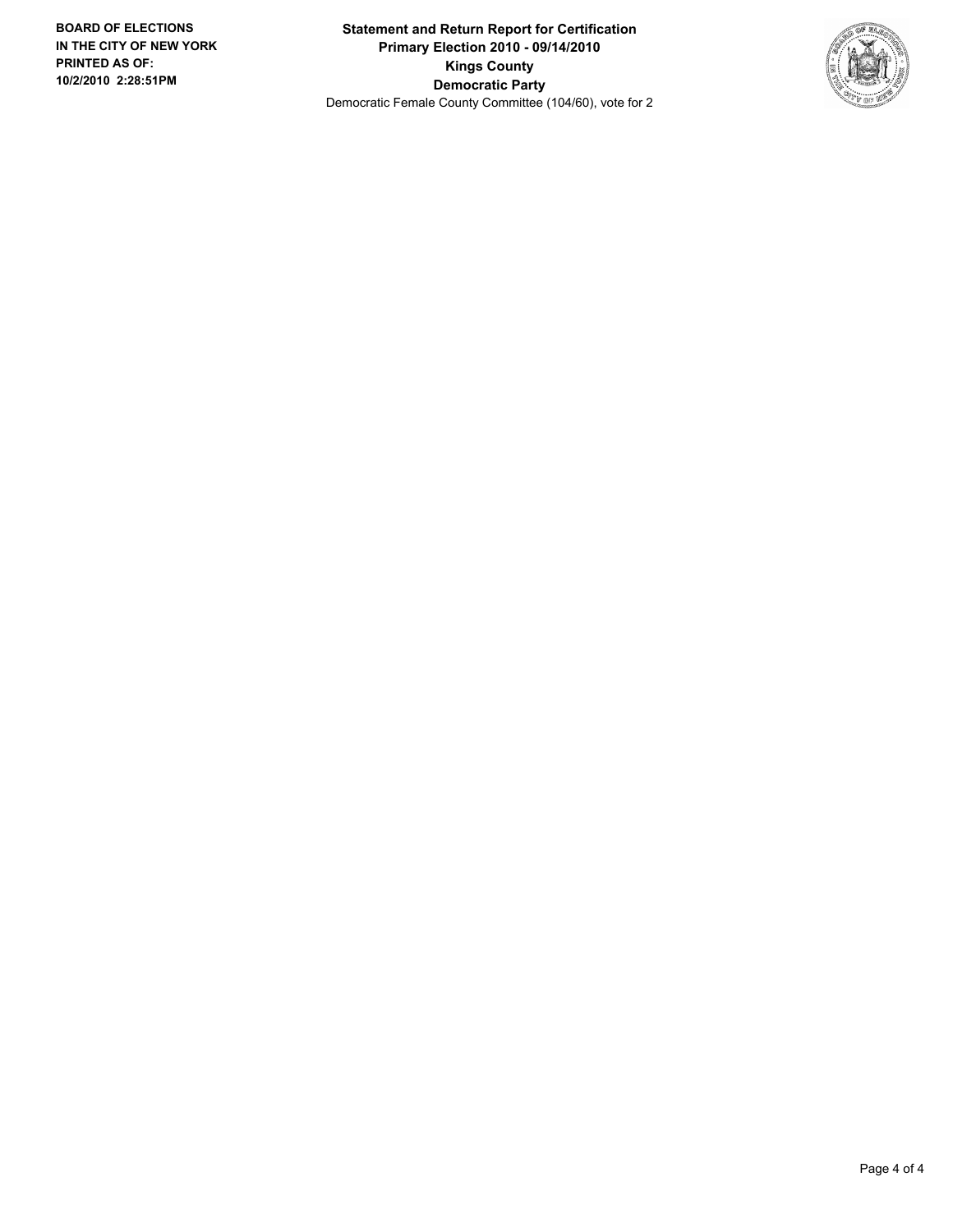

# **Primary Election 2010 - 09/14/2010 Kings County - Democratic Party**

Democratic Female County Committee 106/60 Vote for 2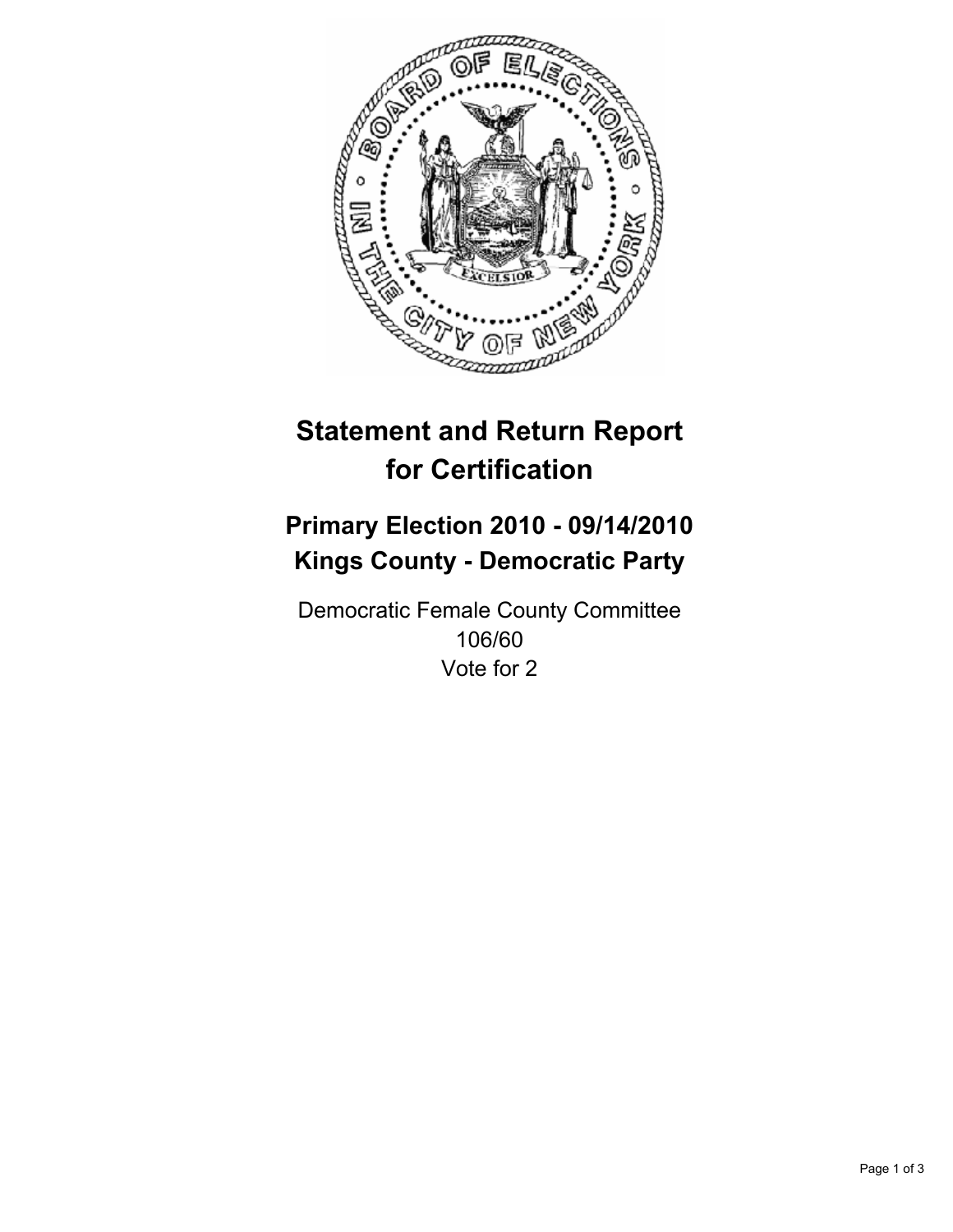

| <b>PUBLIC COUNTER</b>  | 138 |
|------------------------|-----|
| <b>EMERGENCY</b>       | 0   |
| ABSENTEE/MILITARY      | 3   |
| AFFIDAVIT              | 0   |
| <b>MAUREEN P MORAN</b> | 30  |
| KATHLEEN A RYAN        | 44  |
| <b>JOSEPHINE RUSSO</b> | 45  |
| ANNETTE COX            | 24  |
| <b>Total Votes</b>     | 143 |